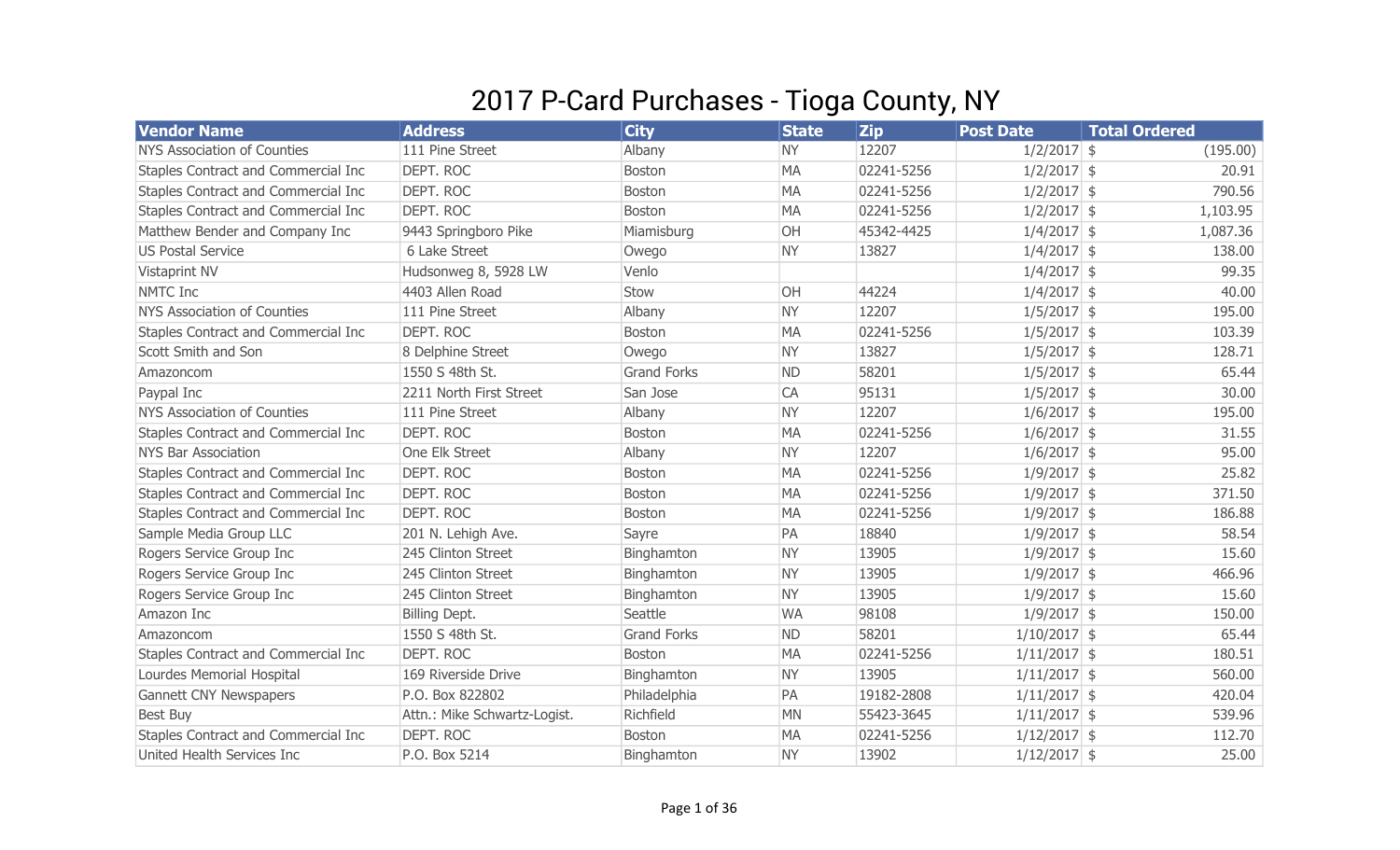| Amazoncom                           | 1550 S 48th St.             | <b>Grand Forks</b> | <b>ND</b> | 58201      | $1/12/2017$ \$ | 26.12    |
|-------------------------------------|-----------------------------|--------------------|-----------|------------|----------------|----------|
| <b>Target Corporation</b>           | 1000 Nicollet Mall-TPN 9471 | Minneapolis        | <b>MN</b> | 55403      | $1/12/2017$ \$ | 46.14    |
| <b>US Postal Service</b>            | 6 Lake Street               | Owego              | <b>NY</b> | 13827      | $1/13/2017$ \$ | 7.36     |
| Owego Pharmacy Inc                  | 1135 State Route 17C        | Owego              | <b>NY</b> | 13827      | $1/13/2017$ \$ | 12.06    |
| Scott Smith and Son                 | 8 Delphine Street           | Owego              | <b>NY</b> | 13827      | $1/16/2017$ \$ | 7.38     |
| Owego Pharmacy Inc                  | 1135 State Route 17C        | Owego              | <b>NY</b> | 13827      | $1/16/2017$ \$ | 4.30     |
| AFP 107 Corp                        | 40 Lodge Street             | Albany             | <b>NY</b> | 12207      | $1/16/2017$ \$ | 659.79   |
| AFP 107 Corp                        | 40 Lodge Street             | Albany             | <b>NY</b> | 12207      | $1/16/2017$ \$ | 659.79   |
| Matthew Bender and Company Inc      | 9443 Springboro Pike        | Miamisburg         | OH        | 45342-4425 | $1/18/2017$ \$ | (64.06)  |
| All Star Sports                     | 4 Delphine St.              | Owego              | <b>NY</b> | 13827      | $1/18/2017$ \$ | 30.00    |
| <b>NYSPHA</b>                       | Attn.: Membership           | Albany             | <b>NY</b> | 12203      | $1/18/2017$ \$ | 250.00   |
| <b>Smart Ears</b>                   | 1626 Belle View Blvd. #7154 | Alexandria         | <b>VA</b> | 22307      | $1/18/2017$ \$ | 149.00   |
| Staples Contract and Commercial Inc | DEPT. ROC                   | <b>Boston</b>      | MA        | 02241-5256 | $1/19/2017$ \$ | 42.74    |
| Staples Contract and Commercial Inc | DEPT. ROC                   | <b>Boston</b>      | <b>MA</b> | 02241-5256 | $1/19/2017$ \$ | 14.53    |
| Sentinel Offender Services LLC      | 201 Technology Drive        | Irvine             | CA        | 92618-2424 | $1/19/2017$ \$ | 168.95   |
| High Hotels Ltd                     | 1853 William Penn Way       | Lancaster          | PA        | 17601      | $1/19/2017$ \$ | (109.00) |
| Staples Contract and Commercial Inc | DEPT. ROC                   | Boston             | <b>MA</b> | 02241-5256 | $1/20/2017$ \$ | 232.42   |
| Staples Contract and Commercial Inc | <b>DEPT, ROC</b>            | Boston             | <b>MA</b> | 02241-5256 | $1/20/2017$ \$ | 32.80    |
| Price Chopper Operating Co Inc      | 501 Duanesburg Road         | Schenectady        | <b>NY</b> | 12306      | $1/20/2017$ \$ | 33.85    |
| Newegg Inc                          | 9997 Rose Hills Road        | Whittier           | CA        | 90601      | $1/20/2017$ \$ | 109.69   |
| Staples Contract and Commercial Inc | <b>DEPT. ROC</b>            | <b>Boston</b>      | <b>MA</b> | 02241-5256 | $1/23/2017$ \$ | 456.03   |
| Staples Contract and Commercial Inc | <b>DEPT. ROC</b>            | Boston             | <b>MA</b> | 02241-5256 | $1/23/2017$ \$ | 562.31   |
| Broome Co Bar Association           | 53 Chenango Street          | Binghamton         | <b>NY</b> | 13901      | $1/23/2017$ \$ | 170.00   |
| <b>Gannett CNY Newspapers</b>       | P.O. Box 822802             | Philadelphia       | PA        | 19182-2808 | $1/23/2017$ \$ | 17.00    |
| <b>Stamps</b>                       | 1990 E. Grand Avenue        | El Segundo         | CA        | 90245      | $1/23/2017$ \$ | 15.99    |
| Staples Contract and Commercial Inc | DEPT. ROC                   | <b>Boston</b>      | <b>MA</b> | 02241-5256 | $1/25/2017$ \$ | 54.71    |
| Staples Contract and Commercial Inc | DEPT. ROC                   | Boston             | <b>MA</b> | 02241-5256 | $1/25/2017$ \$ | 99.26    |
| Owego Post Office                   | 6 Lake St                   | Owego              | <b>NY</b> | 13827      | $1/25/2017$ \$ | 23.75    |
| Staples Contract and Commercial Inc | <b>DEPT. ROC</b>            | <b>Boston</b>      | <b>MA</b> | 02241-5256 | $1/26/2017$ \$ | 3.88     |
| Owego Post Office                   | 6 Lake St                   | Owego              | <b>NY</b> | 13827      | $1/26/2017$ \$ | 23.95    |
| <b>US Postal Service</b>            | PO Box Fee Payment          | Owego              | <b>NY</b> | 13827      | $1/26/2017$ \$ | 14.15    |
| Amazoncom                           | 1550 S 48th St.             | <b>Grand Forks</b> | <b>ND</b> | 58201      | $1/26/2017$ \$ | 55.00    |
| Greyhound Lines Inc                 | 350 North St. Paul Street   | <b>Dallas</b>      | <b>TX</b> | 75201      | $1/26/2017$ \$ | 238.00   |
| Staples Contract and Commercial Inc | DEPT. ROC                   | <b>Boston</b>      | <b>MA</b> | 02241-5256 | $1/27/2017$ \$ | 175.07   |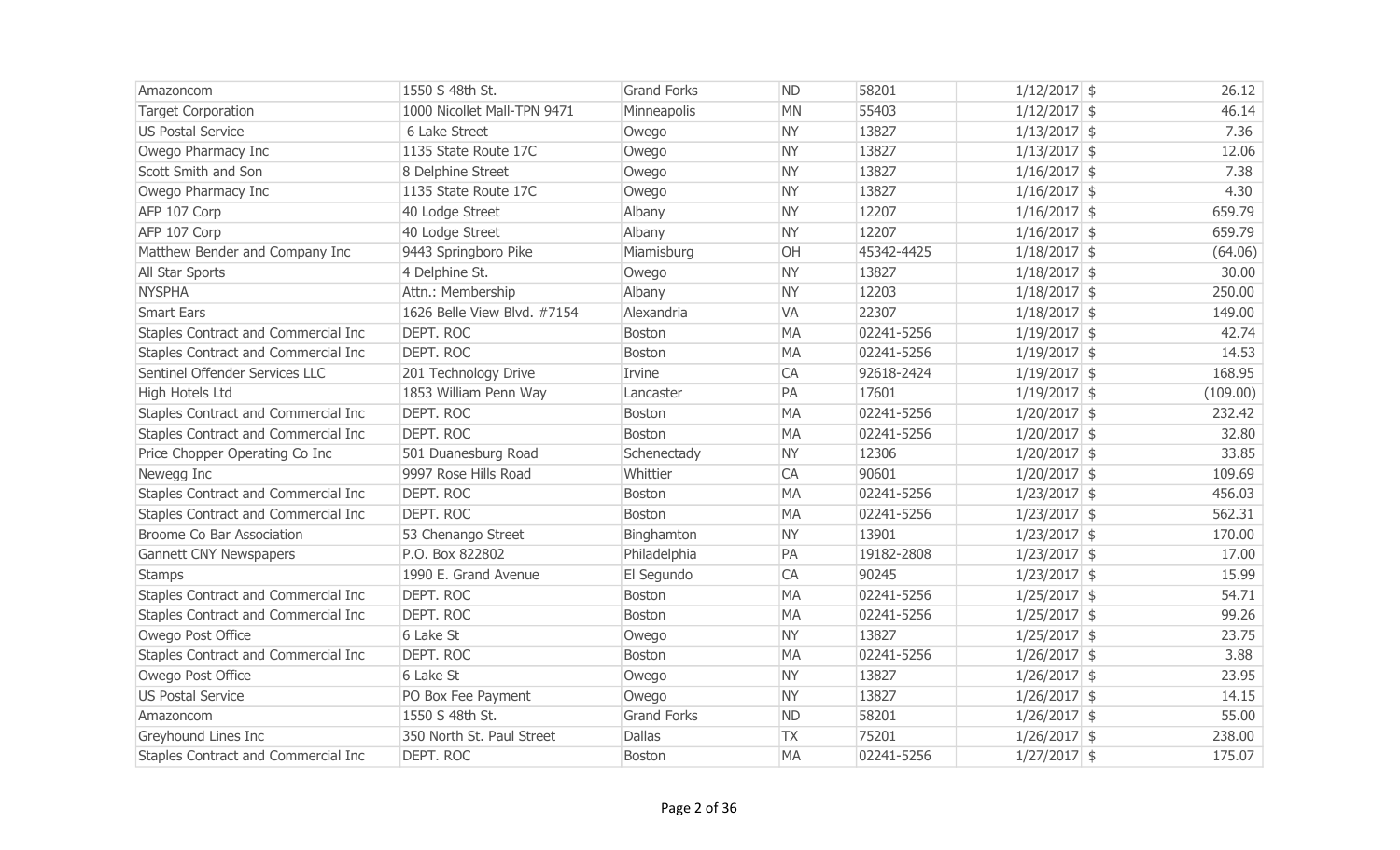| Staples Contract and Commercial Inc | DEPT. ROC                    | <b>Boston</b> | <b>MA</b> | 02241-5256 | $1/27/2017$ \$ | 58.67    |
|-------------------------------------|------------------------------|---------------|-----------|------------|----------------|----------|
| Staples Contract and Commercial Inc | DEPT. ROC                    | Boston        | <b>MA</b> | 02241-5256 | $1/27/2017$ \$ | 20.07    |
| <b>Albany Marriott</b>              | 189 Wolf Rd                  | Albany        | <b>NY</b> | 12205      | $1/30/2017$ \$ | 619.62   |
| <b>Albany Marriott</b>              | 189 Wolf Rd                  | Albany        | <b>NY</b> | 12205      | $1/30/2017$ \$ | 619.62   |
| Civic Research Institute Inc        | 4478 U.S. Route 27           | Kingston      | NJ        | 08528      | $1/30/2017$ \$ | 147.50   |
| Subway RLW Inc                      | 588 Jones Road               | Vestal        | <b>NY</b> | 13850      | $1/30/2017$ \$ | 81.77    |
| <b>Tenergy Corporation</b>          | 436 Kato Ter.                | Fremont       | CA        | 94539      | $1/30/2017$ \$ | 45.12    |
| Verisma Systems Inc                 | P.O. Box 556                 | Pueblo        | <b>CO</b> | 81002      | $1/31/2017$ \$ | 45.72    |
| <b>Target Corporation</b>           | 1000 Nicollet Mall-TPN 9471  | Minneapolis   | <b>MN</b> | 55403      | $1/31/2017$ \$ | 629.50   |
| Snap On Incorporated                | 2801 80th Street             | Kenosha       | WI        | 53143      | $1/31/2017$ \$ | 91.80    |
| Staples Contract and Commercial Inc | DEPT. ROC                    | Boston        | <b>MA</b> | 02241-5256 | $2/1/2017$ \$  | 27.92    |
| Wal Mart Stores Inc                 | 2405 Vestal Parkway E        | Vestal        | <b>NY</b> | 13850      | $2/1/2017$ \$  | 54.36    |
| B and H Foto and Electronics        | P.O. Box 3032                | New York      | <b>NY</b> | 10116-3032 | $2/1/2017$ \$  | (897.00) |
| Verisma Systems Inc                 | P.O. Box 556                 | Pueblo        | <b>CO</b> | 81002      | $2/1/2017$ \$  | 156.69   |
| <b>Target Corporation</b>           | 1000 Nicollet Mall-TPN 9471  | Minneapolis   | <b>MN</b> | 55403      | $2/1/2017$ \$  | 380.51   |
| Petsmart Inc                        | 19601 N 27th Avenue          | Phoenix       | <b>AZ</b> | 85027      | $2/1/2017$ \$  | 53.98    |
| Staples Contract and Commercial Inc | DEPT. ROC                    | <b>Boston</b> | <b>MA</b> | 02241-5256 | $2/2/2017$ \$  | 152.94   |
| <b>First Colonie Company</b>        | 660 Albany Shaker Road       | Albany        | <b>NY</b> | 12211      | $2/2/2017$ \$  | 282.23   |
| <b>First Colonie Company</b>        | 660 Albany Shaker Road       | Albany        | <b>NY</b> | 12211      | $2/2/2017$ \$  | 348.00   |
| First Colonie Company               | 660 Albany Shaker Road       | Albany        | <b>NY</b> | 12211      | $2/2/2017$ \$  | 23.32    |
| <b>CDW Government Inc</b>           | 75 Remittance Drive          | Chicago       | IL        | 60675-1515 | $2/2/2017$ \$  | 17.35    |
| 4imprint Inc                        | 101 Commerce Street          | Oshkosh       | WI        | 54901      | $2/2/2017$ \$  | 419.21   |
| NMTC Inc                            | 4403 Allen Road              | Stow          | OH        | 44224      | $2/2/2017$ \$  | 20.00    |
| <b>Bushnell Holdings Inc</b>        | 9200 Cody                    | Overland Park | <b>KS</b> | 66214      | $2/2/2017$ \$  | 9.99     |
| Staples Contract and Commercial Inc | DEPT. ROC                    | <b>Boston</b> | <b>MA</b> | 02241-5256 | $2/3/2017$ \$  | 88.63    |
| Scott Smith and Son                 | 8 Delphine Street            | Owego         | <b>NY</b> | 13827      | $2/3/2017$ \$  | 69.15    |
| <b>First Colonie Company</b>        | 660 Albany Shaker Road       | Albany        | <b>NY</b> | 12211      | $2/3/2017$ \$  | 677.00   |
| Fantasy Donuts Number 1 and 2 Inc   | 135 Park Street              | Owego         | <b>NY</b> | 13827      | $2/3/2017$ \$  | 31.97    |
| <b>Best Western</b>                 | Albany Airport Inn           | Albany        | <b>NY</b> | 12205-1197 | $2/3/2017$ \$  | 90.06    |
| Canon USA Inc                       | C/O Canon Financial Services | Chicago       | IL        | 60693-0149 | $2/3/2017$ \$  | 2,891.13 |
| TW Telecom                          | P.O. Box 172567              | Denver        | CO        | 80217-2567 | $2/3/2017$ \$  | 6,128.46 |
| American Legion Dept of NY          | Attn.: Dan Morea             | Yonkers       | <b>NY</b> | 10701      | $2/3/2017$ \$  | 30.00    |
| <b>NMTC</b> Inc                     | 4403 Allen Road              | Stow          | OH        | 44224      | $2/3/2017$ \$  | 20.00    |
| Snap On Incorporated                | 2801 80th Street             | Kenosha       | WI        | 53143      | $2/3/2017$ \$  | (6.80)   |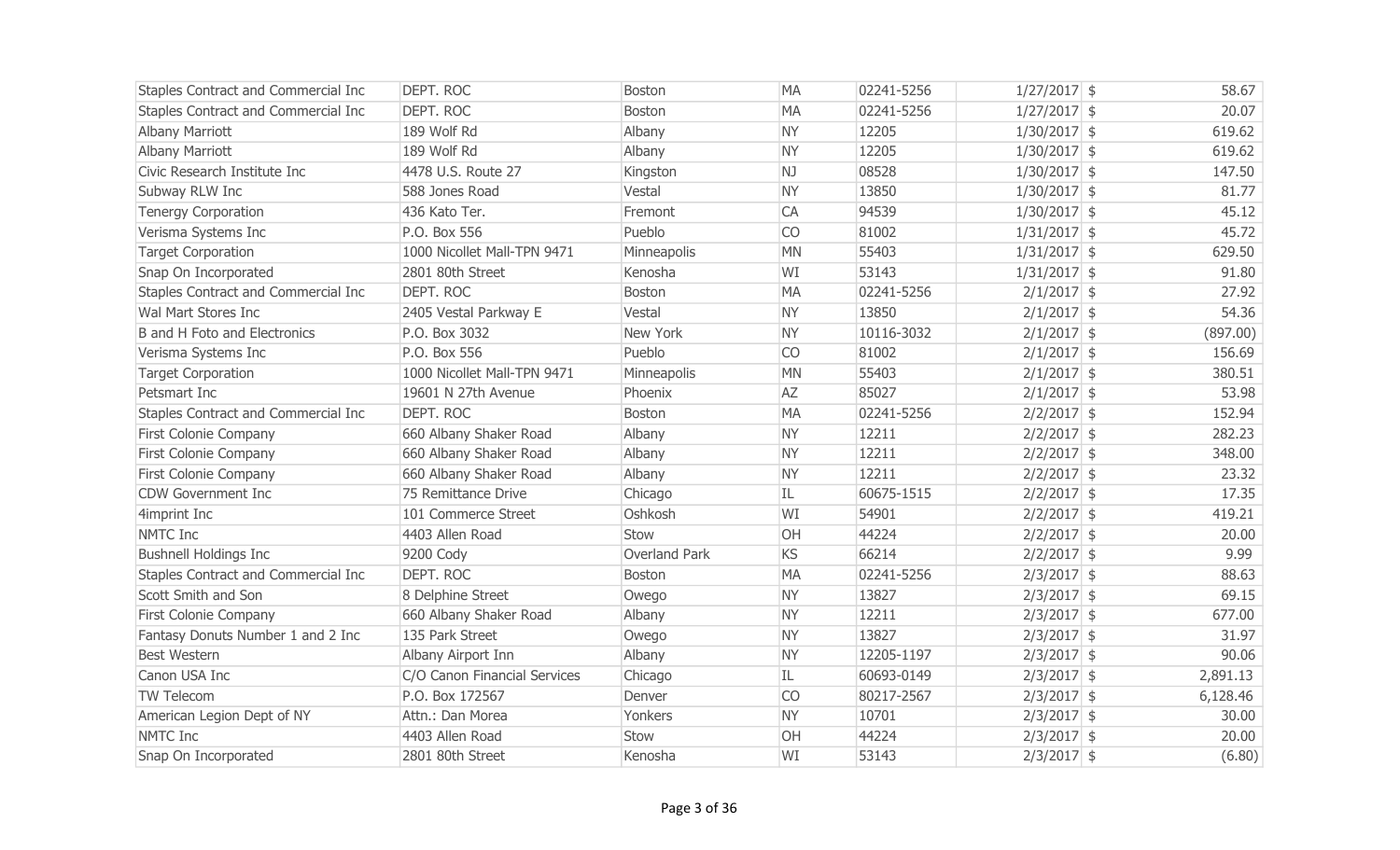| Staples Contract and Commercial Inc | DEPT. ROC                        | <b>Boston</b>  | <b>MA</b> | 02241-5256 | $2/6/2017$ \$  | 239.38   |
|-------------------------------------|----------------------------------|----------------|-----------|------------|----------------|----------|
| <b>NYSPHA</b>                       | Attn.: Membership                | Albany         | <b>NY</b> | 12203      | $2/6/2017$ \$  | 210.00   |
| Verizon                             | <b>Exception Processing Unit</b> | Menands        | <b>NY</b> | 12204-0001 | $2/6/2017$ \$  | 1,065.24 |
| Wal Mart Stores Inc                 | 2405 Vestal Parkway E            | Vestal         | <b>NY</b> | 13850      | $2/6/2017$ \$  | 79.98    |
| Verizon Wireless                    | P.O. Box 408                     | Newark         | NJ        | 07101-0408 | $2/6/2017$ \$  | 3,627.33 |
| <b>Time Warner Cable</b>            | P.O. Box 70872                   | Charlotte      | <b>NC</b> | 28272-0872 | $2/6/2017$ \$  | 3,438.99 |
| Verizon                             | P.O. Box 4820                    | Trenton        | NJ        | 08650-4820 | $2/6/2017$ \$  | 1,228.08 |
| Hampton Inn                         | 417 7th North Street             | Liverpool      | <b>NY</b> | 13088      | $2/6/2017$ \$  | 306.00   |
| Paypal Inc                          | 2211 North First Street          | San Jose       | CA        | 95131      | $2/6/2017$ \$  | 30.00    |
| Peaches Cafe                        | 1475 Western Avenue              | Albany         | <b>NY</b> | 12203      | $2/6/2017$ \$  | 25.28    |
| Send Out Cards LLC                  | 1825 Research Way                | Salt Lake City | UT        | 84119      | $2/6/2017$ \$  | 205.00   |
| Moniker Online Services LLC         | 20 SW 27th Avenue                | Pompano Beach  | FL.       | 33069      | $2/7/2017$ \$  | 11.99    |
| Apple Inc                           | 1 Infinite Loop                  | Cupertino      | <b>CA</b> | 95014      | $2/7/2017$ \$  | 20.00    |
| Matthew Bender and Company Inc      | 9443 Springboro Pike             | Miamisburg     | OH        | 45342-4425 | $2/8/2017$ \$  | 1,092.80 |
| Sample Media Group LLC              | 201 N. Lehigh Ave.               | Sayre          | PA        | 18840      | $2/8/2017$ \$  | 132.00   |
| NYS Office of General Services      | Attn Cashier                     | Albany         | <b>NY</b> | 12220-0117 | $2/8/2017$ \$  | 375.00   |
| Verizon                             | <b>Exception Processing Unit</b> | Menands        | <b>NY</b> | 12204-0001 | $2/8/2017$ \$  | 173.72   |
| Rogers Service Group Inc            | 245 Clinton Street               | Binghamton     | <b>NY</b> | 13905      | $2/8/2017$ \$  | 328.22   |
| Staples Contract and Commercial Inc | DEPT. ROC                        | Boston         | <b>MA</b> | 02241-5256 | $2/9/2017$ \$  | 1,607.98 |
| Apple Inc                           | 1 Infinite Loop                  | Cupertino      | CA        | 95014      | $2/9/2017$ \$  | (20.00)  |
| Staples Contract and Commercial Inc | DEPT. ROC                        | Boston         | <b>MA</b> | 02241-5256 | $2/10/2017$ \$ | 58.69    |
| Scott Smith and Son                 | 8 Delphine Street                | Owego          | <b>NY</b> | 13827      | $2/10/2017$ \$ | 19.68    |
| Lowes                               | P.O. Box 530954                  | Atlanta        | <b>GA</b> | 30353-0954 | $2/10/2017$ \$ | 105.99   |
| New York Safety Program Inc         | 8302 5th Avenue                  | Brooklyn       | <b>NY</b> | 11209-4511 | $2/10/2017$ \$ | 270.00   |
| Product Research Co Inc             | 30 Charlotte Street              | Binghamton     | <b>NY</b> | 13905      | $2/10/2017$ \$ | 187.50   |
| Staples Contract and Commercial Inc | <b>DEPT. ROC</b>                 | <b>Boston</b>  | <b>MA</b> | 02241-5256 | $2/13/2017$ \$ | 118.59   |
| Staples Contract and Commercial Inc | <b>DEPT. ROC</b>                 | Boston         | <b>MA</b> | 02241-5256 | $2/13/2017$ \$ | 35.79    |
| Staples Contract and Commercial Inc | <b>DEPT, ROC</b>                 | <b>Boston</b>  | <b>MA</b> | 02241-5256 | $2/13/2017$ \$ | (91.53)  |
| Lowes                               | P.O. Box 530954                  | Atlanta        | GA        | 30353-0954 | $2/13/2017$ \$ | 3,445.16 |
| Hampton Inn                         | 417 7th North Street             | Liverpool      | <b>NY</b> | 13088      | $2/13/2017$ \$ | 306.00   |
| Owego Post Office                   | 6 Lake St                        | Owego          | <b>NY</b> | 13827      | $2/14/2017$ \$ | 4.20     |
| Sentinel Offender Services LLC      | 201 Technology Drive             | Irvine         | CA        | 92618-2424 | $2/14/2017$ \$ | 109.00   |
| American Airlines Inc               | 4333 Amon Carter Blvd            | Ft Worth       | <b>TX</b> | 76155      | $2/14/2017$ \$ | 312.75   |
| Staples Contract and Commercial Inc | DEPT. ROC                        | <b>Boston</b>  | <b>MA</b> | 02241-5256 | $2/15/2017$ \$ | 29.30    |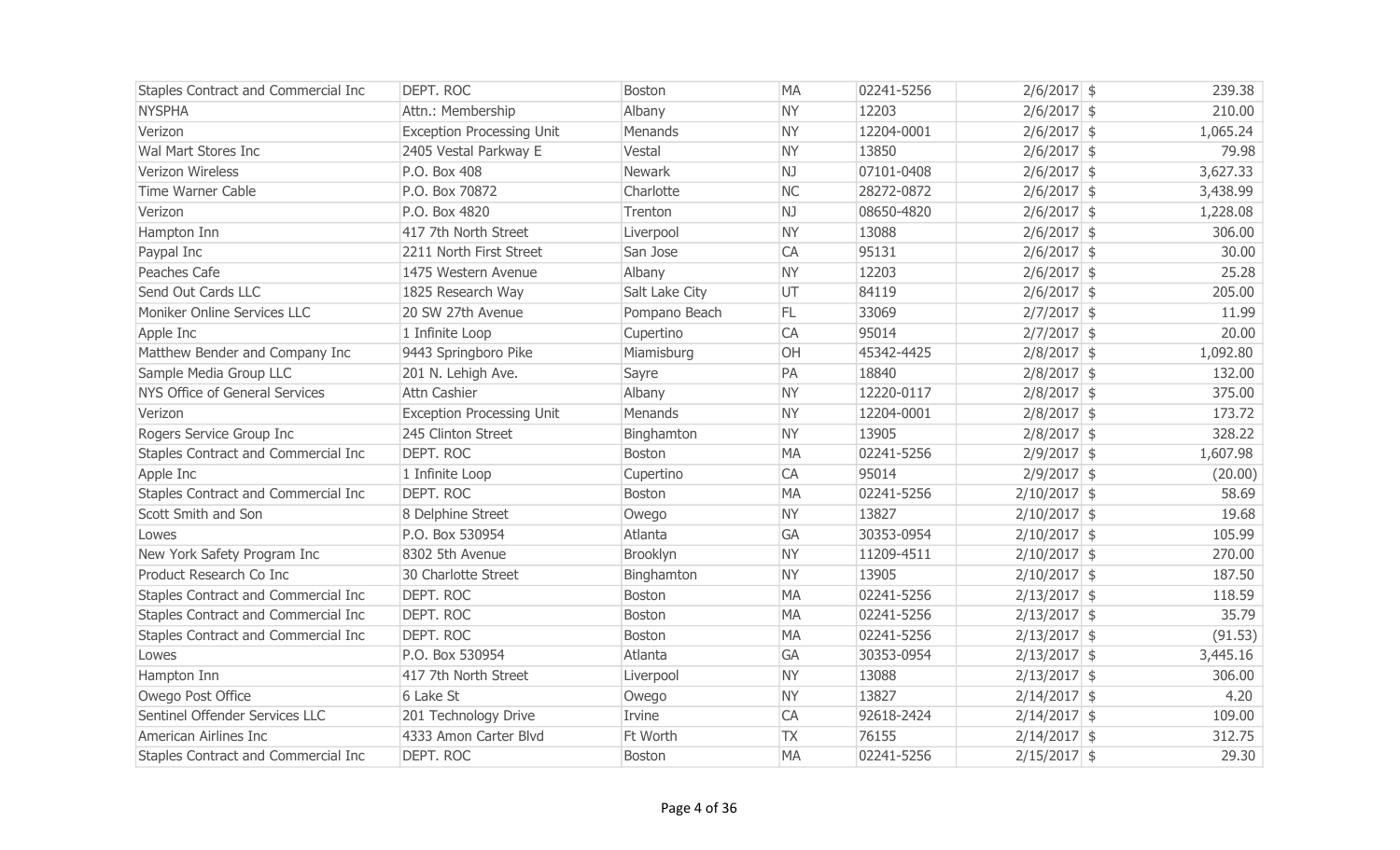| <b>Full Control Network Inc.</b>    | 14400 College Blvd.   | Lenexa             | KS        | 66215      | $2/15/2017$ \$ | 817.20   |
|-------------------------------------|-----------------------|--------------------|-----------|------------|----------------|----------|
| Newegg Inc                          | 9997 Rose Hills Road  | Whittier           | CA        | 90601      | $2/15/2017$ \$ | 109.69   |
| Staples Contract and Commercial Inc | DEPT. ROC             | <b>Boston</b>      | <b>MA</b> | 02241-5256 | $2/17/2017$ \$ | 90.58    |
| <b>US Postal Service</b>            | 6 Lake Street         | Owego              | <b>NY</b> | 13827      | $2/17/2017$ \$ | 19.60    |
| Price Chopper Operating Co Inc      | 501 Duanesburg Road   | Schenectady        | <b>NY</b> | 12306      | $2/17/2017$ \$ | 39.37    |
| Mercedes Medical LLC                | 7590 Commerce Ct      | Sarasota           | FL.       | 34243      | $2/17/2017$ \$ | 185.18   |
| Staples Contract and Commercial Inc | DEPT. ROC             | <b>Boston</b>      | <b>MA</b> | 02241-5256 | $2/20/2017$ \$ | 285.18   |
| Staples Contract and Commercial Inc | DEPT. ROC             | Boston             | <b>MA</b> | 02241-5256 | $2/20/2017$ \$ | 26.71    |
| Staples Contract and Commercial Inc | DEPT. ROC             | <b>Boston</b>      | <b>MA</b> | 02241-5256 | $2/20/2017$ \$ | 25.41    |
| Staples Contract and Commercial Inc | DEPT. ROC             | <b>Boston</b>      | <b>MA</b> | 02241-5256 | $2/20/2017$ \$ | 95.13    |
| Amazoncom                           | 1550 S 48th St.       | <b>Grand Forks</b> | <b>ND</b> | 58201      | $2/20/2017$ \$ | 27.62    |
| High Hotels Ltd                     | 1853 William Penn Way | Lancaster          | PA        | 17601      | $2/20/2017$ \$ | 112.00   |
| Southwest Airlines Co               | 2702 Love Field Drive | <b>Dallas</b>      | <b>TX</b> | 75235      | $2/21/2017$ \$ | 1,144.80 |
| All Star Sports                     | 4 Delphine St.        | Owego              | <b>NY</b> | 13827      | $2/22/2017$ \$ | 90.00    |
| <b>Gannett CNY Newspapers</b>       | P.O. Box 822802       | Philadelphia       | PA        | 19182-2808 | $2/22/2017$ \$ | 17.00    |
| 189 Nails LLC                       | 13 Lake Street        | Owego              | <b>NY</b> | 13827      | $2/23/2017$ \$ | 50.26    |
| Staples Contract and Commercial Inc | DEPT. ROC             | <b>Boston</b>      | <b>MA</b> | 02241-5256 | $2/24/2017$ \$ | 254.46   |
| <b>Stamps</b>                       | 1990 E. Grand Avenue  | El Segundo         | CA        | 90245      | $2/24/2017$ \$ | 15.99    |
| Impressions International Inc       | 1255 University Ave   | Rochester          | <b>NY</b> | 14607      | $2/24/2017$ \$ | 412.50   |
| Staples Contract and Commercial Inc | DEPT. ROC             | Boston             | <b>MA</b> | 02241-5256 | $2/27/2017$ \$ | 22.20    |
| Staples Contract and Commercial Inc | DEPT. ROC             | <b>Boston</b>      | <b>MA</b> | 02241-5256 | $2/27/2017$ \$ | 168.14   |
| Staples Contract and Commercial Inc | DEPT. ROC             | <b>Boston</b>      | <b>MA</b> | 02241-5256 | $2/27/2017$ \$ | 77.08    |
| <b>Fred Pryor Seminars</b>          | P.O. Box 219468       | Kansas City        | <b>MO</b> | 64121-9468 | $2/27/2017$ \$ | 695.00   |
| <b>Best Western</b>                 | Albany Airport Inn    | Albany             | <b>NY</b> | 12205-1197 | $2/27/2017$ \$ | (11.06)  |
| Verizon Wireless                    | P.O. Box 408          | Newark             | NJ        | 07101-0408 | $2/27/2017$ \$ | 2,927.52 |
| Vistaprint NV                       | Hudsonweg 8, 5928 LW  | Venlo              |           |            | $2/27/2017$ \$ | 90.71    |
| 189 Nails LLC                       | 13 Lake Street        | Owego              | <b>NY</b> | 13827      | $2/27/2017$ \$ | 28.91    |
| American Planning Assn NY Upstate   | C/O Mike Long         | Auburn             | <b>NY</b> | 13201      | $2/28/2017$ \$ | 10.00    |
| Chapter                             |                       |                    |           |            |                |          |
| Verizon                             | P.O. Box 4820         | Trenton            | NJ        | 08650-4820 | $2/28/2017$ \$ | 877.88   |
| Staples Contract and Commercial Inc | DEPT. ROC             | <b>Boston</b>      | <b>MA</b> | 02241-5256 | $3/1/2017$ \$  | (40.38)  |
| Staples Contract and Commercial Inc | <b>DEPT. ROC</b>      | Boston             | <b>MA</b> | 02241-5256 | $3/1/2017$ \$  | (22.20)  |
| Staples Contract and Commercial Inc | DEPT. ROC             | <b>Boston</b>      | <b>MA</b> | 02241-5256 | $3/2/2017$ \$  | 357.30   |
| Lowes                               | P.O. Box 530954       | Atlanta            | GA        | 30353-0954 | $3/2/2017$ \$  | 3,232.60 |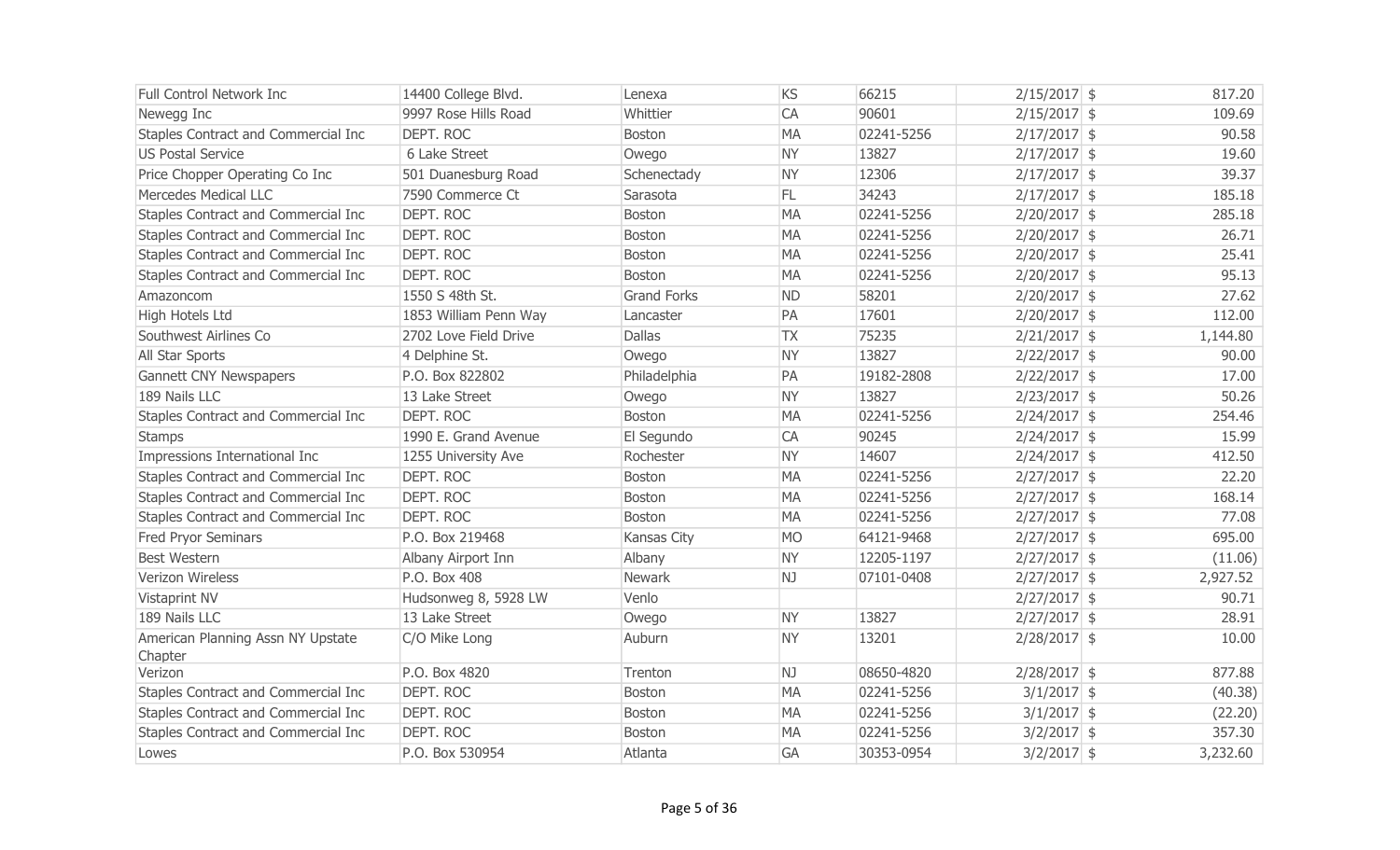| Safe Kids Worldwide                               | C/O PES                      | <b>New York</b> | <b>NY</b> | 10115      | $3/2/2017$ \$  | 85.00       |
|---------------------------------------------------|------------------------------|-----------------|-----------|------------|----------------|-------------|
| Paypal Inc                                        | 2211 North First Street      | San Jose        | CA        | 95131      | $3/2/2017$ \$  | 55.00       |
| Reneotech Inc                                     | 8400 River Road              | North Bergen    | NJ        | 07047      | $3/2/2017$ \$  | 791.58      |
| <b>Bushnell Holdings Inc</b>                      | 9200 Cody                    | Overland Park   | KS        | 66214      | $3/2/2017$ \$  | 9.99        |
| Staples Contract and Commercial Inc               | <b>DEPT. ROC</b>             | Boston          | <b>MA</b> | 02241-5256 | $3/3/2017$ \$  | 22.20       |
| Scott Smith and Son                               | 8 Delphine Street            | Owego           | <b>NY</b> | 13827      | $3/3/2017$ \$  | 109.20      |
| 205 Wolf Holdings LLC                             | 205 Wolf Road                | Albany          | <b>NY</b> | 12205      | $3/3/2017$ \$  | 248.24      |
| Southwest Airlines Co                             | 2702 Love Field Drive        | <b>Dallas</b>   | <b>TX</b> | 75235      | $3/3/2017$ \$  | (1, 144.80) |
| American Airlines Inc                             | 4333 Amon Carter Blvd        | Ft Worth        | <b>TX</b> | 76155      | $3/3/2017$ \$  | (312.75)    |
| Staples Contract and Commercial Inc               | <b>DEPT. ROC</b>             | Boston          | <b>MA</b> | 02241-5256 | $3/6/2017$ \$  | (3.08)      |
| Staples Contract and Commercial Inc               | <b>DEPT. ROC</b>             | Boston          | <b>MA</b> | 02241-5256 | $3/6/2017$ \$  | 127.32      |
| Staples Contract and Commercial Inc               | <b>DEPT. ROC</b>             | Boston          | <b>MA</b> | 02241-5256 | $3/6/2017$ \$  | 277.28      |
| Hampton Inn                                       | 417 7th North Street         | Liverpool       | <b>NY</b> | 13088      | $3/6/2017$ \$  | 204.00      |
| Paypal Inc                                        | 2211 North First Street      | San Jose        | CA        | 95131      | $3/6/2017$ \$  | 30.00       |
| <b>Target Corporation</b>                         | 1000 Nicollet Mall-TPN 9471  | Minneapolis     | <b>MN</b> | 55403      | $3/6/2017$ \$  | 331.80      |
| Vistaprint NV                                     | Hudsonweg 8, 5928 LW         | Venlo           |           |            | $3/6/2017$ \$  | 87.72       |
| <b>NMTC Inc</b>                                   | 4403 Allen Road              | Stow            | OH        | 44224      | $3/6/2017$ \$  | 20.00       |
| Kingston Hospitality Inc                          | 1307 Ulster Avenue           | Kingston        | <b>NY</b> | 12401      | $3/6/2017$ \$  | 58.50       |
| Matthew Bender and Company Inc                    | 9443 Springboro Pike         | Miamisburg      | OH        | 45342-4425 | $3/7/2017$ \$  | 1,092.80    |
| Verisma Systems Inc                               | P.O. Box 556                 | Pueblo          | CO        | 81002      | $3/7/2017$ \$  | 22.04       |
| NMTC Inc                                          | 4403 Allen Road              | Stow            | OH        | 44224      | $3/7/2017$ \$  | 20.00       |
| <b>Mercedes Medical LLC</b>                       | 7590 Commerce Ct             | Sarasota        | FL.       | 34243      | $3/7/2017$ \$  | 398.62      |
| E S Press Inc                                     | 8340 N Thornydale Rd 110-314 | Tucson          | <b>AZ</b> | 85741      | $3/7/2017$ \$  | 66.85       |
| Scott Smith and Son                               | 8 Delphine Street            | Owego           | <b>NY</b> | 13827      | $3/8/2017$ \$  | 10.21       |
| Staples Contract and Commercial Inc               | <b>DEPT. ROC</b>             | Boston          | <b>MA</b> | 02241-5256 | $3/9/2017$ \$  | 49.12       |
| SmithKline Beecham Corporation                    | P.O. Box 740415              | Atlanta         | <b>GA</b> | 30374-0415 | $3/9/2017$ \$  | 7.50        |
| Canon USA Inc                                     | C/O Canon Financial Services | Chicago         | IL        | 60693-0149 | $3/9/2017$ \$  | 3,031.68    |
| Price Chopper Operating Co Inc                    | 501 Duanesburg Road          | Schenectady     | <b>NY</b> | 12306      | $3/9/2017$ \$  | 25.00       |
| 123Signup Association Management<br>Solutions Inc | 2480 North First Street      | San Jose        | CA        | 95131      | $3/9/2017$ \$  | 200.00      |
| Staples Contract and Commercial Inc               | <b>DEPT. ROC</b>             | Boston          | <b>MA</b> | 02241-5256 | $3/10/2017$ \$ | 391.81      |
| Staples Contract and Commercial Inc               | <b>DEPT. ROC</b>             | Boston          | <b>MA</b> | 02241-5256 | $3/10/2017$ \$ | 299.66      |
| Staples Contract and Commercial Inc               | <b>DEPT. ROC</b>             | Boston          | <b>MA</b> | 02241-5256 | $3/10/2017$ \$ | 643.06      |
| Staples Contract and Commercial Inc               | <b>DEPT. ROC</b>             | <b>Boston</b>   | <b>MA</b> | 02241-5256 | $3/10/2017$ \$ | 14.56       |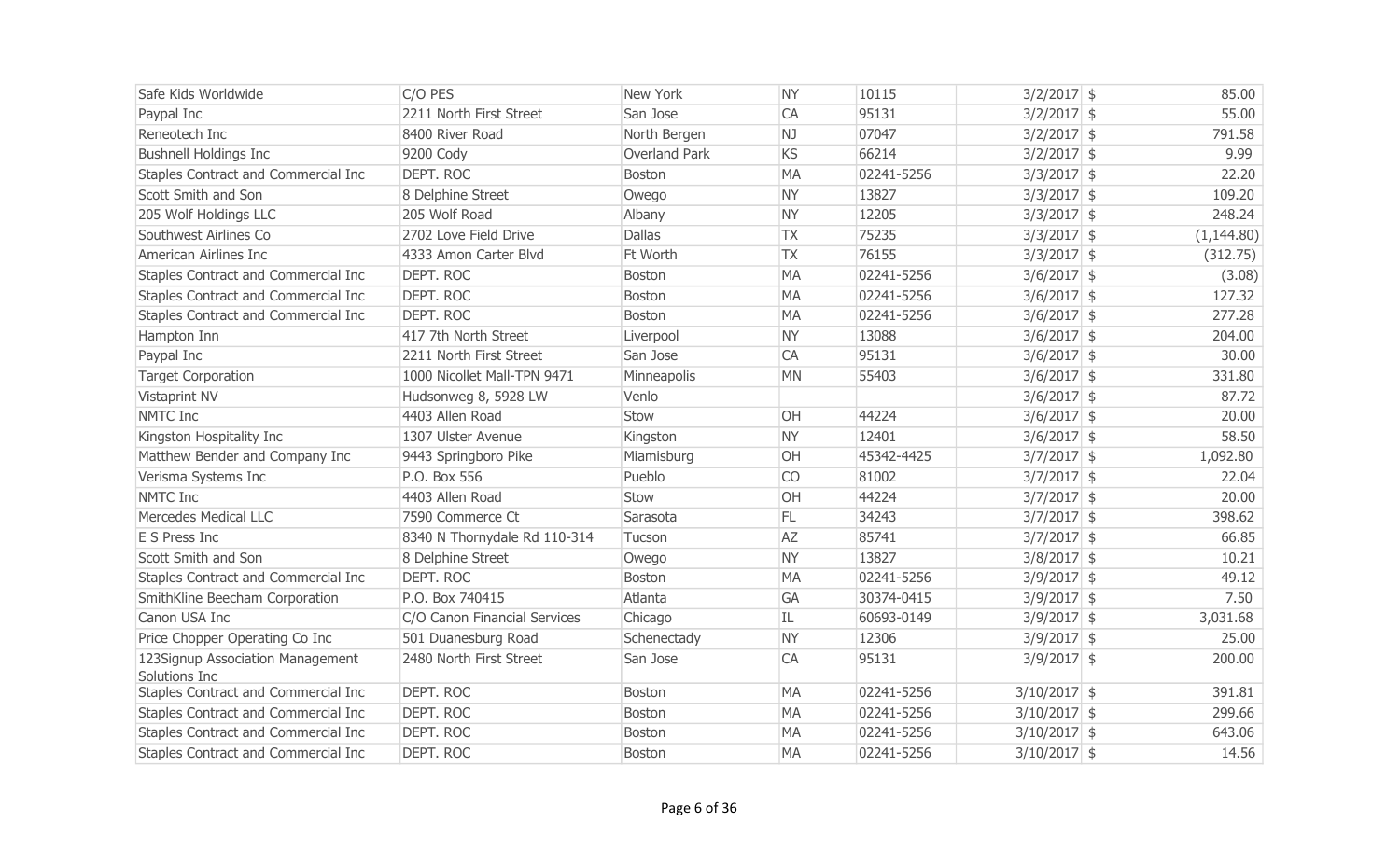| Robert Packer Hospital                | <b>Outpatient Services</b> | Sayre             | PA        | 18840-0900 | $3/10/2017$ \$ | 100.00   |
|---------------------------------------|----------------------------|-------------------|-----------|------------|----------------|----------|
| Alan Briggs                           | 522 Rt 17C                 | Owego             | <b>NY</b> | 13827      | $3/10/2017$ \$ | 2.00     |
| Time Warner Cable                     | P.O. Box 70872             | Charlotte         | <b>NC</b> | 28272-0872 | $3/10/2017$ \$ | 5,644.60 |
| Price Chopper Operating Co Inc        | 501 Duanesburg Road        | Schenectady       | <b>NY</b> | 12306      | $3/10/2017$ \$ | 51.66    |
| Verisma Systems Inc                   | P.O. Box 556               | Pueblo            | <b>CO</b> | 81002      | $3/10/2017$ \$ | 22.04    |
| AFP 107 Corp                          | 40 Lodge Street            | Albany            | <b>NY</b> | 12207      | $3/10/2017$ \$ | 171.00   |
| Staples Contract and Commercial Inc   | DEPT. ROC                  | <b>Boston</b>     | <b>MA</b> | 02241-5256 | $3/13/2017$ \$ | 26.06    |
| Albany Parking Authority              | 25 Orange Street           | Albany            | <b>NY</b> | 12207      | $3/13/2017$ \$ | 11.00    |
| Radisson Inn                          | 175 Jefferson Rd           | Rochester         | <b>NY</b> | 14623      | $3/13/2017$ \$ | 474.24   |
| 205 Wolf Holdings LLC                 | 205 Wolf Road              | Albany            | <b>NY</b> | 12205      | $3/13/2017$ \$ | (16.24)  |
| East Greenbush Lodging Associates LLC | 11751 E. Corning Rd.       | Corning           | <b>NY</b> | 14830      | $3/13/2017$ \$ | 595.00   |
| Staples Contract and Commercial Inc   | <b>DEPT. ROC</b>           | Boston            | <b>MA</b> | 02241-5256 | $3/15/2017$ \$ | 2,183.56 |
| Staples Contract and Commercial Inc   | DEPT. ROC                  | <b>Boston</b>     | <b>MA</b> | 02241-5256 | $3/15/2017$ \$ | 158.74   |
| Home Depot                            | P.O. Box 9055              | <b>Des Moines</b> | IA        | 50368-9055 | $3/15/2017$ \$ | 525.60   |
| <b>US Postal Service</b>              | 6 Lake Street              | Owego             | <b>NY</b> | 13827      | $3/17/2017$ \$ | 7.08     |
| Survey Monkey Inc                     | 285 Hamilton Avenue        | Palo Alto         | CA        | 94301      | $3/17/2017$ \$ | 204.00   |
| Staples Contract and Commercial Inc   | DEPT. ROC                  | <b>Boston</b>     | <b>MA</b> | 02241-5256 | $3/20/2017$ \$ | 21.01    |
| Skillpath Seminars                    | P.O. Box 804441            | Kansas City       | <b>MO</b> | 64180-4441 | $3/20/2017$ \$ | 499.00   |
| Hampton Inn                           | 417 7th North Street       | Liverpool         | <b>NY</b> | 13088      | $3/20/2017$ \$ | 204.00   |
| Subway RLW Inc                        | 588 Jones Road             | Vestal            | <b>NY</b> | 13850      | $3/20/2017$ \$ | 90.55    |
| DW Imaging Inc                        | 216 Main Street            | Vestal            | <b>NY</b> | 13850      | $3/20/2017$ \$ | 180.50   |
| <b>US Postal Service</b>              | 6 Lake Street              | Owego             | <b>NY</b> | 13827      | $3/21/2017$ \$ | 6.65     |
| All Star Sports                       | 4 Delphine St.             | Owego             | <b>NY</b> | 13827      | $3/21/2017$ \$ | 30.00    |
| Partners In Safety Inc                | 800 North Street           | Middletown        | <b>NY</b> | 10940      | $3/21/2017$ \$ | 560.00   |
| Kristen Sales Inc                     | 2010 Eggert Road           | Amherst           | <b>NY</b> | 14226      | $3/21/2017$ \$ | 617.51   |
| Partners In Safety Inc                | 800 North Street           | Middletown        | <b>NY</b> | 10940      | $3/22/2017$ \$ | 70.00    |
| <b>Gannett CNY Newspapers</b>         | P.O. Box 822802            | Philadelphia      | PA        | 19182-2808 | $3/22/2017$ \$ | 208.24   |
| <b>Gannett CNY Newspapers</b>         | P.O. Box 822802            | Philadelphia      | PA        | 19182-2808 | $3/22/2017$ \$ | 17.00    |
| Bivona Child Advocacy Center          | 275 Lake Avenue            | Rochester         | <b>NY</b> | 14608      | $3/22/2017$ \$ | 300.00   |
| DW Imaging Inc                        | 216 Main Street            | Vestal            | <b>NY</b> | 13850      | $3/22/2017$ \$ | 57.00    |
| Product Research Co Inc               | 30 Charlotte Street        | Binghamton        | <b>NY</b> | 13905      | $3/22/2017$ \$ | 30.00    |
| Print EZ USA Inc                      | 4 N Main Street            | Monroe            | <b>NY</b> | 10950      | $3/22/2017$ \$ | 282.99   |
| Staples Contract and Commercial Inc   | DEPT. ROC                  | <b>Boston</b>     | <b>MA</b> | 02241-5256 | $3/23/2017$ \$ | 73.75    |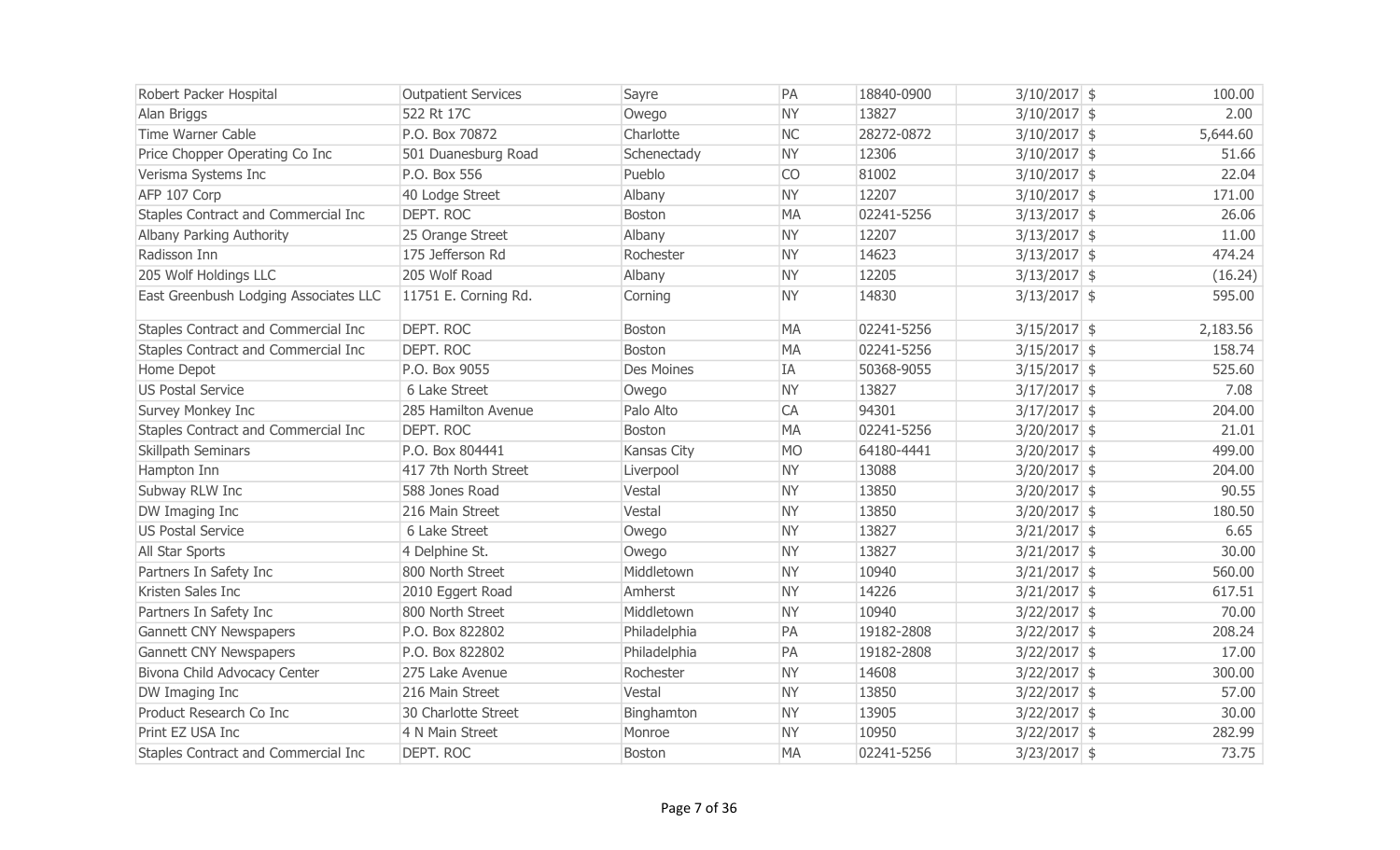| <b>B</b> and H Foto and Electronics          | P.O. Box 3032                  | New York      | <b>NY</b> | 10116-3032 | $3/23/2017$ \$ | 1,859.25 |
|----------------------------------------------|--------------------------------|---------------|-----------|------------|----------------|----------|
| <b>Stamps</b>                                | 1990 E. Grand Avenue           | El Segundo    | CA        | 90245      | $3/23/2017$ \$ | 15.99    |
| Vistaprint NV                                | Hudsonweg 8, 5928 LW           | Venlo         |           |            | $3/23/2017$ \$ | 235.75   |
| Newegg Inc                                   | 9997 Rose Hills Road           | Whittier      | CA        | 90601      | $3/23/2017$ \$ | 87.87    |
| Staples Contract and Commercial Inc          | DEPT. ROC                      | <b>Boston</b> | <b>MA</b> | 02241-5256 | $3/24/2017$ \$ | 492.52   |
| Staples Contract and Commercial Inc          | <b>DEPT. ROC</b>               | <b>Boston</b> | <b>MA</b> | 02241-5256 | $3/24/2017$ \$ | 222.50   |
| Staples Contract and Commercial Inc          | <b>DEPT. ROC</b>               | Boston        | <b>MA</b> | 02241-5256 | $3/24/2017$ \$ | 67.29    |
| Wal Mart Stores Inc                          | 2405 Vestal Parkway E          | Vestal        | <b>NY</b> | 13850      | $3/24/2017$ \$ | 83.79    |
| <b>CDW Government Inc</b>                    | 75 Remittance Drive            | Chicago       | IL        | 60675-1515 | $3/24/2017$ \$ | 2,364.84 |
| Amazon Inc                                   | Billing Dept.                  | Seattle       | <b>WA</b> | 98108      | $3/24/2017$ \$ | 97.44    |
| <b>NYS Association of Counties</b>           | 111 Pine Street                | Albany        | <b>NY</b> | 12207      | $3/27/2017$ \$ | 160.00   |
| Staples Contract and Commercial Inc          | DEPT. ROC                      | <b>Boston</b> | <b>MA</b> | 02241-5256 | $3/27/2017$ \$ | 377.00   |
| Staples Contract and Commercial Inc          | <b>DEPT. ROC</b>               | <b>Boston</b> | <b>MA</b> | 02241-5256 | $3/27/2017$ \$ | 199.99   |
| Staples Contract and Commercial Inc          | DEPT. ROC                      | <b>Boston</b> | <b>MA</b> | 02241-5256 | $3/27/2017$ \$ | 136.75   |
| Pitney Bowes Inc                             | P.O. Box 371896                | Pittsburgh    | PA        | 15250-7896 | $3/27/2017$ \$ | 651.24   |
| Owego Post Office                            | 6 Lake St                      | Owego         | <b>NY</b> | 13827      | $3/27/2017$ \$ | 4.20     |
| Ithaca College                               | Office of Continuing Education | Ithaca        | <b>NY</b> | 14850-7141 | $3/27/2017$ \$ | 15.00    |
| Wal Mart Stores Inc                          | 2405 Vestal Parkway E          | Vestal        | <b>NY</b> | 13850      | $3/27/2017$ \$ | 1,156.21 |
| <b>Top Deal Corporation</b>                  | 2835 Monroe Avenue             | Rochester     | <b>NY</b> | 14618      | $3/27/2017$ \$ | 285.00   |
| 205 Wolf Holdings LLC                        | 205 Wolf Road                  | Albany        | <b>NY</b> | 12205      | $3/27/2017$ \$ | 239.40   |
| AFP 107 Corp                                 | 40 Lodge Street                | Albany        | <b>NY</b> | 12207      | $3/27/2017$ \$ | 623.20   |
| <b>Dollar Tree Stores Inc</b>                | 500 Volvo Parkway              | Chesapeake    | <b>VA</b> | 23320      | $3/27/2017$ \$ | 168.00   |
| Lowes                                        | P.O. Box 530954                | Atlanta       | GA        | 30353-0954 | $3/28/2017$ \$ | 4,515.50 |
| <b>Galls LLC</b>                             | PO Box 71628                   | Chicago       | IL        | 60694-1628 | $3/28/2017$ \$ | 65.94    |
| Kristen Sales Inc                            | 2010 Eggert Road               | Amherst       | <b>NY</b> | 14226      | $3/28/2017$ \$ | (22.29)  |
| American Probation and Parole<br>Association | P.O. Box 11910                 | Lexington     | KY        | 40578-1910 | $3/29/2017$ \$ | 405.00   |
| <b>Cellular Connection</b>                   | 941 State Route 17C            | Owego         | <b>NY</b> | 13827      | $3/29/2017$ \$ | 49.99    |
| Pitney Bowes Inc                             | P.O. Box 371896                | Pittsburgh    | PA        | 15250-7896 | $3/30/2017$ \$ | 300.57   |
| Canon USA Inc                                | C/O Canon Financial Services   | Chicago       | IL        | 60693-0149 | $3/30/2017$ \$ | 2,955.71 |
| <b>Starr Uniform Center Inc</b>              | 207 Center Street              | Scranton      | PA        | 18503      | $3/30/2017$ \$ | 900.00   |
| <b>CDW Government Inc</b>                    | 75 Remittance Drive            | Chicago       | IL        | 60675-1515 | $3/30/2017$ \$ | 44.27    |
| Amazon Inc                                   | Billing Dept.                  | Seattle       | <b>WA</b> | 98108      | $3/30/2017$ \$ | 99.05    |
| <b>TW Telecom</b>                            | P.O. Box 172567                | Denver        | <b>CO</b> | 80217-2567 | $3/30/2017$ \$ | 1,213.49 |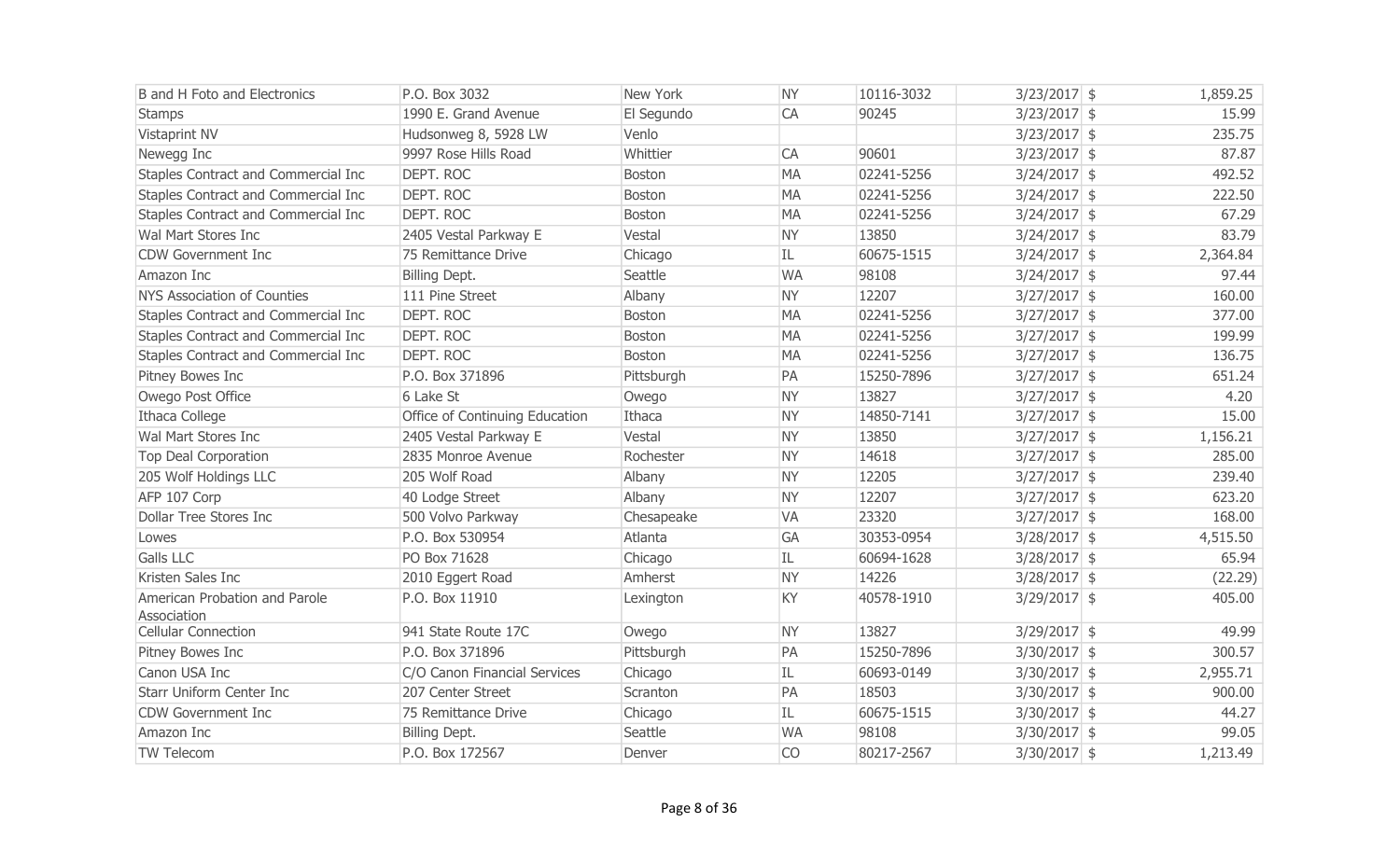| 205 Wolf Holdings LLC                                | 205 Wolf Road                    | Albany        | <b>NY</b> | 12205      | $3/30/2017$ \$ | (29.40)  |
|------------------------------------------------------|----------------------------------|---------------|-----------|------------|----------------|----------|
| Verizon                                              | <b>Exception Processing Unit</b> | Menands       | <b>NY</b> | 12204-0001 | $3/31/2017$ \$ | 1,184.55 |
| American Probation and Parole                        | P.O. Box 11910                   | Lexington     | KY        | 40578-1910 | $3/31/2017$ \$ | 50.00    |
| Association                                          |                                  |               |           |            |                |          |
| Verizon Wireless                                     | P.O. Box 408                     | Newark        | NJ        | 07101-0408 | $3/31/2017$ \$ | 940.09   |
| Verizon                                              | P.O. Box 4820                    | Trenton       | NJ        | 08650-4820 | $3/31/2017$ \$ | 1,228.08 |
| NYS Floodplain and Stormwater Managers P.O. Box 1673 |                                  | Albany        | <b>NY</b> | 12201-1673 | $3/31/2017$ \$ | 160.00   |
| Assoc                                                |                                  |               |           |            |                |          |
| James Ross                                           | 1551 Upper North Ave.            | Owego         | <b>NY</b> | 13827      | $3/31/2017$ \$ | 43.07    |
| Rite Aid Corporation                                 | P.O. Box 630767                  | Cincinnati    | OH        | 45263-0767 | $3/31/2017$ \$ | 59.98    |
| Reneotech Inc                                        | 8400 River Road                  | North Bergen  | NJ        | 07047      | $3/31/2017$ \$ | 1,960.00 |
| Staples Contract and Commercial Inc                  | DEPT. ROC                        | Boston        | <b>MA</b> | 02241-5256 | $4/3/2017$ \$  | 1,064.35 |
| Staples Contract and Commercial Inc                  | <b>DEPT. ROC</b>                 | Boston        | <b>MA</b> | 02241-5256 | $4/3/2017$ \$  | 44.40    |
| Staples Contract and Commercial Inc                  | DEPT. ROC                        | Boston        | <b>MA</b> | 02241-5256 | $4/3/2017$ \$  | 435.92   |
| Fred Pryor Seminars                                  | P.O. Box 219468                  | Kansas City   | <b>MO</b> | 64121-9468 | $4/3/2017$ \$  | 199.00   |
| Lowes                                                | P.O. Box 530954                  | Atlanta       | GA        | 30353-0954 | $4/3/2017$ \$  | (24.35)  |
| Lowes                                                | P.O. Box 530954                  | Atlanta       | <b>GA</b> | 30353-0954 | $4/3/2017$ \$  | 143.75   |
| Wal Mart Stores Inc                                  | 2405 Vestal Parkway E            | Vestal        | <b>NY</b> | 13850      | $4/3/2017$ \$  | 225.22   |
| <b>Top Deal Corporation</b>                          | 2835 Monroe Avenue               | Rochester     | <b>NY</b> | 14618      | $4/3/2017$ \$  | 380.00   |
| Seton Name Plate Company                             | P.O. Box 819                     | Branford      | <b>CT</b> | 06405-0819 | $4/3/2017$ \$  | 643.20   |
| Facebook Inc                                         | 1601 Willow Road                 | Menlo Park    | <b>CA</b> | 94025      | $4/3/2017$ \$  | 10.00    |
| 4imprint Inc                                         | 101 Commerce Street              | Oshkosh       | WI        | 54901      | $4/3/2017$ \$  | 545.20   |
| Vistaprint NV                                        | Hudsonweg 8, 5928 LW             | Venlo         |           |            | $4/3/2017$ \$  | 336.98   |
| AFP 107 Corp                                         | 40 Lodge Street                  | Albany        | <b>NY</b> | 12207      | $4/3/2017$ \$  | 620.00   |
| Product Research Co Inc                              | 30 Charlotte Street              | Binghamton    | <b>NY</b> | 13905      | $4/3/2017$ \$  | 150.00   |
| Hobby Lobby Stores Inc                               | 7707 SW 44th Street              | Oklahoma City | OK        | 73179-4808 | $4/3/2017$ \$  | 15.96    |
| Indeed Inc                                           | 177 Broad Street                 | Stamford      | <b>CT</b> | 06901      | $4/3/2017$ \$  | 2.00     |
| All Star Sports                                      | 4 Delphine St.                   | Owego         | <b>NY</b> | 13827      | $4/4/2017$ \$  | 60.00    |
| <b>CDW Government Inc</b>                            | 75 Remittance Drive              | Chicago       | IL        | 60675-1515 | $4/4/2017$ \$  | 94.50    |
| Mercedes Medical LLC                                 | 7590 Commerce Ct                 | Sarasota      | FL.       | 34243      | $4/4/2017$ \$  | 380.80   |
| Staples Contract and Commercial Inc                  | <b>DEPT. ROC</b>                 | <b>Boston</b> | <b>MA</b> | 02241-5256 | $4/5/2017$ \$  | (454.40) |
| Staples Contract and Commercial Inc                  | DEPT. ROC                        | Boston        | <b>MA</b> | 02241-5256 | $4/5/2017$ \$  | (737.42) |
| Staples Contract and Commercial Inc                  | <b>DEPT. ROC</b>                 | Boston        | MA        | 02241-5256 | $4/5/2017$ \$  | 158.79   |
| Staples Contract and Commercial Inc                  | <b>DEPT, ROC</b>                 | Boston        | <b>MA</b> | 02241-5256 | $4/5/2017$ \$  | 125.02   |
| Price Chopper Operating Co Inc                       | 501 Duanesburg Road              | Schenectady   | <b>NY</b> | 12306      | $4/5/2017$ \$  | 8.89     |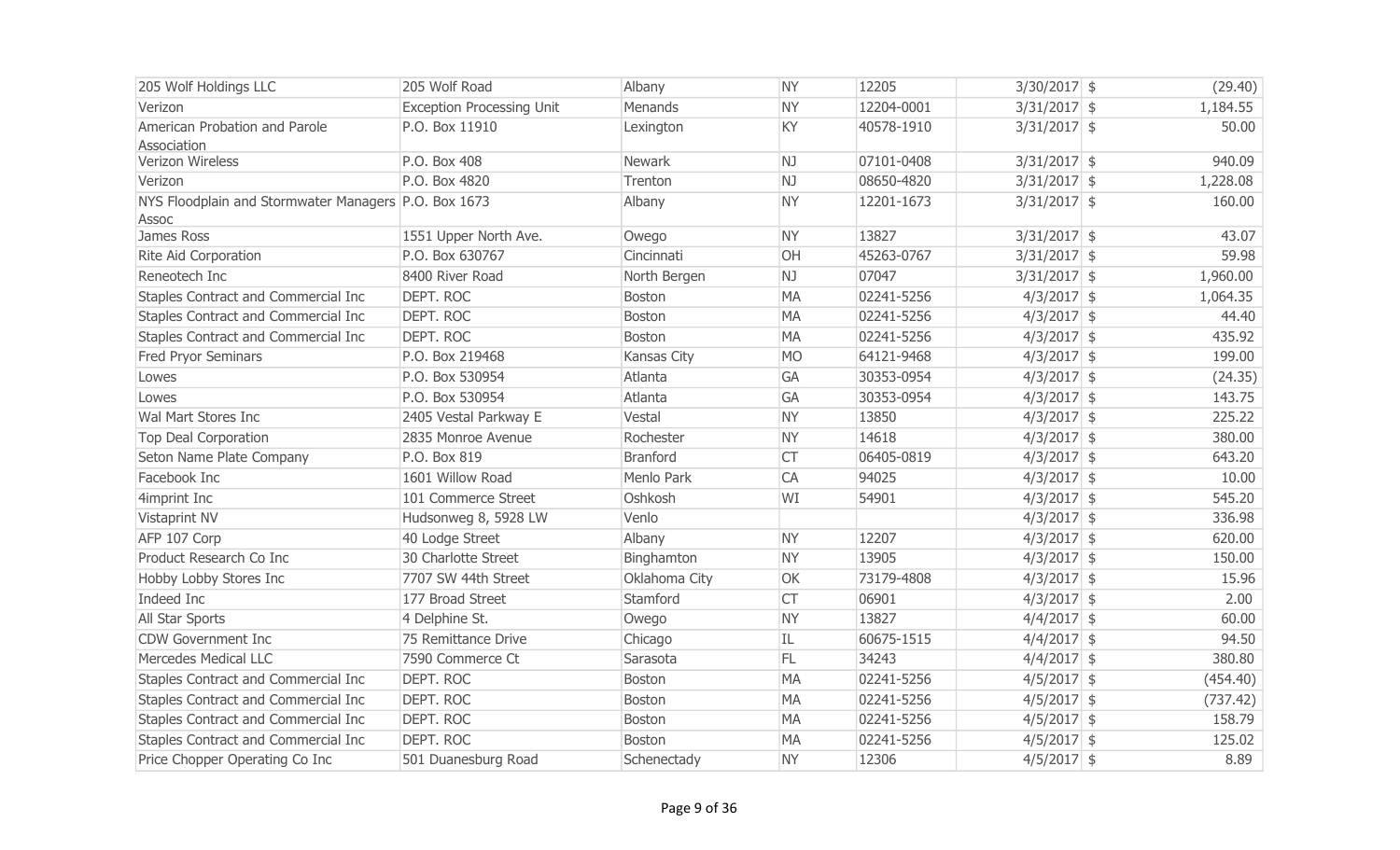| Paypal Inc                          | 2211 North First Street  | San Jose           | CA        | 95131      | $4/5/2017$ \$  | 30.00    |
|-------------------------------------|--------------------------|--------------------|-----------|------------|----------------|----------|
| NMTC Inc                            | 4403 Allen Road          | Stow               | OH        | 44224      | $4/5/2017$ \$  | 40.00    |
| AFP 107 Corp                        | 40 Lodge Street          | Albany             | <b>NY</b> | 12207      | $4/5/2017$ \$  | (3.20)   |
| Matthew Bender and Company Inc      | 9443 Springboro Pike     | Miamisburg         | OH        | 45342-4425 | $4/6/2017$ \$  | 1,092.80 |
| Scott Smith and Son                 | 8 Delphine Street        | Owego              | <b>NY</b> | 13827      | $4/6/2017$ \$  | 167.08   |
| Amazoncom                           | 1550 S 48th St.          | <b>Grand Forks</b> | <b>ND</b> | 58201      | $4/6/2017$ \$  | 379.99   |
| Moniker Online Services LLC         | 20 SW 27th Avenue        | Pompano Beach      | FL.       | 33069      | $4/6/2017$ \$  | 9.99     |
| Opus Inspection                     | 6681 South Cottonwood    | Murray             | UT        | 84107      | $4/6/2017$ \$  | 87.20    |
| Staples Contract and Commercial Inc | DEPT. ROC                | Boston             | <b>MA</b> | 02241-5256 | $4/7/2017$ \$  | 246.39   |
| Moore Medical LLC                   | P.O. Box 99718           | Chicago            | IL.       | 60696      | $4/7/2017$ \$  | 241.45   |
| Father Flanagans Boys Home          | P.O. Box 145             | <b>Boys Town</b>   | <b>NE</b> | 68010-0145 | $4/7/2017$ \$  | 72.92    |
| Moniker Online Services LLC         | 20 SW 27th Avenue        | Pompano Beach      | FL.       | 33069      | $4/7/2017$ \$  | 29.98    |
| <b>Waverly Pudgies Pizza</b>        | 1 Garfield Street        | Waverly            | <b>NY</b> | 14892      | $4/7/2017$ \$  | 22.98    |
| BrownPaperTickets com               | 220 Nickerson Street     | Seattle            | <b>WA</b> | 98109      | $4/7/2017$ \$  | 70.00    |
| Radisson Inn                        | 175 Jefferson Rd         | Rochester          | <b>NY</b> | 14623      | $4/11/2017$ \$ | (58.24)  |
| Apple Inc                           | 1 Infinite Loop          | Cupertino          | CA        | 95014      | $4/11/2017$ \$ | 5.39     |
| Personalizationmall com LLC         | 51 Shore Dr              | <b>Burr Ridge</b>  | IL        | 60527      | $4/11/2017$ \$ | 38.48    |
| Staples Contract and Commercial Inc | DEPT. ROC                | Boston             | <b>MA</b> | 02241-5256 | $4/12/2017$ \$ | 503.86   |
| Staples Contract and Commercial Inc | DEPT. ROC                | Boston             | <b>MA</b> | 02241-5256 | $4/12/2017$ \$ | 35.59    |
| Staples Contract and Commercial Inc | DEPT. ROC                | Boston             | <b>MA</b> | 02241-5256 | $4/12/2017$ \$ | 5.52     |
| <b>US Postal Service</b>            | 6 Lake Street            | Owego              | <b>NY</b> | 13827      | $4/12/2017$ \$ | 6.65     |
| Channing Bete Company Inc           | P.O. Box 3538            | South Deerfield    | <b>MA</b> | 01373-3538 | $4/12/2017$ \$ | 276.64   |
| Eventbrite Inc                      | 651 Brannan Street       | San Francisco      | CA        | 94107      | $4/12/2017$ \$ | 48.47    |
| <b>WNY Lodging LLC</b>              | 120 Church Street        | <b>Buffalo</b>     | <b>NY</b> | 14202      | $4/12/2017$ \$ | 214.00   |
| Family Dollar Inc                   | P.O. Box 1017            | Charlotte          | <b>NC</b> | 28201-1017 | $4/13/2017$ \$ | 37.25    |
| <b>Dunkin Donuts</b>                | 3000 Vestal Parkway East | Vestal             | <b>NY</b> | 13850      | $4/13/2017$ \$ | 55.95    |
| Staples Contract and Commercial Inc | DEPT. ROC                | Boston             | <b>MA</b> | 02241-5256 | $4/14/2017$ \$ | 62.00    |
| Scott Smith and Son                 | 8 Delphine Street        | Owego              | <b>NY</b> | 13827      | $4/14/2017$ \$ | 13.79    |
| <b>US Postal Service</b>            | 6 Lake Street            | Owego              | <b>NY</b> | 13827      | $4/14/2017$ \$ | 3.56     |
| <b>CDW Government Inc</b>           | 75 Remittance Drive      | Chicago            | IL        | 60675-1515 | $4/14/2017$ \$ | 148.47   |
| Redwood Toxicology Lab Inc          | P.O. Box 5680            | Santa Rosa         | CA        | 95402      | $4/14/2017$ \$ | 156.25   |
| Howard Johnson's Norwich Inc        | 75 N Broad Street        | Norwich            | <b>NY</b> | 13815      | $4/14/2017$ \$ | 54.00    |
| Staples Contract and Commercial Inc | <b>DEPT. ROC</b>         | Boston             | <b>MA</b> | 02241-5256 | $4/17/2017$ \$ | 40.27    |
| Staples Contract and Commercial Inc | DEPT. ROC                | Boston             | <b>MA</b> | 02241-5256 | $4/17/2017$ \$ | 243.58   |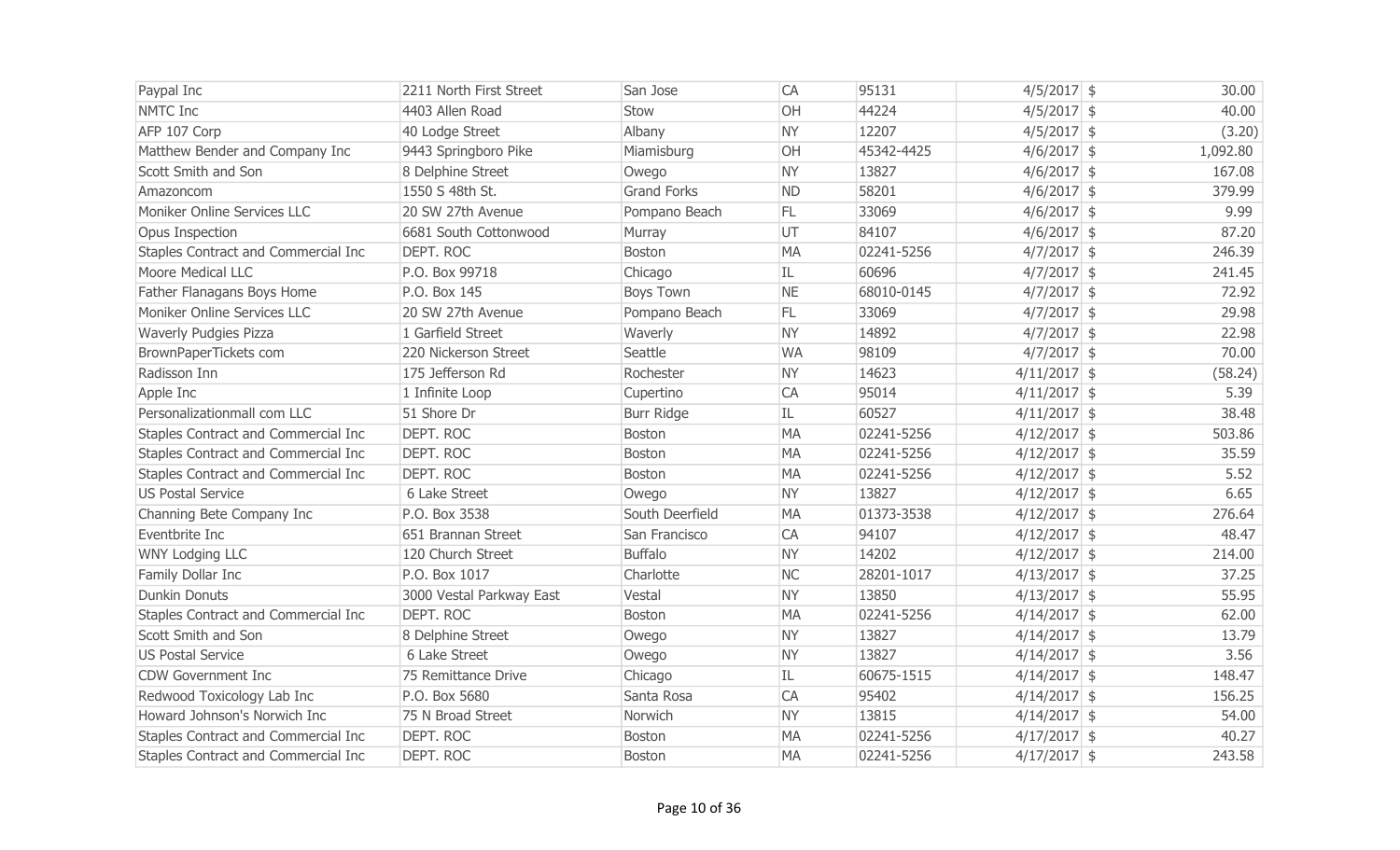| Radisson Inn                            | 175 Jefferson Rd              | Rochester          | <b>NY</b> | 14623      | $4/17/2017$ \$ | 416.00   |
|-----------------------------------------|-------------------------------|--------------------|-----------|------------|----------------|----------|
| <b>Top Deal Corporation</b>             | 2835 Monroe Avenue            | Rochester          | <b>NY</b> | 14618      | $4/17/2017$ \$ | 190.00   |
| New York Safety Program Inc             | 8302 5th Avenue               | Brooklyn           | <b>NY</b> | 11209-4511 | $4/17/2017$ \$ | 1,232.00 |
| Amazoncom                               | 1550 S 48th St.               | <b>Grand Forks</b> | <b>ND</b> | 58201      | $4/17/2017$ \$ | 45.63    |
| CDW Government Inc                      | 75 Remittance Drive           | Chicago            | IL        | 60675-1515 | $4/17/2017$ \$ | 119.94   |
| <b>Gannett CNY Newspapers</b>           | P.O. Box 822802               | Philadelphia       | PA        | 19182-2808 | $4/17/2017$ \$ | 207.24   |
| <b>NYS Defenders Association</b>        | 194 Washington Ave.           | Albany             | <b>NY</b> | 12210-2314 | $4/17/2017$ \$ | 130.00   |
| Paypal Inc                              | 2211 North First Street       | San Jose           | CA        | 95131      | $4/17/2017$ \$ | 160.00   |
| <b>CDW Government Inc</b>               | 75 Remittance Drive           | Chicago            | IL        | 60675-1515 | $4/19/2017$ \$ | 959.31   |
| <b>NYS Association of Counties</b>      | 111 Pine Street               | Albany             | <b>NY</b> | 12207      | $4/20/2017$ \$ | 320.00   |
| Albany Parking Authority                | 25 Orange Street              | Albany             | <b>NY</b> | 12207      | $4/20/2017$ \$ | 2.50     |
| Partners In Safety Inc                  | 800 North Street              | Middletown         | <b>NY</b> | 10940      | $4/20/2017$ \$ | 75.00    |
| <b>GE Capital</b>                       | P.O. Box 6423333              | Pittsburgh         | PA        | 15264-2333 | $4/20/2017$ \$ | 535.35   |
| Price Chopper Operating Co Inc          | 501 Duanesburg Road           | Schenectady        | <b>NY</b> | 12306      | $4/20/2017$ \$ | 40.78    |
| Brother International Corporation       | Box 200193                    | Pittsburgh         | PA        | 15251-0193 | $4/20/2017$ \$ | 25.74    |
| Staples Contract and Commercial Inc     | DEPT. ROC                     | Boston             | <b>MA</b> | 02241-5256 | $4/21/2017$ \$ | 348.88   |
| <b>US Postal Service</b>                | 6 Lake Street                 | Owego              | <b>NY</b> | 13827      | $4/21/2017$ \$ | 32.23    |
| CDW Government Inc                      | 75 Remittance Drive           | Chicago            | IL        | 60675-1515 | $4/21/2017$ \$ | 539.32   |
| <b>GE Capital</b>                       | P.O. Box 6423333              | Pittsburgh         | PA        | 15264-2333 | $4/21/2017$ \$ | 95.03    |
| Price Chopper Operating Co Inc          | 501 Duanesburg Road           | Schenectady        | <b>NY</b> | 12306      | $4/21/2017$ \$ | 35.01    |
| Howard Johnson's Norwich Inc            | 75 N Broad Street             | Norwich            | <b>NY</b> | 13815      | $4/21/2017$ \$ | (54.00)  |
| Staples Contract and Commercial Inc     | <b>DEPT. ROC</b>              | Boston             | <b>MA</b> | 02241-5256 | $4/24/2017$ \$ | 584.84   |
| Staples Contract and Commercial Inc     | <b>DEPT, ROC</b>              | Boston             | <b>MA</b> | 02241-5256 | $4/24/2017$ \$ | 356.81   |
| All Star Sports                         | 4 Delphine St.                | Owego              | <b>NY</b> | 13827      | $4/24/2017$ \$ | 60.00    |
| <b>Binghamton University Foundation</b> | <b>Binghamton University</b>  | Binghamton         | <b>NY</b> | 13902-6000 | $4/24/2017$ \$ | 30.00    |
| <b>Stamps</b>                           | 1990 E. Grand Avenue          | El Segundo         | CA        | 90245      | $4/24/2017$ \$ | 15.99    |
| Subway RLW Inc                          | 588 Jones Road                | Vestal             | <b>NY</b> | 13850      | $4/24/2017$ \$ | 89.44    |
| CDW Government Inc                      | 75 Remittance Drive           | Chicago            | IL        | 60675-1515 | $4/25/2017$ \$ | (959.31) |
| Vistaprint NV                           | Hudsonweg 8, 5928 LW          | Venlo              |           |            | $4/25/2017$ \$ | 200.49   |
| The University at Albany Foundation     | 1400 Washington Ave., UAB 226 | Albany             | <b>NY</b> | 12222      | $4/25/2017$ \$ | 613.10   |
| Staples Contract and Commercial Inc     | DEPT. ROC                     | Boston             | <b>MA</b> | 02241-5256 | $4/26/2017$ \$ | 101.60   |
| Staples Contract and Commercial Inc     | <b>DEPT. ROC</b>              | Boston             | <b>MA</b> | 02241-5256 | $4/26/2017$ \$ | 132.99   |
| <b>Gannett CNY Newspapers</b>           | P.O. Box 822802               | Philadelphia       | PA        | 19182-2808 | $4/26/2017$ \$ | 17.00    |
| <b>WNY Lodging LLC</b>                  | 120 Church Street             | <b>Buffalo</b>     | <b>NY</b> | 14202      | $4/26/2017$ \$ | 214.00   |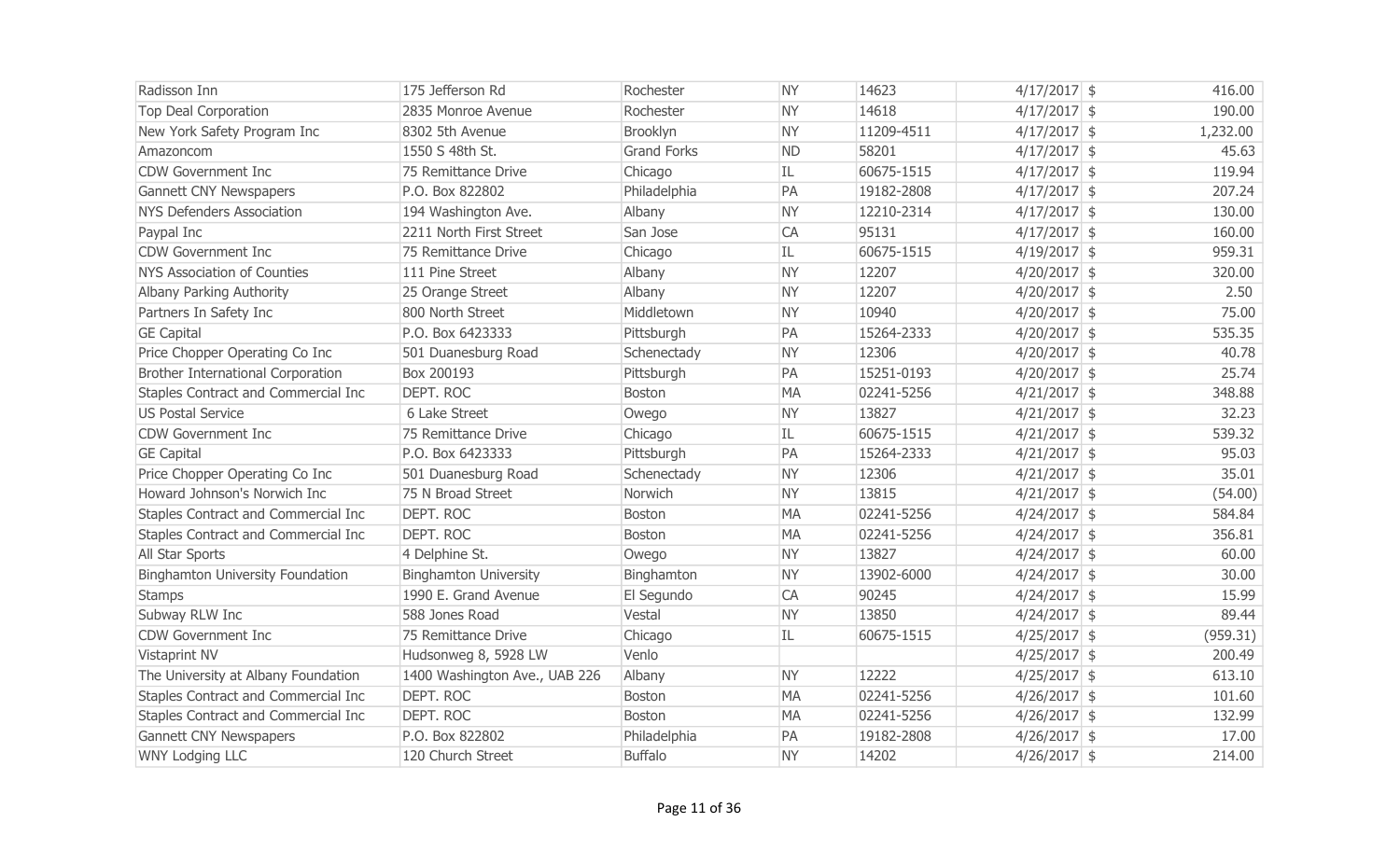| Staples Contract and Commercial Inc        | DEPT. ROC                    | <b>Boston</b>      | <b>MA</b> | 02241-5256 | $4/27/2017$ \$ | 186.88   |
|--------------------------------------------|------------------------------|--------------------|-----------|------------|----------------|----------|
| <b>CDW Government Inc</b>                  | 75 Remittance Drive          | Chicago            | IL        | 60675-1515 | $4/27/2017$ \$ | 283.50   |
| Albany Law School                          | Institute of Legal Studies   | Albany             | <b>NY</b> | 12208      | 4/28/2017 \$   | 100.00   |
| Staples Contract and Commercial Inc        | <b>DEPT. ROC</b>             | Boston             | <b>MA</b> | 02241-5256 | $5/1/2017$ \$  | 25.41    |
| Staples Contract and Commercial Inc        | <b>DEPT. ROC</b>             | <b>Boston</b>      | <b>MA</b> | 02241-5256 | $5/1/2017$ \$  | 188.17   |
| Staples Contract and Commercial Inc        | <b>DEPT. ROC</b>             | Boston             | <b>MA</b> | 02241-5256 | $5/1/2017$ \$  | 117.23   |
| Staples Contract and Commercial Inc        | DEPT. ROC                    | <b>Boston</b>      | <b>MA</b> | 02241-5256 | $5/1/2017$ \$  | 73.94    |
| <b>US Postal Service</b>                   | 6 Lake Street                | Owego              | <b>NY</b> | 13827      | $5/1/2017$ \$  | 23.85    |
| Hyatt Regency of Rochester                 | 125 E Main Street            | Rochester          | <b>NY</b> | 14604      | $5/1/2017$ \$  | 416.00   |
| Holiday Inn Express                        | 2835 Monroe Avenue           | Rochester          | <b>NY</b> | 14618-4133 | $5/1/2017$ \$  | 190.00   |
| Vistaprint NV                              | Hudsonweg 8, 5928 LW         | Venlo              |           |            | $5/1/2017$ \$  | 200.49   |
| <b>AWH Lake Placid Hotel LLC</b>           | 2384 Saranac Ave             | Lake Placid        | <b>NY</b> | 12946      | $5/1/2017$ \$  | 102.00   |
| Craigslist Inc                             | 222 Sutter Street, 9th Floor | San Francisco      | CA        | 94108      | $5/1/2017$ \$  | 20.00    |
| <b>CVS Pharmacy</b>                        | 39 Park Street               | Owego              | <b>NY</b> | 13827      | $5/2/2017$ \$  | 34.95    |
| Institute For Brain Potential              | 782 Vista Grande Avenue      | Los Altos          | CA        | 94924      | $5/2/2017$ \$  | 75.00    |
| <b>Mercedes Medical LLC</b>                | 7590 Commerce Ct             | Sarasota           | <b>FL</b> | 34243      | $5/2/2017$ \$  | 380.80   |
| National Association of Fire Investigators | 4900 Manatee Ave. West       | <b>Bradenton</b>   | FL        | 34209      | $5/2/2017$ \$  | 83.00    |
| Scott Smith and Son                        | 8 Delphine Street            | Owego              | <b>NY</b> | 13827      | $5/3/2017$ \$  | 180.05   |
| <b>US Postal Service</b>                   | 6 Lake Street                | Owego              | <b>NY</b> | 13827      | $5/3/2017$ \$  | 4.20     |
| Evenflo Co Inc                             | P.O. Box 392497              | Pittsburgh         | PA        | 15251-9497 | $5/3/2017$ \$  | 3,200.56 |
| <b>WNY Lodging LLC</b>                     | 120 Church Street            | <b>Buffalo</b>     | <b>NY</b> | 14202      | $5/3/2017$ \$  | 535.00   |
| WalMart                                    | 2405 Vestal Pkwy. E.         | Vestal             | <b>NY</b> | 13850      | $5/3/2017$ \$  | 288.60   |
| Staples Contract and Commercial Inc        | DEPT. ROC                    | <b>Boston</b>      | <b>MA</b> | 02241-5256 | $5/4/2017$ \$  | 1,083.62 |
| Staples Contract and Commercial Inc        | DEPT. ROC                    | <b>Boston</b>      | <b>MA</b> | 02241-5256 | $5/4/2017$ \$  | 191.32   |
| Ciox Health, Llc                           | P.O. Box 409740              | Atlanta            | GA        | 30384-9740 | $5/4/2017$ \$  | 81.00    |
| Paypal Inc                                 | 2211 North First Street      | San Jose           | CA        | 95131      | $5/4/2017$ \$  | 30.00    |
| Vistaprint NV                              | Hudsonweg 8, 5928 LW         | Venlo              |           |            | $5/4/2017$ \$  | 51.33    |
| w2005 Fargo Hotels Pool D Reality LP       | 1383 Washington Ave          | Albany             | <b>NY</b> | 12206      | $5/4/2017$ \$  | 224.00   |
| Staples Contract and Commercial Inc        | DEPT. ROC                    | Boston             | <b>MA</b> | 02241-5256 | $5/5/2017$ \$  | 14.21    |
| Franziska Racker Centers Inc               | 3226 Wilkins Road            | Ithaca             | <b>NY</b> | 14850      | $5/5/2017$ \$  | 25.00    |
| Amazoncom                                  | 1550 S 48th St.              | <b>Grand Forks</b> | <b>ND</b> | 58201      | $5/5/2017$ \$  | 46.75    |
| Canon USA Inc                              | C/O Canon Financial Services | Chicago            | IL        | 60693-0149 | $5/5/2017$ \$  | 2,890.08 |
| Family Dollar Inc                          | P.O. Box 1017                | Charlotte          | <b>NC</b> | 28201-1017 | $5/5/2017$ \$  | 24.03    |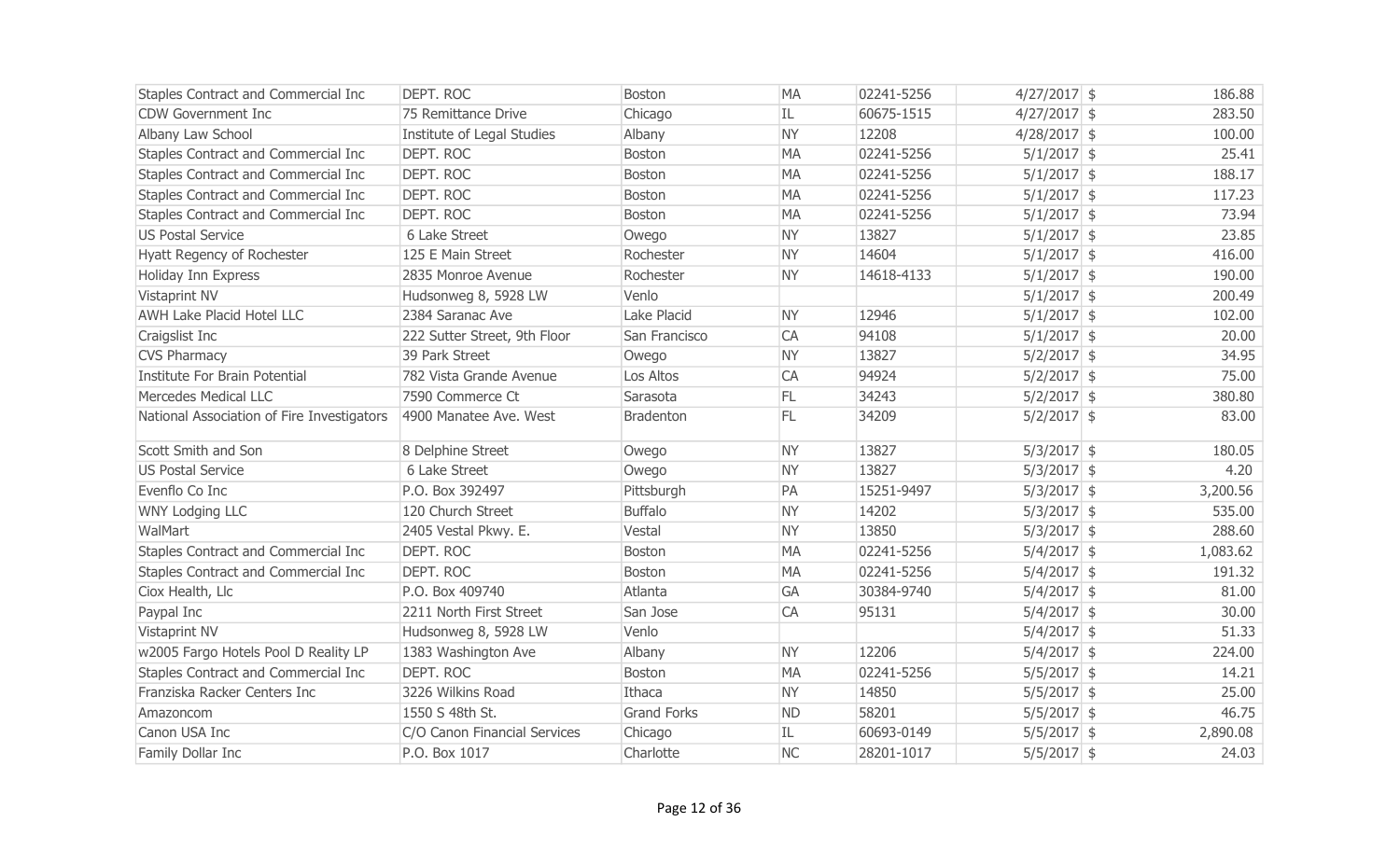| Paypal Inc                                   | 2211 North First Street          | San Jose      | CA        | 95131      | $5/5/2017$ \$  | 405.00   |
|----------------------------------------------|----------------------------------|---------------|-----------|------------|----------------|----------|
| Staples Contract and Commercial Inc          | <b>DEPT. ROC</b>                 | Boston        | <b>MA</b> | 02241-5256 | $5/8/2017$ \$  | 26.56    |
| Staples Contract and Commercial Inc          | <b>DEPT. ROC</b>                 | Boston        | <b>MA</b> | 02241-5256 | $5/8/2017$ \$  | 116.06   |
| Staples Contract and Commercial Inc          | <b>DEPT. ROC</b>                 | Boston        | <b>MA</b> | 02241-5256 | $5/8/2017$ \$  | 80.89    |
| Sample Media Group LLC                       | 201 N. Lehigh Ave.               | Sayre         | PA        | 18840      | $5/8/2017$ \$  | 16.96    |
| US Postal Service Owego                      | Postmaster Owego                 | Owego         | <b>NY</b> | 13827      | $5/8/2017$ \$  | 300.25   |
| <b>AV Sound and Electronics</b>              | 18 W. Main Street                | Owego         | <b>NY</b> | 13827      | $5/8/2017$ \$  | 25.23    |
| Verizon                                      | <b>Exception Processing Unit</b> | Menands       | <b>NY</b> | 12204-0001 | $5/8/2017$ \$  | 733.46   |
| Sheraton University Inn                      | 801 University Ave.              | Syracuse      | <b>NY</b> | 13210-0801 | $5/8/2017$ \$  | 516.00   |
| American Probation and Parole<br>Association | P.O. Box 11910                   | Lexington     | KY        | 40578-1910 | $5/8/2017$ \$  | 50.00    |
| Verizon Wireless                             | P.O. Box 408                     | Newark        | NJ        | 07101-0408 | $5/8/2017$ \$  | 6,644.09 |
| <b>Time Warner Cable</b>                     | P.O. Box 70872                   | Charlotte     | <b>NC</b> | 28272-0872 | $5/8/2017$ \$  | 4,576.72 |
| Verizon                                      | P.O. Box 4820                    | Trenton       | NJ        | 08650-4820 | $5/8/2017$ \$  | 1,235.26 |
| G and S Broadwell Inc                        | 26 East First Street             | Oswego        | <b>NY</b> | 13126      | $5/8/2017$ \$  | 399.00   |
| Matthew Bender and Company Inc               | 9443 Springboro Pike             | Miamisburg    | OH        | 45342-4425 | $5/9/2017$ \$  | 1,092.80 |
| Apple Inc                                    | 1 Infinite Loop                  | Cupertino     | CA        | 95014      | $5/9/2017$ \$  | (0.40)   |
| Instrug Llc                                  | 5700 S. Eastern Ave.             | Commerce      | CA        | 90040      | $5/9/2017$ \$  | 40.00    |
| Staples Contract and Commercial Inc          | <b>DEPT, ROC</b>                 | Boston        | <b>MA</b> | 02241-5256 | $5/10/2017$ \$ | 46.72    |
| Scott Smith and Son                          | 8 Delphine Street                | Owego         | <b>NY</b> | 13827      | $5/10/2017$ \$ | 11.74    |
| New York Safety Program Inc                  | 8302 5th Avenue                  | Brooklyn      | <b>NY</b> | 11209-4511 | $5/10/2017$ \$ | 1,176.00 |
| Paypal Inc                                   | 2211 North First Street          | San Jose      | CA        | 95131      | $5/10/2017$ \$ | 375.00   |
| Vistaprint NV                                | Hudsonweg 8, 5928 LW             | Venlo         |           |            | $5/10/2017$ \$ | 232.69   |
| <b>Tool Experts Inc</b>                      | 438 Old Highway 70               | Harriman      | <b>TN</b> | 37748      | $5/10/2017$ \$ | 130.16   |
| Staples Contract and Commercial Inc          | <b>DEPT, ROC</b>                 | Boston        | <b>MA</b> | 02241-5256 | $5/11/2017$ \$ | 693.74   |
| Guthrie Clinic Ltd                           | Guthrie Square                   | Sayre         | PA        | 18840      | $5/11/2017$ \$ | 1,375.66 |
| Vistaprint NV                                | Hudsonweg 8, 5928 LW             | Venlo         |           |            | $5/11/2017$ \$ | (17.25)  |
| Center for Wilderness Safety Inc             | 15 Running Brook Ln              | Sterling      | <b>VA</b> | 20164      | $5/11/2017$ \$ | 26.20    |
| Staples Contract and Commercial Inc          | <b>DEPT. ROC</b>                 | Boston        | <b>MA</b> | 02241-5256 | $5/12/2017$ \$ | 290.21   |
| Staples Contract and Commercial Inc          | <b>DEPT. ROC</b>                 | Boston        | <b>MA</b> | 02241-5256 | $5/15/2017$ \$ | 11.58    |
| <b>Staples Contract and Commercial Inc</b>   | <b>DEPT, ROC</b>                 | <b>Boston</b> | <b>MA</b> | 02241-5256 | $5/15/2017$ \$ | 77.59    |
| All Star Sports                              | 4 Delphine St.                   | Owego         | <b>NY</b> | 13827      | $5/15/2017$ \$ | 137.00   |
| Glock Inc                                    | P.O. Box 1254                    | Smyrna        | GA        | 30081      | $5/15/2017$ \$ | 500.00   |
| Radisson Inn                                 | 175 Jefferson Rd                 | Rochester     | <b>NY</b> | 14623      | $5/15/2017$ \$ | 416.00   |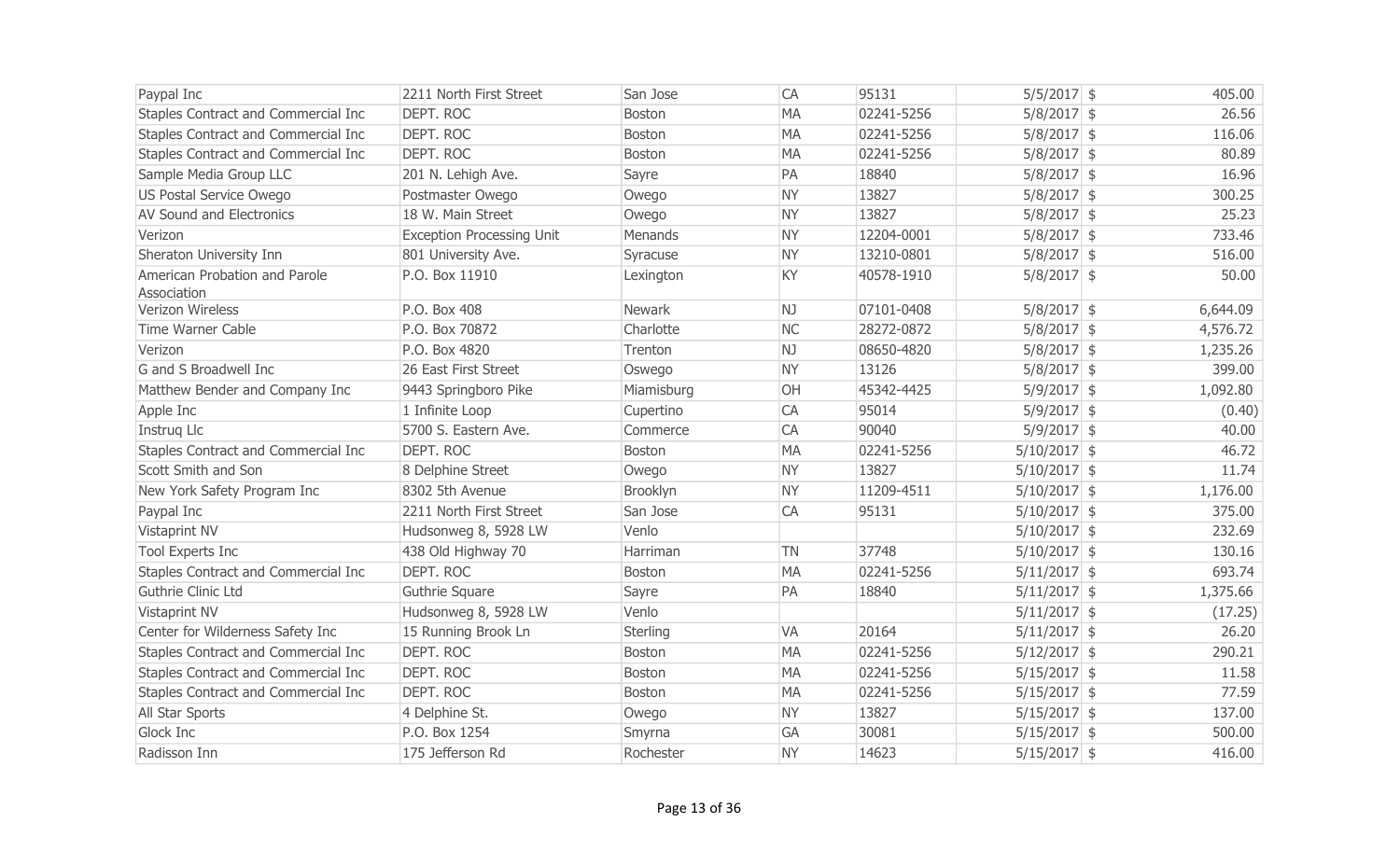| Hampton Inn                                              | 417 7th North Street     | Liverpool          | <b>NY</b> | 13088      | $5/15/2017$ \$ | 204.00   |
|----------------------------------------------------------|--------------------------|--------------------|-----------|------------|----------------|----------|
| Vistaprint NV                                            | Hudsonweg 8, 5928 LW     | Venlo              |           |            | $5/15/2017$ \$ | 305.45   |
| Verisma Systems Inc                                      | P.O. Box 556             | Pueblo             | <b>CO</b> | 81002      | $5/16/2017$ \$ | 90.14    |
| NY Public Welfare Association Inc                        | 130 Washington Avenue    | Albany             | <b>NY</b> | 12210      | $5/17/2017$ \$ | 179.00   |
| NY Public Welfare Association Inc                        | 130 Washington Avenue    | Albany             | <b>NY</b> | 12210      | $5/17/2017$ \$ | 179.00   |
| NY Public Welfare Association Inc                        | 130 Washington Avenue    | Albany             | <b>NY</b> | 12210      | $5/17/2017$ \$ | 358.00   |
| Gannett CNY Newspapers                                   | P.O. Box 822802          | Philadelphia       | PA        | 19182-2808 | $5/17/2017$ \$ | 204.00   |
| NBI Inc                                                  | 1218 McCann Drive        | Altoona            | WI        | 54720      | $5/17/2017$ \$ | 349.00   |
| Staples Contract and Commercial Inc                      | DEPT. ROC                | <b>Boston</b>      | <b>MA</b> | 02241-5256 | $5/18/2017$ \$ | 14.62    |
| Staples Contract and Commercial Inc                      | <b>DEPT. ROC</b>         | <b>Boston</b>      | <b>MA</b> | 02241-5256 | $5/18/2017$ \$ | 228.55   |
| Staples Contract and Commercial Inc                      | <b>DEPT. ROC</b>         | <b>Boston</b>      | <b>MA</b> | 02241-5256 | $5/19/2017$ \$ | 1,112.16 |
| NYS Association of Town Superintendents 125 State Street |                          | Albany             | <b>NY</b> | 12207      | $5/19/2017$ \$ | 110.00   |
| All Star Sports                                          | 4 Delphine St.           | Owego              | <b>NY</b> | 13827      | $5/19/2017$ \$ | 30.00    |
| Price Chopper Operating Co Inc                           | 501 Duanesburg Road      | Schenectady        | <b>NY</b> | 12306      | $5/19/2017$ \$ | 33.47    |
| Catskill Hudson Area Health Education<br>Center          | 598 State Route 299      | Highland           | <b>NY</b> | 12528      | $5/19/2017$ \$ | 85.00    |
| Staples Contract and Commercial Inc                      | <b>DEPT. ROC</b>         | <b>Boston</b>      | <b>MA</b> | 02241-5256 | $5/22/2017$ \$ | 0.92     |
| Staples Contract and Commercial Inc                      | DEPT. ROC                | <b>Boston</b>      | <b>MA</b> | 02241-5256 | $5/22/2017$ \$ | 55.01    |
| Staples Contract and Commercial Inc                      | <b>DEPT. ROC</b>         | <b>Boston</b>      | <b>MA</b> | 02241-5256 | $5/22/2017$ \$ | 157.41   |
| Staples Contract and Commercial Inc                      | <b>DEPT. ROC</b>         | Boston             | <b>MA</b> | 02241-5256 | $5/22/2017$ \$ | 57.26    |
| Hampton Inn and Suites                                   | 1305 Buckley Road        | Syracuse           | <b>NY</b> | 13212      | $5/22/2017$ \$ | 102.00   |
| Lourdes Memorial Hospital                                | 169 Riverside Drive      | Binghamton         | <b>NY</b> | 13905      | $5/23/2017$ \$ | 200.00   |
| <b>Stamps</b>                                            | 1990 E. Grand Avenue     | El Segundo         | CA        | 90245      | $5/23/2017$ \$ | 15.99    |
| <b>Dunkin Donuts</b>                                     | 3000 Vestal Parkway East | Vestal             | <b>NY</b> | 13850      | $5/23/2017$ \$ | 51.36    |
| Staples Contract and Commercial Inc                      | <b>DEPT. ROC</b>         | <b>Boston</b>      | <b>MA</b> | 02241-5256 | $5/24/2017$ \$ | 12.90    |
| Staples Contract and Commercial Inc                      | DEPT. ROC                | <b>Boston</b>      | <b>MA</b> | 02241-5256 | $5/24/2017$ \$ | 130.99   |
| Marios Pizza                                             | 51 Fox Street            | Owego              | <b>NY</b> | 13827      | $5/24/2017$ \$ | 165.75   |
| Albany Parking Authority                                 | 25 Orange Street         | Albany             | <b>NY</b> | 12207      | $5/24/2017$ \$ | 17.44    |
| Price Chopper Operating Co Inc                           | 501 Duanesburg Road      | Schenectady        | <b>NY</b> | 12306      | $5/24/2017$ \$ | 47.18    |
| Staples Contract and Commercial Inc                      | <b>DEPT. ROC</b>         | <b>Boston</b>      | <b>MA</b> | 02241-5256 | $5/25/2017$ \$ | 26.11    |
| Staples Contract and Commercial Inc                      | <b>DEPT. ROC</b>         | Boston             | <b>MA</b> | 02241-5256 | $5/25/2017$ \$ | 9.37     |
| Original Italian Pizza Rest                              | 25 Lake Street           | Owego              | <b>NY</b> | 13827      | $5/25/2017$ \$ | 44.73    |
| Amazoncom                                                | 1550 S 48th St.          | <b>Grand Forks</b> | <b>ND</b> | 58201      | $5/25/2017$ \$ | 214.97   |
| Wegmans Food Markets Inc                                 | 1500 Brooks Ave.         | Rochester          | <b>NY</b> | 14603-0844 | $5/25/2017$ \$ | 85.99    |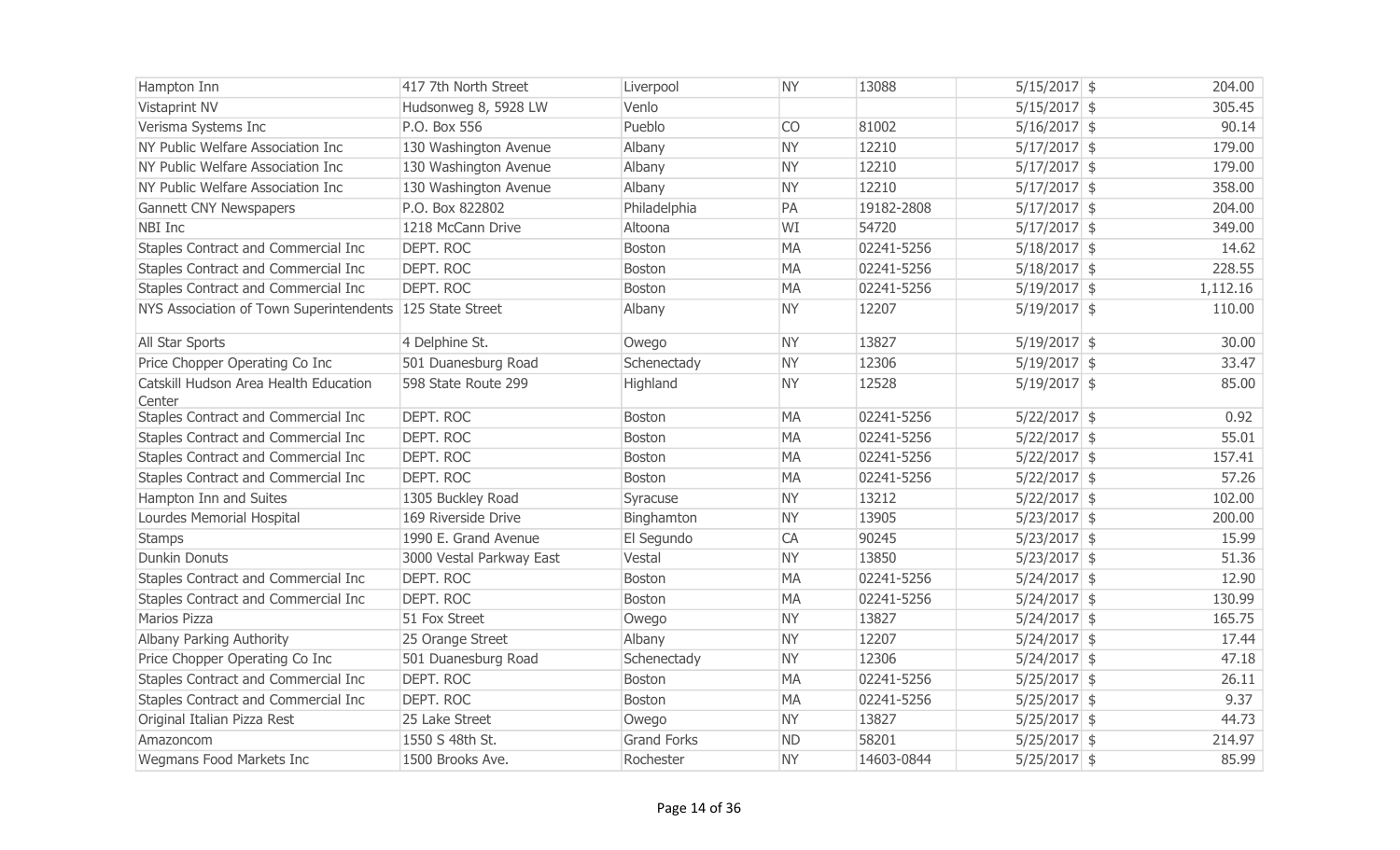| Staples Contract and Commercial Inc                        | DEPT. ROC                        | <b>Boston</b>   | <b>MA</b> | 02241-5256 | $5/26/2017$ \$ | 49.72    |
|------------------------------------------------------------|----------------------------------|-----------------|-----------|------------|----------------|----------|
| New York Safety Program Inc                                | 8302 5th Avenue                  | Brooklyn        | <b>NY</b> | 11209-4511 | $5/26/2017$ \$ | 476.00   |
| Seton Name Plate Company                                   | P.O. Box 819                     | <b>Branford</b> | <b>CT</b> | 06405-0819 | $5/26/2017$ \$ | 11.05    |
| Vera House Inc                                             | P.O. Box 365                     | Syracuse        | <b>NY</b> | 13209      | $5/26/2017$ \$ | 100.00   |
| Staples Contract and Commercial Inc                        | DEPT. ROC                        | Boston          | <b>MA</b> | 02241-5256 | $5/29/2017$ \$ | (42.74)  |
| First Colonie Company                                      | 660 Albany Shaker Road           | Albany          | <b>NY</b> | 12211      | $5/29/2017$ \$ | 464.00   |
| All Star Sports                                            | 4 Delphine St.                   | Owego           | <b>NY</b> | 13827      | $5/29/2017$ \$ | 1,104.00 |
| Canon USA Inc                                              | C/O Canon Financial Services     | Chicago         | IL        | 60693-0149 | $5/29/2017$ \$ | 3,640.34 |
| Verizon Wireless                                           | P.O. Box 408                     | Newark          | NJ        | 07101-0408 | $5/29/2017$ \$ | 890.21   |
| <b>GE Capital</b>                                          | P.O. Box 6423333                 | Pittsburgh      | PA        | 15264-2333 | $5/29/2017$ \$ | 158.47   |
| Mercedes Medical LLC                                       | 7590 Commerce Ct                 | Sarasota        | FL.       | 34243      | $5/29/2017$ \$ | 380.78   |
| Hampton Inn and Suites                                     | 1305 Buckley Road                | Syracuse        | <b>NY</b> | 13212      | $5/29/2017$ \$ | 204.00   |
| <b>US Postal Service</b>                                   | 6 Lake Street                    | Owego           | <b>NY</b> | 13827      | $5/31/2017$ \$ | 11.05    |
| Verizon                                                    | <b>Exception Processing Unit</b> | Menands         | <b>NY</b> | 12204-0001 | $5/31/2017$ \$ | 583.92   |
| Verizon                                                    | P.O. Box 4820                    | Trenton         | NJ        | 08650-4820 | $5/31/2017$ \$ | 2,470.52 |
| Family Dollar Inc                                          | P.O. Box 1017                    | Charlotte       | <b>NC</b> | 28201-1017 | $5/31/2017$ \$ | 6.00     |
| Paypal Inc                                                 | 2211 North First Street          | San Jose        | CA        | 95131      | $5/31/2017$ \$ | 222.06   |
| Vistaprint NV                                              | Hudsonweg 8, 5928 LW             | Venlo           |           |            | $5/31/2017$ \$ | 145.18   |
| Marios Pizza                                               | 51 Fox Street                    | Owego           | <b>NY</b> | 13827      | $6/1/2017$ \$  | 43.40    |
| Paypal Inc                                                 | 2211 North First Street          | San Jose        | <b>CA</b> | 95131      | $6/1/2017$ \$  | 3,999.96 |
| Staples Contract and Commercial Inc                        | DEPT. ROC                        | <b>Boston</b>   | <b>MA</b> | 02241-5256 | $6/2/2017$ \$  | 26.58    |
| <b>US Postal Service</b>                                   | 6 Lake Street                    | Owego           | <b>NY</b> | 13827      | $6/2/2017$ \$  | 47.50    |
| Deluxe Business Checks and Solutions                       | P.O. Box 742572                  | Cincinnati      | OH        | 45274-2572 | $6/2/2017$ \$  | 147.89   |
| Price Chopper Operating Co Inc                             | 501 Duanesburg Road              | Schenectady     | <b>NY</b> | 12306      | $6/2/2017$ \$  | 100.00   |
| Price Chopper Operating Co Inc                             | 501 Duanesburg Road              | Schenectady     | <b>NY</b> | 12306      | $6/2/2017$ \$  | 16.13    |
| Staples Contract and Commercial Inc                        | DEPT. ROC                        | <b>Boston</b>   | <b>MA</b> | 02241-5256 | $6/5/2017$ \$  | 26.67    |
| Staples Contract and Commercial Inc                        | <b>DEPT. ROC</b>                 | <b>Boston</b>   | <b>MA</b> | 02241-5256 | $6/5/2017$ \$  | 57.53    |
| Staples Contract and Commercial Inc                        | DEPT. ROC                        | <b>Boston</b>   | <b>MA</b> | 02241-5256 | $6/5/2017$ \$  | 10.41    |
| Staples Contract and Commercial Inc                        | DEPT. ROC                        | Boston          | <b>MA</b> | 02241-5256 | $6/5/2017$ \$  | 44.58    |
| Scott Smith and Son                                        | 8 Delphine Street                | Owego           | <b>NY</b> | 13827      | $6/5/2017$ \$  | 136.09   |
| NYS Assn of Personnel and Civil Service<br><b>Officers</b> | Attn.: Julie Carr                | Little Valley   | <b>NY</b> | 14755      | $6/5/2017$ \$  | 290.00   |
| Paypal Inc                                                 | 2211 North First Street          | San Jose        | CA        | 95131      | $6/5/2017$ \$  | 30.00    |
| <b>Vistaprint NV</b>                                       | Hudsonweg 8, 5928 LW             | Venlo           |           |            | $6/5/2017$ \$  | 200.49   |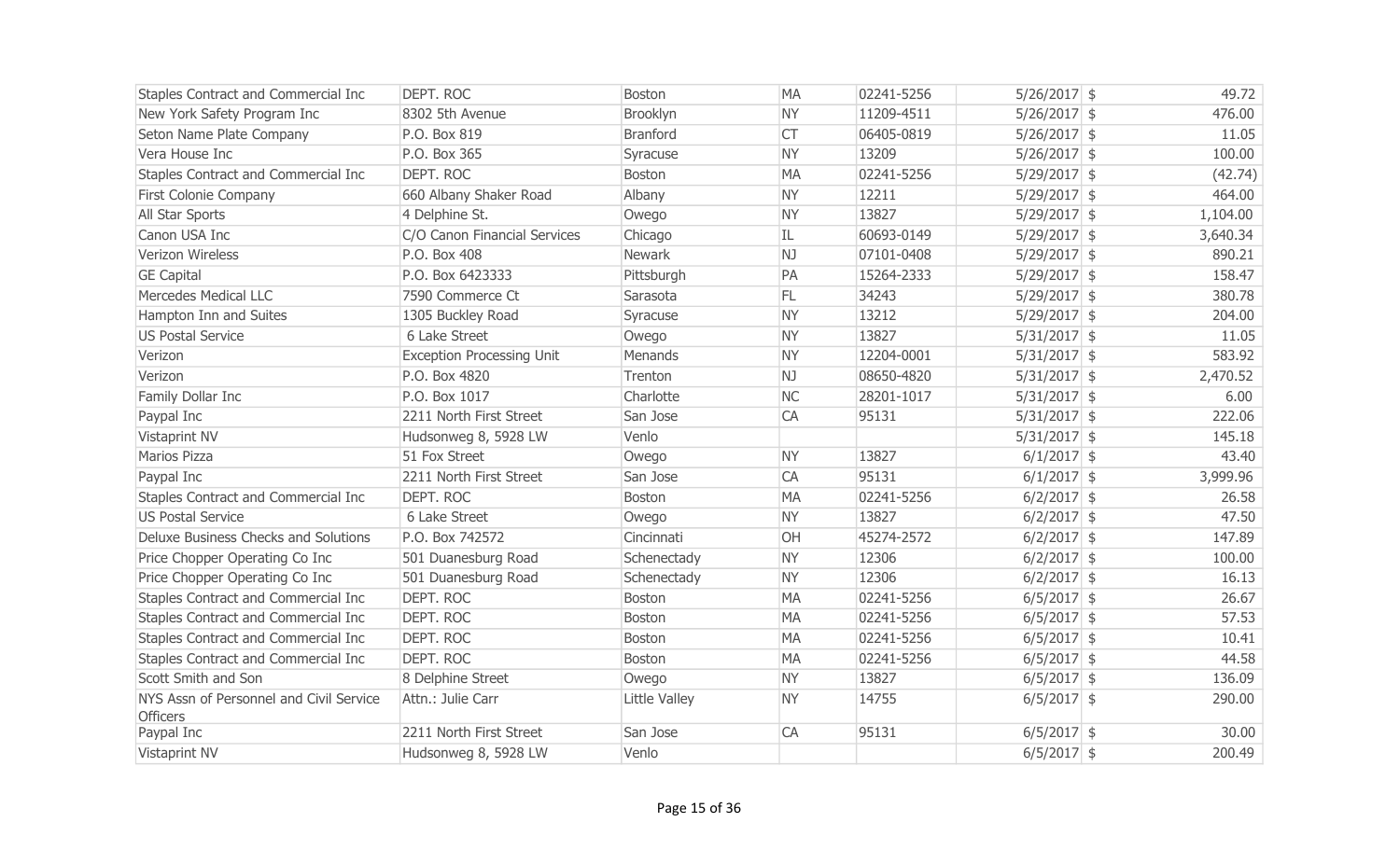| Sample Media Group LLC                            | 201 N. Lehigh Ave.         | Sayre       | PA        | 18840      | $6/6/2017$ \$  | 12.10    |
|---------------------------------------------------|----------------------------|-------------|-----------|------------|----------------|----------|
| <b>US Postal Service</b>                          | 6 Lake Street              | Owego       | <b>NY</b> | 13827      | $6/6/2017$ \$  | 62.00    |
| Assoc of Schools and Programs of Public<br>Health | 1900 M Street NW #710      | Washington  | <b>DC</b> | 20036      | $6/6/2017$ \$  | 26.60    |
| Optima 777 Llc                                    | 777 St Clair Avenue        | Cleveland   | OH        | 44114      | $6/6/2017$ \$  | 636.00   |
| Lowes                                             | P.O. Box 530954            | Atlanta     | <b>GA</b> | 30353-0954 | $6/7/2017$ \$  | 484.99   |
| Paypal Inc                                        | 2211 North First Street    | San Jose    | CA        | 95131      | $6/7/2017$ \$  | 88.00    |
| <b>United States Postal Service</b>               | 2825 Lone Oak Pkwy.        | Eagan       | <b>MN</b> | 55121-1551 | $6/7/2017$ \$  | 23.75    |
| BrownPaperTickets com                             | 220 Nickerson Street       | Seattle     | <b>WA</b> | 98109      | $6/7/2017$ \$  | 70.00    |
| Scott Smith and Son                               | 8 Delphine Street          | Owego       | <b>NY</b> | 13827      | $6/8/2017$ \$  | 7.01     |
| Scott Smith and Son                               | 8 Delphine Street          | Owego       | <b>NY</b> | 13827      | $6/8/2017$ \$  | 25.85    |
| Waverly Pudgies Pizza                             | 1 Garfield Street          | Waverly     | <b>NY</b> | 14892      | $6/8/2017$ \$  | 24.99    |
| Optima 777 Llc                                    | 777 St Clair Avenue        | Cleveland   | OH        | 44114      | $6/8/2017$ \$  | (636.00) |
| Geneva Lakefront Hotel LLC                        | 41 Lakefront Drive         | Geneva      | <b>NY</b> | 14456      | $6/8/2017$ \$  | 387.00   |
| Staples Contract and Commercial Inc               | DEPT. ROC                  | Boston      | <b>MA</b> | 02241-5256 | $6/9/2017$ \$  | 852.36   |
| Home Central                                      | 151 Central Avenue         | Owego       | <b>NY</b> | 13827      | $6/9/2017$ \$  | 10.77    |
| Radisson Hotel Corning                            | 125 Denison Parkway East   | Corning     | <b>NY</b> | 14830      | $6/9/2017$ \$  | 681.25   |
| G and S Broadwell Inc                             | 26 East First Street       | Oswego      | <b>NY</b> | 13126      | $6/9/2017$ \$  | 660.00   |
| Staples Contract and Commercial Inc               | <b>DEPT. ROC</b>           | Boston      | <b>MA</b> | 02241-5256 | $6/12/2017$ \$ | 35.37    |
| Staples Contract and Commercial Inc               | DEPT. ROC                  | Boston      | <b>MA</b> | 02241-5256 | $6/12/2017$ \$ | 365.72   |
| Staples Contract and Commercial Inc               | DEPT. ROC                  | Boston      | <b>MA</b> | 02241-5256 | $6/12/2017$ \$ | 80.06    |
| All Star Sports                                   | 4 Delphine St.             | Owego       | <b>NY</b> | 13827      | $6/12/2017$ \$ | 556.00   |
| Hampton Inn and Suites                            | 1305 Buckley Road          | Syracuse    | <b>NY</b> | 13212      | $6/12/2017$ \$ | 153.00   |
| Amazon Inc                                        | Billing Dept.              | Seattle     | <b>WA</b> | 98108      | $6/13/2017$ \$ | 49.76    |
| Facebook Inc                                      | 1601 Willow Road           | Menlo Park  | CA        | 94025      | $6/13/2017$ \$ | 9.92     |
| Vistaprint NV                                     | Hudsonweg 8, 5928 LW       | Venlo       |           |            | $6/13/2017$ \$ | 372.98   |
| Amazon Inc                                        | Billing Dept.              | Seattle     | <b>WA</b> | 98108      | $6/15/2017$ \$ | 7.99     |
| The Webstaurant Store Inc                         | 2205 Old Philadelphia Pike | Lancaster   | PA        | 17602      | $6/15/2017$ \$ | 108.50   |
| w2005 Fargo Hotels Pool D Reality LP              | 1383 Washington Ave        | Albany      | <b>NY</b> | 12206      | $6/15/2017$ \$ | 168.00   |
| Optima 777 Llc                                    | 777 St Clair Avenue        | Cleveland   | OH        | 44114      | $6/15/2017$ \$ | 370.47   |
| Staples Contract and Commercial Inc               | DEPT. ROC                  | Boston      | <b>MA</b> | 02241-5256 | $6/16/2017$ \$ | 220.92   |
| Comfort Inn and Suites                            | 1606 Central Ave.          | Albany      | <b>NY</b> | 12205      | $6/16/2017$ \$ | 94.50    |
| Price Chopper Operating Co Inc                    | 501 Duanesburg Road        | Schenectady | <b>NY</b> | 12306      | $6/16/2017$ \$ | 42.34    |
| 205 Wolf Holdings LLC                             | 205 Wolf Road              | Albany      | <b>NY</b> | 12205      | $6/16/2017$ \$ | 232.00   |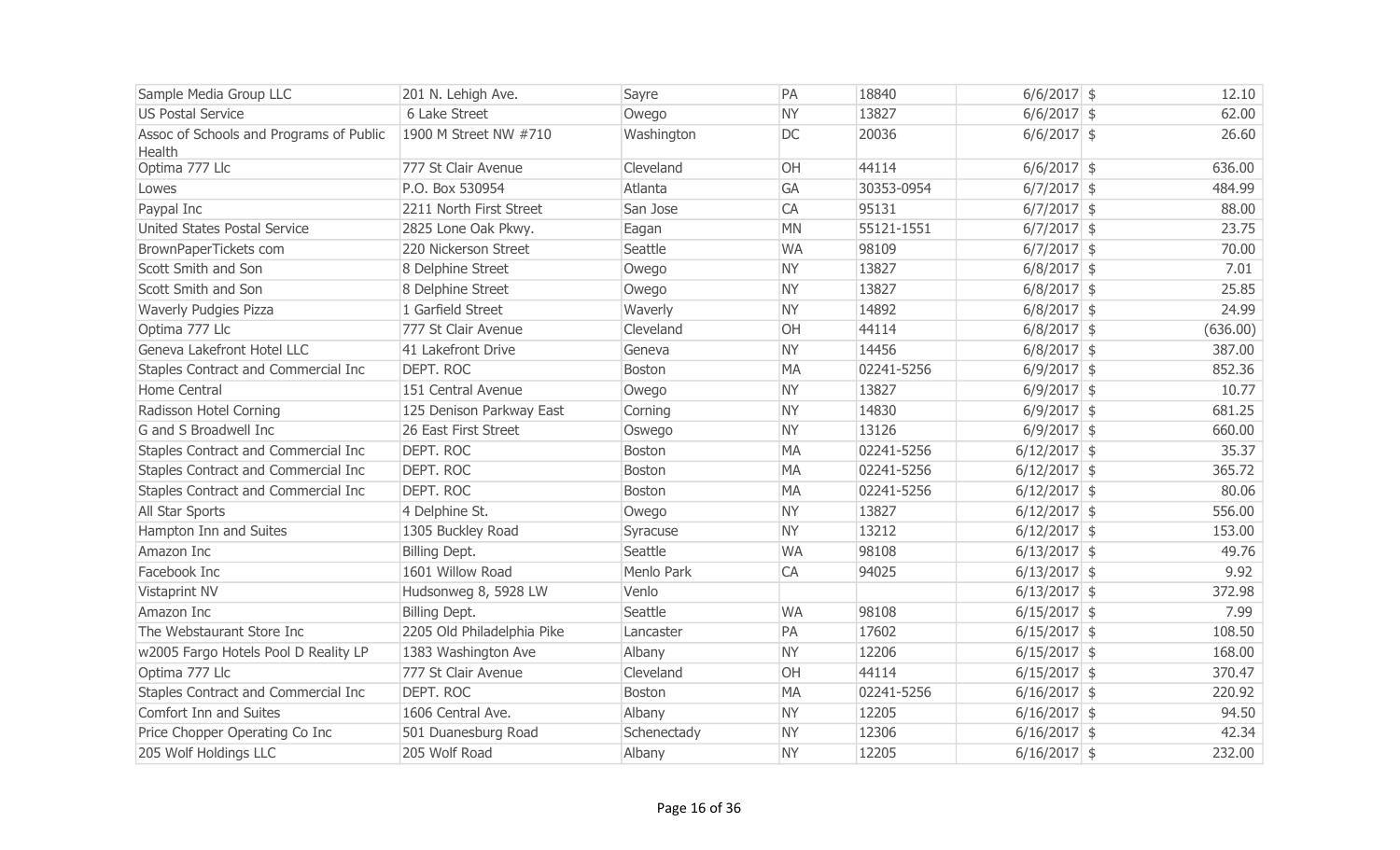| <b>Bel USA LLC</b>                  | 12610 Nw 115th Ave           | Medley              | FL.       | 33178      | $6/16/2017$ \$ | 483.45   |
|-------------------------------------|------------------------------|---------------------|-----------|------------|----------------|----------|
| <b>AWH Lake Placid Hotel LLC</b>    | 2384 Saranac Ave             | Lake Placid         | <b>NY</b> | 12946      | $6/16/2017$ \$ | 1,008.00 |
| Cumberland Farms Inc                | 165 Flanders Road            | West Borough        | <b>MA</b> | 01581      | $6/16/2017$ \$ | 21.01    |
| Staples Contract and Commercial Inc | DEPT. ROC                    | Boston              | <b>MA</b> | 02241-5256 | $6/19/2017$ \$ | 157.10   |
| <b>Albany Marriott</b>              | 189 Wolf Rd                  | Albany              | <b>NY</b> | 12205      | $6/19/2017$ \$ | 116.00   |
| James Balshuweit                    | 28 Lake Street               | Owego               | <b>NY</b> | 13827      | $6/19/2017$ \$ | 58.00    |
| Home Depot                          | P.O. Box 9055                | <b>Des Moines</b>   | <b>IA</b> | 50368-9055 | $6/19/2017$ \$ | 525.60   |
| <b>SANSAWAN Co</b>                  | 316 Main Street              | Binghamton          | <b>NY</b> | 13905      | $6/19/2017$ \$ | 20.00    |
| Regency Hospitality Inc             | 4371 Federal Drive           | Batavia             | <b>NY</b> | 14020      | $6/19/2017$ \$ | 85.49    |
| Subway RLW Inc                      | 588 Jones Road               | Vestal              | <b>NY</b> | 13850      | $6/19/2017$ \$ | 92.18    |
| <b>WNY Lodging LLC</b>              | 120 Church Street            | <b>Buffalo</b>      | <b>NY</b> | 14202      | $6/19/2017$ \$ | 140.87   |
| Send Out Cards LLC                  | 1825 Research Way            | Salt Lake City      | UT        | 84119      | $6/19/2017$ \$ | 59.00    |
| Community Shop                      | 106 North Ave                | Owego               | <b>NY</b> | 13827      | $6/19/2017$ \$ | 69.35    |
| Matthew Bender and Company Inc      | 9443 Springboro Pike         | Miamisburg          | OH        | 45342-4425 | $6/20/2017$ \$ | 1,092.80 |
| Amazon Inc                          | Billing Dept.                | Seattle             | <b>WA</b> | 98108      | $6/20/2017$ \$ | 410.32   |
| Staples Contract and Commercial Inc | DEPT. ROC                    | Boston              | <b>MA</b> | 02241-5256 | $6/21/2017$ \$ | 270.96   |
| <b>NYSPELRA</b>                     | C/O John J. Kalinkewicz      | <b>Ballston Spa</b> | <b>NY</b> | 12020      | $6/21/2017$ \$ | 275.00   |
| Paypal Inc                          | 2211 North First Street      | San Jose            | CA        | 95131      | $6/21/2017$ \$ | 80.00    |
| Vistaprint NV                       | Hudsonweg 8, 5928 LW         | Venlo               |           |            | $6/21/2017$ \$ | 301.70   |
| Staples Contract and Commercial Inc | DEPT. ROC                    | Boston              | <b>MA</b> | 02241-5256 | $6/22/2017$ \$ | 331.72   |
| Sample Media Group LLC              | 201 N. Lehigh Ave.           | Sayre               | PA        | 18840      | $6/22/2017$ \$ | 38.79    |
| Amazoncom                           | 1550 S 48th St.              | <b>Grand Forks</b>  | <b>ND</b> | 58201      | $6/22/2017$ \$ | 110.57   |
| Vibrant Technologies Inc            | 6031 Culligan Way            | Minnetonka          | <b>MN</b> | 55345      | $6/22/2017$ \$ | 1,350.00 |
| Staples Contract and Commercial Inc | DEPT. ROC                    | Boston              | <b>MA</b> | 02241-5256 | $6/23/2017$ \$ | 32.52    |
| Staples Contract and Commercial Inc | DEPT. ROC                    | Boston              | <b>MA</b> | 02241-5256 | $6/23/2017$ \$ | 316.70   |
| <b>Stamps</b>                       | 1990 E. Grand Avenue         | El Segundo          | CA        | 90245      | $6/23/2017$ \$ | 15.99    |
| <b>Mercedes Medical LLC</b>         | 7590 Commerce Ct             | Sarasota            | FL        | 34243      | $6/23/2017$ \$ | 380.80   |
| Craigslist Inc                      | 222 Sutter Street, 9th Floor | San Francisco       | CA        | 94108      | $6/23/2017$ \$ | 10.00    |
| Staples Contract and Commercial Inc | DEPT. ROC                    | Boston              | <b>MA</b> | 02241-5256 | $6/26/2017$ \$ | 587.04   |
| Broome Co Bar Association           | 53 Chenango Street           | Binghamton          | <b>NY</b> | 13901      | $6/26/2017$ \$ | 100.00   |
| Home Depot                          | P.O. Box 9055                | <b>Des Moines</b>   | <b>IA</b> | 50368-9055 | $6/26/2017$ \$ | 810.98   |
| <b>AWH Lake Placid Hotel LLC</b>    | 2384 Saranac Ave             | Lake Placid         | <b>NY</b> | 12946      | $6/26/2017$ \$ | 745.82   |
| Speedway LLC                        | 539 South Main Street        | Findlay             | OH        | 45840      | $6/26/2017$ \$ | 20.00    |
| <b>US Postal Service</b>            | 6 Lake Street                | Owego               | <b>NY</b> | 13827      | $6/28/2017$ \$ | 26.25    |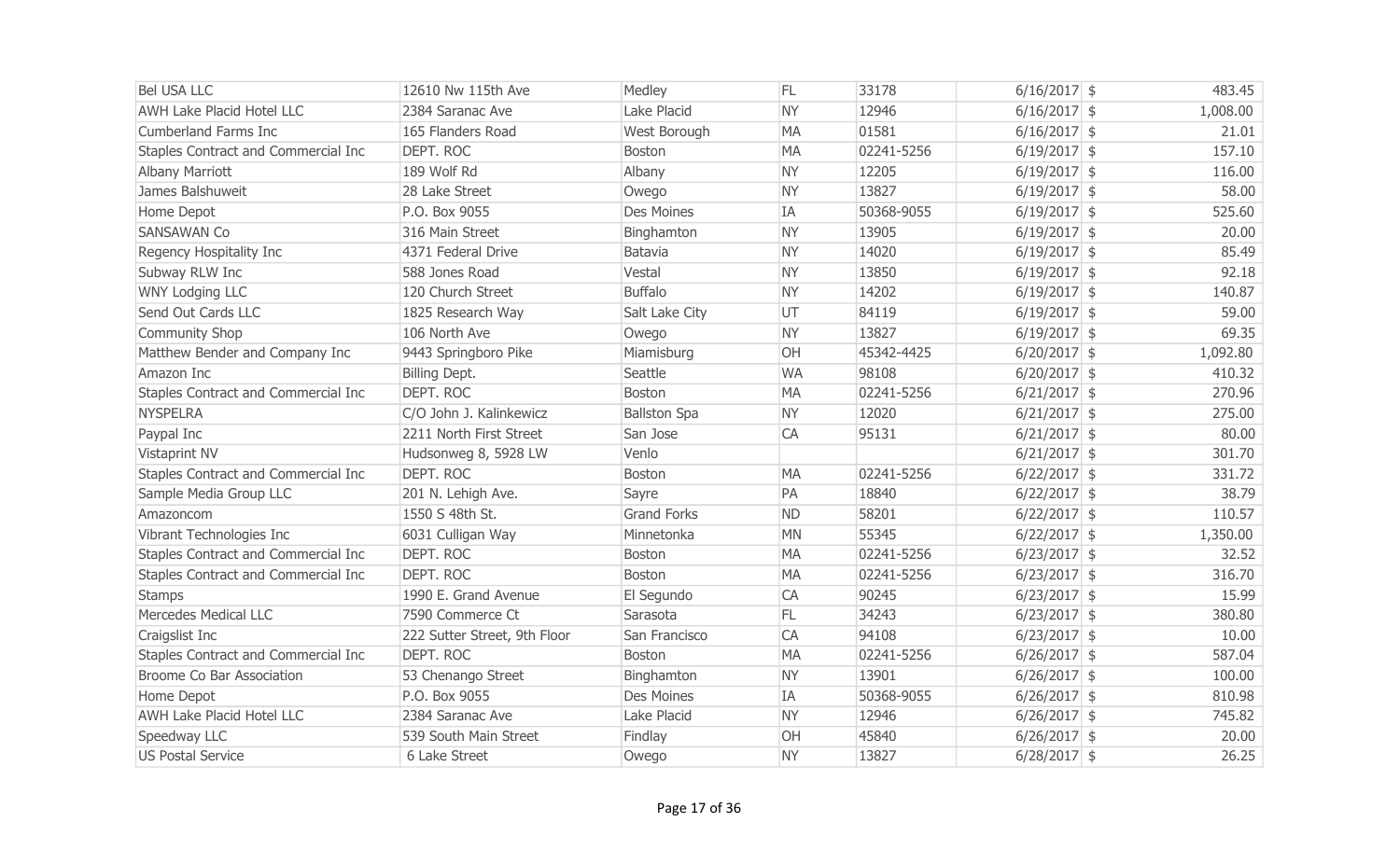| All Star Sports                         | 4 Delphine St.                   | Owego             | <b>NY</b> | 13827      | $6/28/2017$ \$ | 30.00    |
|-----------------------------------------|----------------------------------|-------------------|-----------|------------|----------------|----------|
| <b>NYS Election Commissioners Assoc</b> | Nancy Leven Secretary Treas      | Rochester         | <b>NY</b> | 14614      | $6/28/2017$ \$ | 30.00    |
| Price Chopper Operating Co Inc          | 501 Duanesburg Road              | Schenectady       | <b>NY</b> | 12306      | $6/28/2017$ \$ | 10.98    |
| Springhill Suites By Marriott           | 8 California Avenue              | Colonie           | <b>NY</b> | 12205      | $6/28/2017$ \$ | 58.00    |
| w2005 Fargo Hotels Pool D Reality LP    | 1383 Washington Ave              | Albany            | <b>NY</b> | 12206      | $6/28/2017$ \$ | 224.00   |
| Staples Contract and Commercial Inc     | DEPT. ROC                        | <b>Boston</b>     | <b>MA</b> | 02241-5256 | $6/29/2017$ \$ | (11.64)  |
| Staples Contract and Commercial Inc     | DEPT. ROC                        | <b>Boston</b>     | <b>MA</b> | 02241-5256 | $6/29/2017$ \$ | 50.30    |
| <b>US Postal Service</b>                | 6 Lake Street                    | Owego             | <b>NY</b> | 13827      | $6/29/2017$ \$ | 4.20     |
| New York Safety Program Inc             | 8302 5th Avenue                  | Brooklyn          | <b>NY</b> | 11209-4511 | $6/29/2017$ \$ | 378.00   |
| Northern Tool and Equipment Co          | P.O. Box 1219                    | <b>Burnsville</b> | <b>MN</b> | 55337      | $6/29/2017$ \$ | 574.66   |
| Staples Contract and Commercial Inc     | DEPT. ROC                        | <b>Boston</b>     | <b>MA</b> | 02241-5256 | $6/30/2017$ \$ | 39.09    |
| <b>Pitney Bowes Inc</b>                 | P.O. Box 371896                  | Pittsburgh        | PA        | 15250-7896 | $6/30/2017$ \$ | 158.62   |
| Lake Placid Village Inc                 | Accounting & Billing Dept.       | Lake Placid       |           | 12946      | $6/30/2017$ \$ | 3.00     |
| <b>GE Capital</b>                       | P.O. Box 6423333                 | Pittsburgh        | PA        | 15264-2333 | $6/30/2017$ \$ | 179.00   |
| Evenflo Co Inc                          | P.O. Box 392497                  | Pittsburgh        | PA        | 15251-9497 | $6/30/2017$ \$ | 2,502.75 |
| Crowne Plaza Resort and Golf Club       | 101 Olympic Drive                | Lake Placid       | <b>NY</b> | 12946      | $6/30/2017$ \$ | 17.00    |
| Vistaprint NV                           | Hudsonweg 8, 5928 LW             | Venlo             |           |            | $6/30/2017$ \$ | 432.44   |
| Staples Contract and Commercial Inc     | DEPT. ROC                        | <b>Boston</b>     | <b>MA</b> | 02241-5256 | $7/3/2017$ \$  | 109.16   |
| Staples Contract and Commercial Inc     | DEPT. ROC                        | <b>Boston</b>     | <b>MA</b> | 02241-5256 | $7/3/2017$ \$  | 102.01   |
| Wal Mart Stores Inc                     | 2405 Vestal Parkway E            | Vestal            | <b>NY</b> | 13850      | $7/3/2017$ \$  | 1,093.50 |
| Wal Mart Stores Inc                     | 2405 Vestal Parkway E            | Vestal            | <b>NY</b> | 13850      | $7/3/2017$ \$  | 17.02    |
| Turf Western Ave Inc                    | 1442 Western Avenue              | Albany            | <b>NY</b> | 12203      | $7/3/2017$ \$  | 348.00   |
| Canon USA Inc                           | C/O Canon Financial Services     | Chicago           | IL        | 60693-0149 | $7/3/2017$ \$  | 2,890.08 |
| Verizon Wireless                        | P.O. Box 408                     | <b>Newark</b>     | NJ        | 07101-0408 | $7/3/2017$ \$  | 2,705.11 |
| Northern Tool and Equipment Co          | P.O. Box 1219                    | <b>Burnsville</b> | <b>MN</b> | 55337      | $7/3/2017$ \$  | 1,570.51 |
| <b>GE Capital</b>                       | P.O. Box 6423333                 | Pittsburgh        | PA        | 15264-2333 | $7/3/2017$ \$  | 95.64    |
| Time Warner Cable                       | P.O. Box 70872                   | Charlotte         | <b>NC</b> | 28272-0872 | $7/3/2017$ \$  | 4,975.46 |
| Sopranos Family Deli Inc                | 607 Cayuta Avenue                | Waverly           | <b>NY</b> | 14892      | $7/3/2017$ \$  | 38.49    |
| Dolgencorp LLC                          | 100 Mission Ridge                | Goodlettsville    | <b>TN</b> | 37072      | $7/3/2017$ \$  | 31.75    |
| Southwest Airlines Co                   | 2702 Love Field Drive            | <b>Dallas</b>     | <b>TX</b> | 75235      | $7/3/2017$ \$  | 953.80   |
| Product Research Co Inc                 | 30 Charlotte Street              | Binghamton        | <b>NY</b> | 13905      | $7/3/2017$ \$  | 281.30   |
| Verizon                                 | <b>Exception Processing Unit</b> | Menands           | <b>NY</b> | 12204-0001 | $7/4/2017$ \$  | 599.30   |
| <b>Wal Mart Stores Inc</b>              | 2405 Vestal Parkway E            | Vestal            | <b>NY</b> | 13850      | $7/4/2017$ \$  | 229.68   |
| Staples Contract and Commercial Inc     | DEPT. ROC                        | <b>Boston</b>     | <b>MA</b> | 02241-5256 | $7/5/2017$ \$  | 35.71    |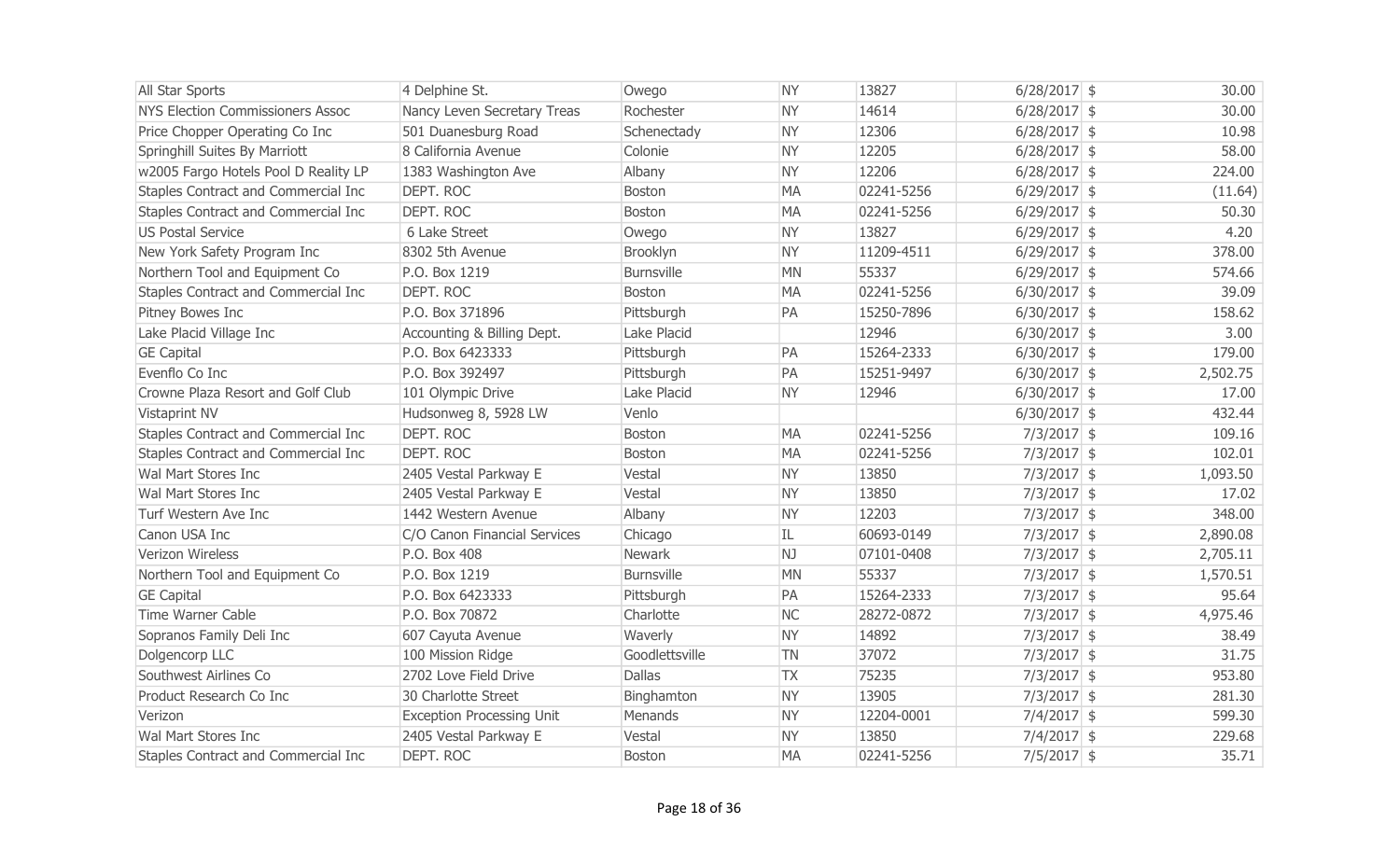| Wal Mart Stores Inc                        | 2405 Vestal Parkway E        | Vestal             | <b>NY</b> | 13850      | $7/5/2017$ \$  | 68.00    |
|--------------------------------------------|------------------------------|--------------------|-----------|------------|----------------|----------|
| Paypal Inc                                 | 2211 North First Street      | San Jose           | CA        | 95131      | $7/5/2017$ \$  | 30.00    |
| NY Public Welfare Association Inc          | 130 Washington Avenue        | Albany             | <b>NY</b> | 12210      | $7/6/2017$ \$  | (164.00) |
| Wal Mart Stores Inc                        | 2405 Vestal Parkway E        | Vestal             | <b>NY</b> | 13850      | $7/6/2017$ \$  | 227.52   |
| Wal Mart Stores Inc                        | 2405 Vestal Parkway E        | Vestal             | <b>NY</b> | 13850      | $7/6/2017$ \$  | 121.60   |
| Amazoncom                                  | 1550 S 48th St.              | <b>Grand Forks</b> | <b>ND</b> | 58201      | $7/6/2017$ \$  | 65.70    |
| Vistaprint NV                              | Hudsonweg 8, 5928 LW         | Venlo              |           |            | $7/6/2017$ \$  | 56.99    |
| Scott Smith and Son                        | 8 Delphine Street            | Owego              | <b>NY</b> | 13827      | $7/7/2017$ \$  | 163.10   |
| Wal Mart Stores Inc                        | 2405 Vestal Parkway E        | Vestal             | <b>NY</b> | 13850      | $7/7/2017$ \$  | 116.16   |
| <b>Staples Contract and Commercial Inc</b> | DEPT. ROC                    | Boston             | <b>MA</b> | 02241-5256 | $7/10/2017$ \$ | 408.85   |
| Scott Smith and Son                        | 8 Delphine Street            | Owego              | <b>NY</b> | 13827      | $7/10/2017$ \$ | 9.90     |
| Wal Mart Stores Inc                        | 2405 Vestal Parkway E        | Vestal             | <b>NY</b> | 13850      | $7/10/2017$ \$ | 58.08    |
| <b>GE Capital</b>                          | P.O. Box 6423333             | Pittsburgh         | PA        | 15264-2333 | $7/10/2017$ \$ | 45.49    |
| Deluxe Business Checks and Solutions       | P.O. Box 742572              | Cincinnati         | OH        | 45274-2572 | $7/10/2017$ \$ | (10.96)  |
| Tops Inc                                   | 1145 Route 17-C              | Owego              | <b>NY</b> | 13827      | $7/11/2017$ \$ | 11.82    |
| <b>GE Capital</b>                          | P.O. Box 6423333             | Pittsburgh         | PA        | 15264-2333 | $7/11/2017$ \$ | 487.56   |
| Staples Contract and Commercial Inc        | DEPT. ROC                    | Boston             | <b>MA</b> | 02241-5256 | $7/12/2017$ \$ | 514.64   |
| Home Central                               | 151 Central Avenue           | Owego              | <b>NY</b> | 13827      | $7/12/2017$ \$ | 88.20    |
| Wal Mart Stores Inc                        | 2405 Vestal Parkway E        | Vestal             | <b>NY</b> | 13850      | $7/12/2017$ \$ | 63.61    |
| Deluxe Business Checks and Solutions       | P.O. Box 742572              | Cincinnati         | OH        | 45274-2572 | $7/12/2017$ \$ | (12.34)  |
| James Ross                                 | 1551 Upper North Ave.        | Owego              | <b>NY</b> | 13827      | $7/12/2017$ \$ | 98.75    |
| Matthew Bender and Company Inc             | 9443 Springboro Pike         | Miamisburg         | OH        | 45342-4425 | $7/13/2017$ \$ | 1,092.80 |
| Staples Contract and Commercial Inc        | DEPT. ROC                    | <b>Boston</b>      | <b>MA</b> | 02241-5256 | $7/13/2017$ \$ | 1,142.45 |
| Staples Contract and Commercial Inc        | DEPT. ROC                    | Boston             | <b>MA</b> | 02241-5256 | $7/13/2017$ \$ | 186.15   |
| Staples Contract and Commercial Inc        | DEPT. ROC                    | Boston             | <b>MA</b> | 02241-5256 | $7/13/2017$ \$ | 34.75    |
| Lowes                                      | P.O. Box 530954              | Atlanta            | <b>GA</b> | 30353-0954 | $7/13/2017$ \$ | 2,236.92 |
| <b>GE Capital</b>                          | P.O. Box 6423333             | Pittsburgh         | PA        | 15264-2333 | $7/13/2017$ \$ | 472.00   |
| <b>Best Buy</b>                            | Attn.: Mike Schwartz-Logist. | Richfield          | <b>MN</b> | 55423-3645 | $7/13/2017$ \$ | 1,069.99 |
| <b>Cellular Connection</b>                 | 941 State Route 17C          | Owego              | <b>NY</b> | 13827      | $7/13/2017$ \$ | 94.98    |
| Staples Contract and Commercial Inc        | DEPT. ROC                    | Boston             | <b>MA</b> | 02241-5256 | $7/14/2017$ \$ | 79.44    |
| Staples Contract and Commercial Inc        | DEPT. ROC                    | <b>Boston</b>      | <b>MA</b> | 02241-5256 | $7/14/2017$ \$ | 81.58    |
| Home Central                               | 151 Central Avenue           | Owego              | <b>NY</b> | 13827      | $7/14/2017$ \$ | 41.95    |
| Southwest International Trucks Inc         | 3722 Irving Blvd             | <b>Dallas</b>      | <b>TX</b> | 75247      | $7/14/2017$ \$ | 34.36    |
| Staples Contract and Commercial Inc        | DEPT. ROC                    | Boston             | <b>MA</b> | 02241-5256 | $7/17/2017$ \$ | 174.33   |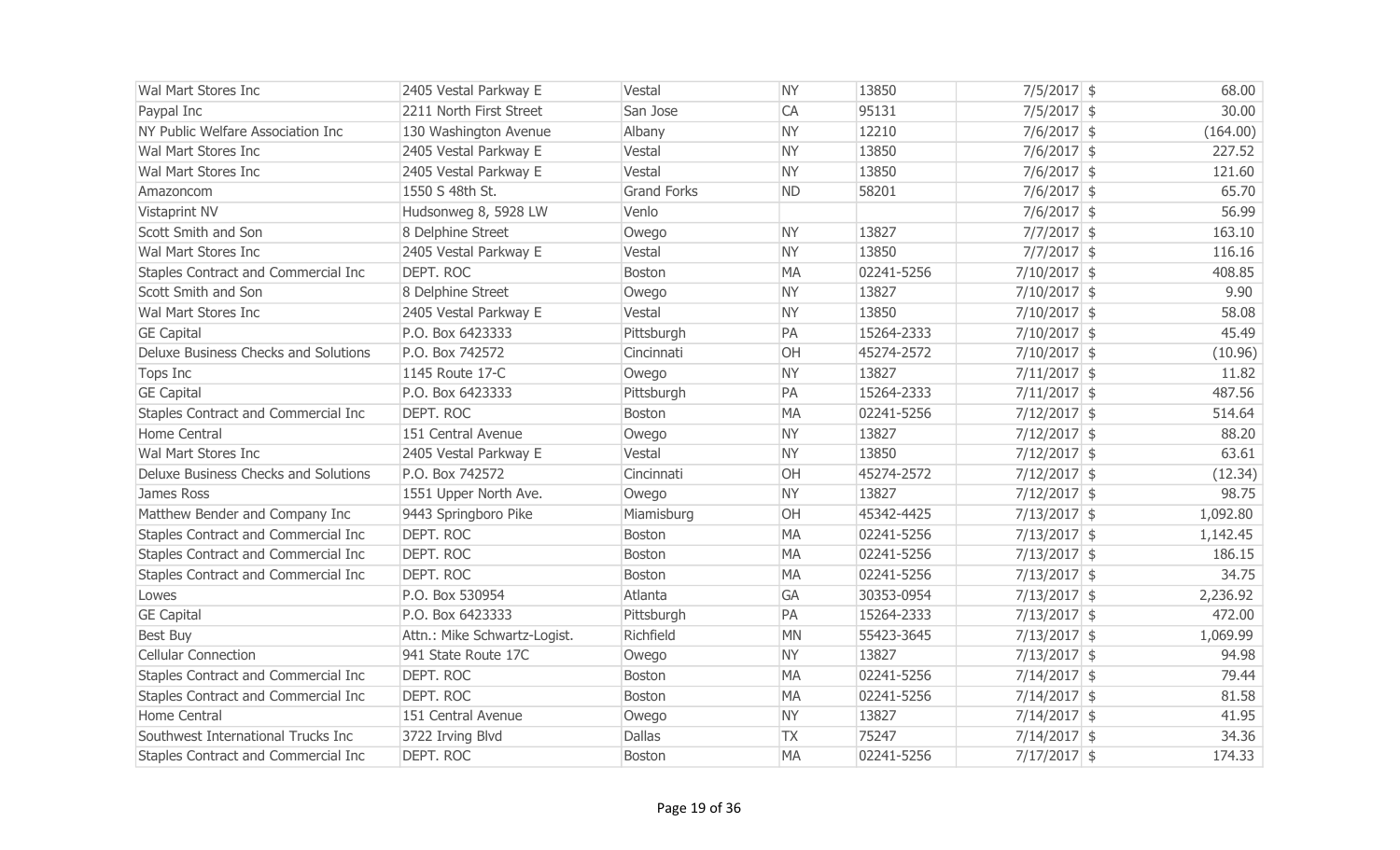| <b>Cellular Connection</b>          | 941 State Route 17C              | Owego              | <b>NY</b> | 13827      | $7/17/2017$ \$ | 79.98    |
|-------------------------------------|----------------------------------|--------------------|-----------|------------|----------------|----------|
| Staples Contract and Commercial Inc | <b>DEPT. ROC</b>                 | Boston             | <b>MA</b> | 02241-5256 | $7/19/2017$ \$ | (138.94) |
| Staples Contract and Commercial Inc | DEPT. ROC                        | <b>Boston</b>      | <b>MA</b> | 02241-5256 | $7/19/2017$ \$ | 80.95    |
| Scott Smith and Son                 | 8 Delphine Street                | Owego              | <b>NY</b> | 13827      | $7/19/2017$ \$ | 14.65    |
| Verizon                             | <b>Exception Processing Unit</b> | Menands            | <b>NY</b> | 12204-0001 | $7/19/2017$ \$ | 93.73    |
| <b>GE Capital</b>                   | P.O. Box 6423333                 | Pittsburgh         | PA        | 15264-2333 | $7/19/2017$ \$ | 409.32   |
| <b>Rite Aid Corporation</b>         | P.O. Box 630767                  | Cincinnati         | OH        | 45263-0767 | $7/19/2017$ \$ | 9.79     |
| Flying J Store 694                  | 2349 Center Road                 | Austinburg         | <b>OH</b> | 44010      | $7/19/2017$ \$ | 23.11    |
| Staples Contract and Commercial Inc | DEPT. ROC                        | Boston             | <b>MA</b> | 02241-5256 | $7/20/2017$ \$ | 232.46   |
| Staples Contract and Commercial Inc | DEPT. ROC                        | Boston             | <b>MA</b> | 02241-5256 | $7/21/2017$ \$ | 37.06    |
| Staples Contract and Commercial Inc | DEPT. ROC                        | Boston             | <b>MA</b> | 02241-5256 | $7/21/2017$ \$ | 124.95   |
| Sunoco Inc                          | P.O. Box 689156                  | <b>Des Moines</b>  | IA        | 50368-9156 | $7/21/2017$ \$ | 36.00    |
| All State International Inc         | One Commerce Dr.                 | Cranford           | NJ        | 07016-3571 | $7/21/2017$ \$ | 124.80   |
| The Saratoga Hilton                 | 534 Broadway                     | Saratoga Springs   | <b>NY</b> | 12866      | $7/21/2017$ \$ | 765.00   |
| The Saratoga Hilton                 | 534 Broadway                     | Saratoga Springs   | <b>NY</b> | 12866      | $7/21/2017$ \$ | 765.00   |
| Amazoncom                           | 1550 S 48th St.                  | <b>Grand Forks</b> | <b>ND</b> | 58201      | $7/21/2017$ \$ | 138.95   |
| <b>CVS Pharmacy</b>                 | 39 Park Street                   | Owego              | <b>NY</b> | 13827      | $7/21/2017$ \$ | 27.96    |
| DW Imaging Inc                      | 216 Main Street                  | Vestal             | <b>NY</b> | 13850      | $7/21/2017$ \$ | 19.50    |
| Southwest International Trucks Inc  | 3722 Irving Blvd                 | Dallas             | <b>TX</b> | 75247      | $7/21/2017$ \$ | (2.62)   |
| Staples Contract and Commercial Inc | DEPT. ROC                        | Boston             | <b>MA</b> | 02241-5256 | $7/24/2017$ \$ | 87.86    |
| <b>US Postal Service</b>            | 6 Lake Street                    | Owego              | <b>NY</b> | 13827      | $7/24/2017$ \$ | 17.05    |
| All Star Sports                     | 4 Delphine St.                   | Owego              | <b>NY</b> | 13827      | $7/24/2017$ \$ | 850.00   |
| Holiday Inn                         | 232 Broadway                     | Saratoga Springs   | <b>NY</b> | 12866      | $7/24/2017$ \$ | 540.00   |
| Amazoncom                           | 1550 S 48th St.                  | <b>Grand Forks</b> | <b>ND</b> | 58201      | $7/24/2017$ \$ | 17.28    |
| <b>Stamps</b>                       | 1990 E. Grand Avenue             | El Segundo         | CA        | 90245      | $7/24/2017$ \$ | 15.99    |
| DW Imaging Inc                      | 216 Main Street                  | Vestal             | <b>NY</b> | 13850      | $7/24/2017$ \$ | 175.50   |
| Home Central                        | 151 Central Avenue               | Owego              | <b>NY</b> | 13827      | $7/26/2017$ \$ | 3.98     |
| Tioga Co Chamber of Commerce        | 80 North Avenue                  | Owego              | <b>NY</b> | 13827      | $7/26/2017$ \$ | 80.00    |
| Safe Kids Worldwide                 | C/O PES                          | New York           | <b>NY</b> | 10115      | $7/26/2017$ \$ | 15.00    |
| <b>Community Shop</b>               | 106 North Ave                    | Owego              | <b>NY</b> | 13827      | $7/26/2017$ \$ | 10.38    |
| Staples Contract and Commercial Inc | DEPT. ROC                        | <b>Boston</b>      | <b>MA</b> | 02241-5256 | $7/27/2017$ \$ | 19.75    |
| <b>Marios Pizza</b>                 | 51 Fox Street                    | Owego              | <b>NY</b> | 13827      | $7/27/2017$ \$ | 38.26    |
| <b>US Postal Service</b>            | 6 Lake Street                    | Owego              | <b>NY</b> | 13827      | $7/27/2017$ \$ | 4.20     |
| Fred Pryor Seminars                 | P.O. Box 219468                  | Kansas City        | <b>MO</b> | 64121-9468 | $7/27/2017$ \$ | 99.00    |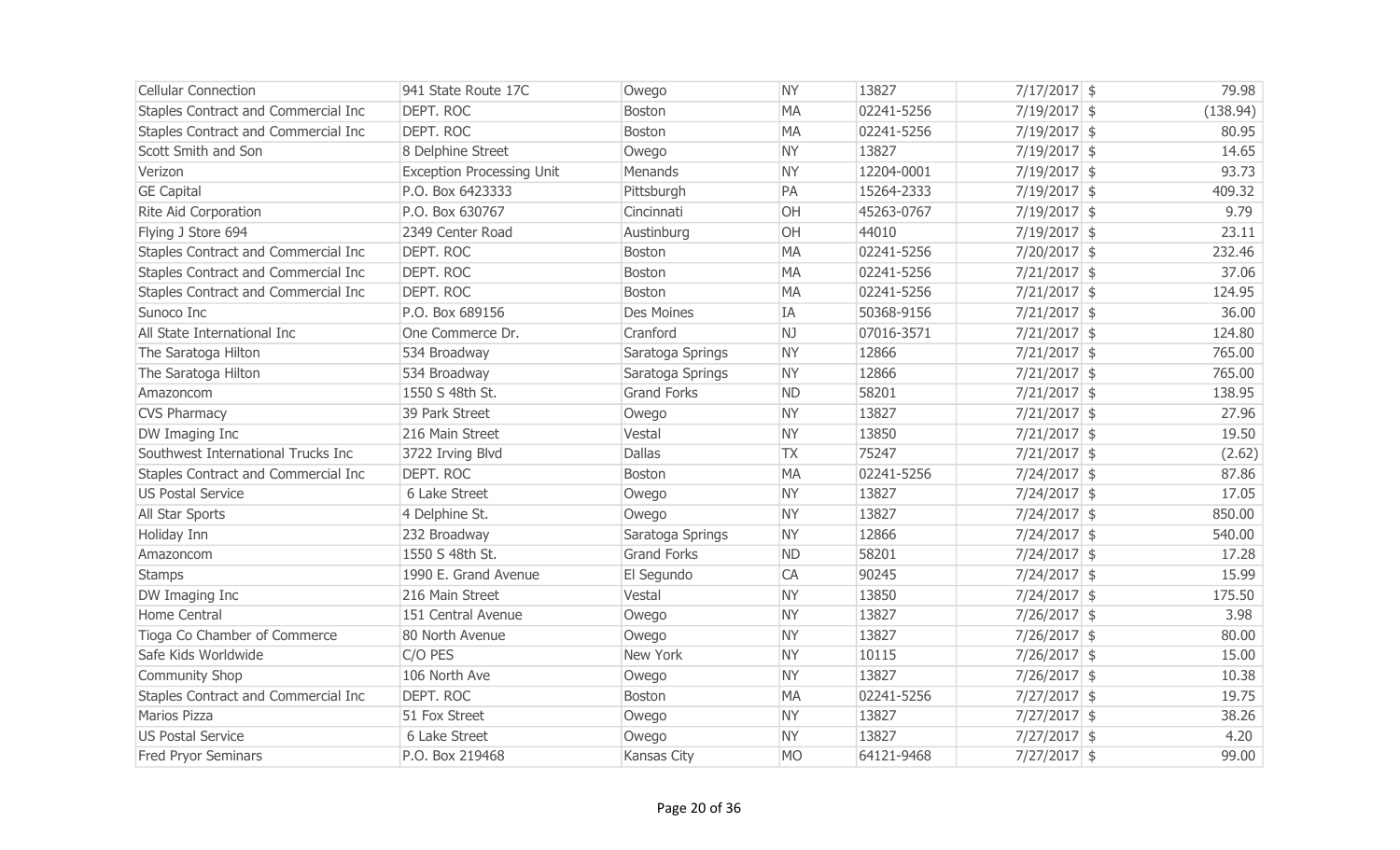| Wal Mart Stores Inc                           | 2405 Vestal Parkway E   | Vestal             | <b>NY</b> | 13850      | $7/27/2017$ \$ | 302.45   |
|-----------------------------------------------|-------------------------|--------------------|-----------|------------|----------------|----------|
| Price Chopper Operating Co Inc                | 501 Duanesburg Road     | Schenectady        | <b>NY</b> | 12306      | 7/27/2017 \$   | 86.88    |
| Northern Tool and Equipment Co                | P.O. Box 1219           | <b>Burnsville</b>  | <b>MN</b> | 55337      | 7/28/2017 \$   | 39.99    |
| Coach USA Inc                                 | 349 First Street        | Elizabeth          | NJ        | 07206      | 7/28/2017 \$   | 84.00    |
| Coach USA Inc                                 | 349 First Street        | Elizabeth          | NJ        | 07206      | 7/28/2017 \$   | 84.00    |
| Double Tree by Hilton Rochester               | 1111 Jefferson Road     | Rochester          | <b>NY</b> | 14623      | $7/28/2017$ \$ | 416.00   |
| NYS Association of Counties                   | 111 Pine Street         | Albany             | <b>NY</b> | 12207      | $7/31/2017$ \$ | 195.00   |
| Staples Contract and Commercial Inc           | DEPT. ROC               | <b>Boston</b>      | <b>MA</b> | 02241-5256 | $7/31/2017$ \$ | 218.77   |
| Staples Contract and Commercial Inc           | DEPT. ROC               | <b>Boston</b>      | <b>MA</b> | 02241-5256 | $7/31/2017$ \$ | 282.78   |
| Wal Mart Stores Inc                           | 2405 Vestal Parkway E   | Vestal             | <b>NY</b> | 13850      | $7/31/2017$ \$ | 60.00    |
| Red Roof Inn                                  | 188 Wolf Road           | Albany             | <b>NY</b> | 12205      | $7/31/2017$ \$ | 314.97   |
| Red Roof Inn                                  | 188 Wolf Road           | Albany             | <b>NY</b> | 12205      | $7/31/2017$ \$ | 284.97   |
| James Ross                                    | 1551 Upper North Ave.   | Owego              | <b>NY</b> | 13827      | $7/31/2017$ \$ | 125.70   |
| <b>Stamps</b>                                 | 1990 E. Grand Avenue    | El Segundo         | CA        | 90245      | $7/31/2017$ \$ | 100.00   |
| Hampton Inn and Suites                        | 1305 Buckley Road       | Syracuse           | <b>NY</b> | 13212      | $7/31/2017$ \$ | 306.00   |
| Community Shop                                | 106 North Ave           | Owego              | <b>NY</b> | 13827      | $7/31/2017$ \$ | 7.08     |
| Amazoncom                                     | 1550 S 48th St.         | <b>Grand Forks</b> | <b>ND</b> | 58201      | $8/1/2017$ \$  | 66.79    |
| International Economic Development<br>Council | 734 15th St. NW         | Washington         | DC        | 20005      | $8/1/2017$ \$  | 135.00   |
| NYS Association of Counties                   | 111 Pine Street         | Albany             | <b>NY</b> | 12207      | $8/2/2017$ \$  | 195.00   |
| Staples Contract and Commercial Inc           | DEPT. ROC               | Boston             | <b>MA</b> | 02241-5256 | $8/2/2017$ \$  | 41.67    |
| Staples Contract and Commercial Inc           | DEPT. ROC               | <b>Boston</b>      | <b>MA</b> | 02241-5256 | $8/3/2017$ \$  | 31.15    |
| Home Central                                  | 151 Central Avenue      | Owego              | <b>NY</b> | 13827      | $8/3/2017$ \$  | 9.08     |
| Broome Co Bar Association                     | 53 Chenango Street      | Binghamton         | <b>NY</b> | 13901      | $8/3/2017$ \$  | 175.00   |
| Newegg Inc                                    | 9997 Rose Hills Road    | Whittier           | CA        | 90601      | $8/3/2017$ \$  | 359.96   |
| Scott Smith and Son                           | 8 Delphine Street       | Owego              | <b>NY</b> | 13827      | $8/4/2017$ \$  | 78.41    |
| Amazoncom                                     | 1550 S 48th St.         | <b>Grand Forks</b> | <b>ND</b> | 58201      | $8/4/2017$ \$  | 37.40    |
| Paypal Inc                                    | 2211 North First Street | San Jose           | CA        | 95131      | $8/4/2017$ \$  | 30.00    |
| Vistaprint NV                                 | Hudsonweg 8, 5928 LW    | Venlo              |           |            | $8/4/2017$ \$  | 97.49    |
| Indeed Inc                                    | 177 Broad Street        | Stamford           | <b>CT</b> | 06901      | $8/4/2017$ \$  | 34.80    |
| The Corning Museum of Glass                   | One Museum Way          | Corning            | <b>NY</b> | 14830      | $8/4/2017$ \$  | 189.50   |
| Staples Contract and Commercial Inc           | <b>DEPT. ROC</b>        | <b>Boston</b>      | <b>MA</b> | 02241-5256 | $8/7/2017$ \$  | 56.87    |
| Staples Contract and Commercial Inc           | DEPT. ROC               | <b>Boston</b>      | <b>MA</b> | 02241-5256 | $8/7/2017$ \$  | 249.43   |
| Wal Mart Stores Inc                           | 2405 Vestal Parkway E   | Vestal             | <b>NY</b> | 13850      | $8/7/2017$ \$  | 1,256.52 |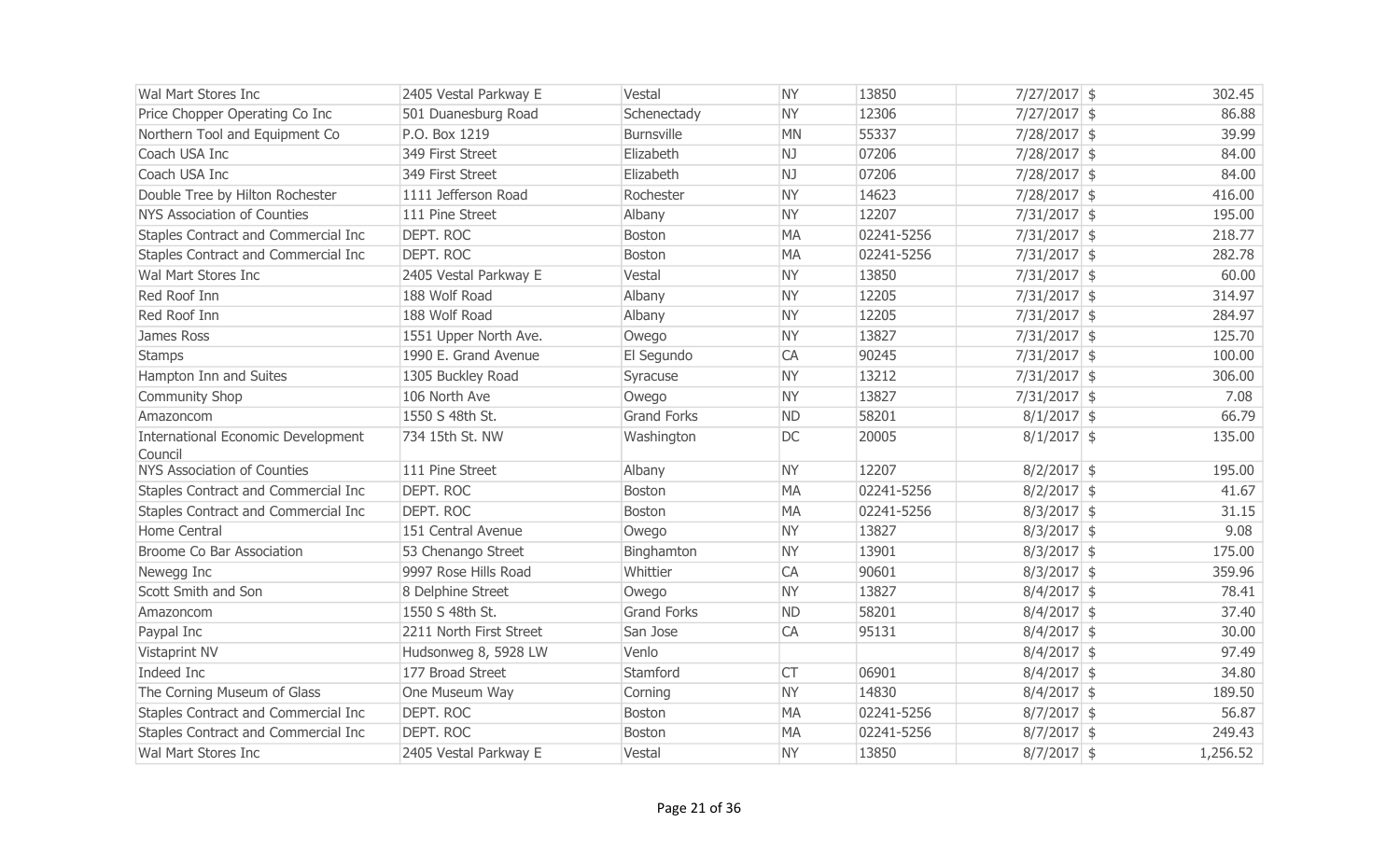| Corning Community College            | 1 Academic Drive                 | Corning            | <b>NY</b> | 14830      | $8/7/2017$ \$  | 136.00   |
|--------------------------------------|----------------------------------|--------------------|-----------|------------|----------------|----------|
| Wal Mart Stores Inc                  | 2405 Vestal Parkway E            | Vestal             | <b>NY</b> | 13850      | $8/8/2017$ \$  | 223.52   |
| Canon USA Inc                        | C/O Canon Financial Services     | Chicago            | IL        | 60693-0149 | $8/8/2017$ \$  | 2,757.38 |
| Optima 777 Llc                       | 777 St Clair Avenue              | Cleveland          | OH        | 44114      | $8/8/2017$ \$  | 51.85    |
| Staples Contract and Commercial Inc  | DEPT. ROC                        | <b>Boston</b>      | <b>MA</b> | 02241-5256 | $8/9/2017$ \$  | 127.21   |
| Pitney Bowes Inc                     | P.O. Box 371896                  | Pittsburgh         | PA        | 15250-7896 | $8/9/2017$ \$  | 690.09   |
| Fantasy Donuts Number 1 and 2 Inc    | 135 Park Street                  | Owego              | <b>NY</b> | 13827      | $8/9/2017$ \$  | 16.99    |
| James Balshuweit                     | 28 Lake Street                   | Owego              | <b>NY</b> | 13827      | $8/9/2017$ \$  | 59.96    |
| Verizon                              | <b>Exception Processing Unit</b> | Menands            | <b>NY</b> | 12204-0001 | $8/9/2017$ \$  | 593.41   |
| Verizon Wireless                     | P.O. Box 408                     | <b>Newark</b>      | NJ        | 07101-0408 | $8/9/2017$ \$  | 2,794.39 |
| <b>GE Capital</b>                    | P.O. Box 6423333                 | Pittsburgh         | PA        | 15264-2333 | $8/9/2017$ \$  | (30.32)  |
| Verizon                              | P.O. Box 4820                    | Trenton            | NJ        | 08650-4820 | $8/9/2017$ \$  | 1,232.19 |
| NBI Inc                              | 1218 McCann Drive                | Altoona            | WI        | 54720      | $8/9/2017$ \$  | 598.00   |
| Indeed Inc                           | 177 Broad Street                 | Stamford           | <b>CT</b> | 06901      | $8/9/2017$ \$  | 505.39   |
| Staples Contract and Commercial Inc  | DEPT. ROC                        | <b>Boston</b>      | <b>MA</b> | 02241-5256 | $8/10/2017$ \$ | 1,046.79 |
| Staples Contract and Commercial Inc  | DEPT. ROC                        | <b>Boston</b>      | <b>MA</b> | 02241-5256 | $8/10/2017$ \$ | 27.72    |
| Scott Smith and Son                  | 8 Delphine Street                | Owego              | <b>NY</b> | 13827      | $8/10/2017$ \$ | 8.45     |
| <b>Moore Medical LLC</b>             | P.O. Box 99718                   | Chicago            | IL        | 60696      | $8/10/2017$ \$ | 105.94   |
| Wal Mart Stores Inc                  | 2405 Vestal Parkway E            | Vestal             | <b>NY</b> | 13850      | $8/10/2017$ \$ | 188.70   |
| Amazoncom                            | 1550 S 48th St.                  | <b>Grand Forks</b> | <b>ND</b> | 58201      | $8/10/2017$ \$ | 34.24    |
| Printing For Less Inc                | 100 PFL Way                      | Livingston         | MT        | 59047      | $8/10/2017$ \$ | 614.90   |
| <b>Dunkin Donuts</b>                 | 3000 Vestal Parkway East         | Vestal             | <b>NY</b> | 13850      | $8/10/2017$ \$ | 34.37    |
| <b>Community Shop</b>                | 106 North Ave                    | Owego              | <b>NY</b> | 13827      | $8/10/2017$ \$ | 11.97    |
| Staples Contract and Commercial Inc  | DEPT. ROC                        | Boston             | <b>MA</b> | 02241-5256 | $8/11/2017$ \$ | 977.99   |
| Staples Contract and Commercial Inc  | DEPT. ROC                        | <b>Boston</b>      | <b>MA</b> | 02241-5256 | $8/11/2017$ \$ | 150.29   |
| Staples Contract and Commercial Inc  | <b>DEPT. ROC</b>                 | <b>Boston</b>      | <b>MA</b> | 02241-5256 | $8/14/2017$ \$ | 172.80   |
| Staples Contract and Commercial Inc  | DEPT. ROC                        | Boston             | <b>MA</b> | 02241-5256 | $8/14/2017$ \$ | 203.38   |
| Onyx Enterprises International Corp  | 1 Corporate frive                | Cranbury           | NJ        | 08512      | $8/14/2017$ \$ | 674.00   |
| Amphenol Cables on Demand            | 20 Valley Street                 | Endicott           | <b>NY</b> | 13760      | $8/14/2017$ \$ | 33.72    |
| McMahon Ryan Child Advocacy Site Inc | 601 East Genesee Street          | Syracuse           | <b>NY</b> | 13202      | $8/14/2017$ \$ | 160.00   |
| Home Central                         | 151 Central Avenue               | Owego              | <b>NY</b> | 13827      | $8/16/2017$ \$ | 7.28     |
| w2005 Fargo Hotels Pool D Reality LP | 1383 Washington Ave              | Albany             | <b>NY</b> | 12206      | $8/16/2017$ \$ | 280.00   |
| 607 Tech Solutions LLC               | 348 Main Street                  | Binghamton         | <b>NY</b> | 13905      | $8/16/2017$ \$ | 75.00    |
| Staples Contract and Commercial Inc  | DEPT. ROC                        | <b>Boston</b>      | <b>MA</b> | 02241-5256 | $8/17/2017$ \$ | 112.66   |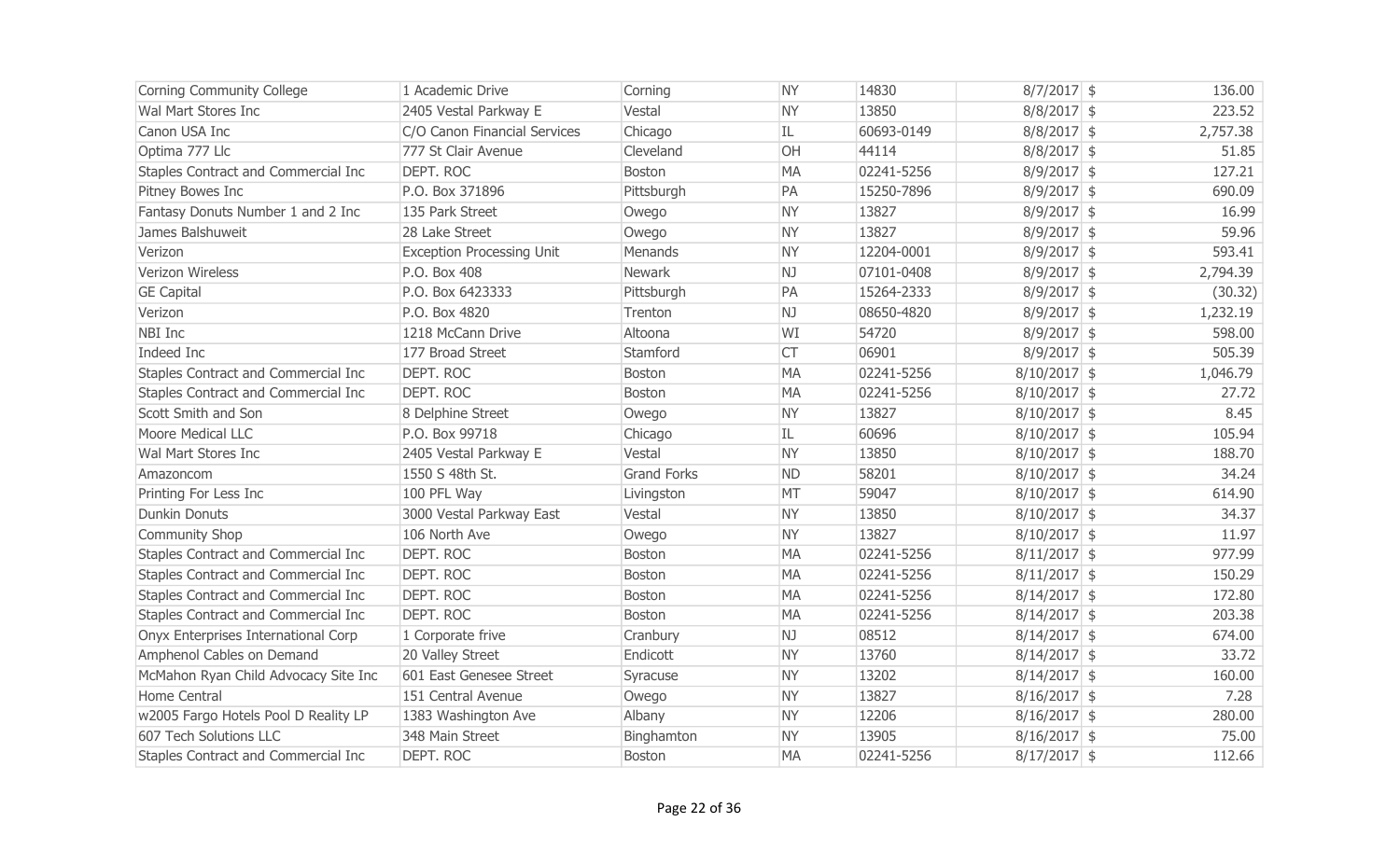| James Balshuweit                        | 28 Lake Street                   | Owego         | <b>NY</b> | 13827      | $8/17/2017$ \$ | 59.96    |
|-----------------------------------------|----------------------------------|---------------|-----------|------------|----------------|----------|
| The Gap Inc                             | c/o Tax Department               | San Francisco | CA        | 94105      | $8/17/2017$ \$ | 500.00   |
| Amazon Inc                              | Billing Dept.                    | Seattle       | <b>WA</b> | 98108      | $8/17/2017$ \$ | 687.78   |
| Best Buy                                | Attn.: Mike Schwartz-Logist.     | Richfield     | <b>MN</b> | 55423-3645 | $8/17/2017$ \$ | 1,500.00 |
| <b>OSC Sports Inc</b>                   | 5 Bradley Drive                  | Westbrooke    | <b>ME</b> | 04092      | $8/17/2017$ \$ | 892.12   |
| <b>Dunkin Donuts</b>                    | 3000 Vestal Parkway East         | Vestal        | <b>NY</b> | 13850      | $8/17/2017$ \$ | 860.00   |
| Price Chopper Operating Co Inc          | 501 Duanesburg Road              | Schenectady   | <b>NY</b> | 12306      | $8/18/2017$ \$ | 32.37    |
| Subway RLW Inc                          | 588 Jones Road                   | Vestal        | <b>NY</b> | 13850      | $8/18/2017$ \$ | 860.00   |
| Subway RLW Inc                          | 588 Jones Road                   | Vestal        | <b>NY</b> | 13850      | $8/18/2017$ \$ | 80.86    |
| Vistaprint NV                           | Hudsonweg 8, 5928 LW             | Venlo         |           |            | $8/18/2017$ \$ | 173.99   |
| AFP 107 Corp                            | 40 Lodge Street                  | Albany        | <b>NY</b> | 12207      | $8/18/2017$ \$ | 570.00   |
| Matthew Bender and Company Inc          | 9443 Springboro Pike             | Miamisburg    | OH        | 45342-4425 | $8/21/2017$ \$ | 1,092.80 |
| Staples Contract and Commercial Inc     | DEPT. ROC                        | Boston        | <b>MA</b> | 02241-5256 | $8/21/2017$ \$ | 1,022.05 |
| Staples Contract and Commercial Inc     | <b>DEPT. ROC</b>                 | Boston        | <b>MA</b> | 02241-5256 | $8/21/2017$ \$ | 104.98   |
| Staples Contract and Commercial Inc     | <b>DEPT. ROC</b>                 | Boston        | <b>MA</b> | 02241-5256 | $8/21/2017$ \$ | 215.60   |
| Staples Contract and Commercial Inc     | DEPT. ROC                        | Boston        | <b>MA</b> | 02241-5256 | $8/21/2017$ \$ | 399.00   |
| A Rifkin Co                             | 1400 Sans Souci Parkway          | Wilkes-Barre  | PA        | 18706      | $8/21/2017$ \$ | 1,097.72 |
| Tioga Downs Racetrack LLC               | 2384 West River Road             | Nichols       | <b>NY</b> | 13812      | $8/21/2017$ \$ | 452.96   |
| Hampton Inn and Suites                  | 1305 Buckley Road                | Syracuse      | <b>NY</b> | 13212      | $8/21/2017$ \$ | 306.00   |
| Verizon                                 | <b>Exception Processing Unit</b> | Menands       | <b>NY</b> | 12204-0001 | $8/23/2017$ \$ | 599.98   |
| Verizon Wireless                        | P.O. Box 408                     | Newark        | NJ        | 07101-0408 | $8/23/2017$ \$ | 3,147.23 |
| Verizon                                 | P.O. Box 4820                    | Trenton       | NJ        | 08650-4820 | $8/23/2017$ \$ | 2,464.38 |
| <b>Stamps</b>                           | 1990 E. Grand Avenue             | El Segundo    | CA        | 90245      | $8/23/2017$ \$ | 15.99    |
| Staples Contract and Commercial Inc     | DEPT. ROC                        | Boston        | <b>MA</b> | 02241-5256 | $8/24/2017$ \$ | 246.05   |
| Fred Pryor Seminars                     | P.O. Box 219468                  | Kansas City   | <b>MO</b> | 64121-9468 | $8/24/2017$ \$ | 128.00   |
| Amazon Inc                              | Billing Dept.                    | Seattle       | <b>WA</b> | 98108      | $8/24/2017$ \$ | 39.98    |
| <b>Time Warner Cable</b>                | P.O. Box 70872                   | Charlotte     | <b>NC</b> | 28272-0872 | $8/24/2017$ \$ | 2,488.32 |
| Lock N Load Sporting Goods              | 161 Erie Street                  | Owego         | <b>NY</b> | 13827      | $8/24/2017$ \$ | 9.99     |
| Owego Parkview                          | 145 Front Street                 | Owego         | <b>NY</b> | 13827      | $8/24/2017$ \$ | 59.00    |
| International Economic Development      | 734 15th St. NW                  | Washington    | DC        | 20005      | 8/25/2017 \$   | 135.00   |
| Council                                 |                                  |               |           |            |                |          |
| <b>Binghamton University Foundation</b> | <b>Binghamton University</b>     | Binghamton    | <b>NY</b> | 13902-6000 | $8/25/2017$ \$ | 25.00    |
| Staples Contract and Commercial Inc     | DEPT. ROC                        | Boston        | <b>MA</b> | 02241-5256 | $8/28/2017$ \$ | 924.27   |
| Staples Contract and Commercial Inc     | DEPT. ROC                        | Boston        | <b>MA</b> | 02241-5256 | 8/28/2017 \$   | 106.65   |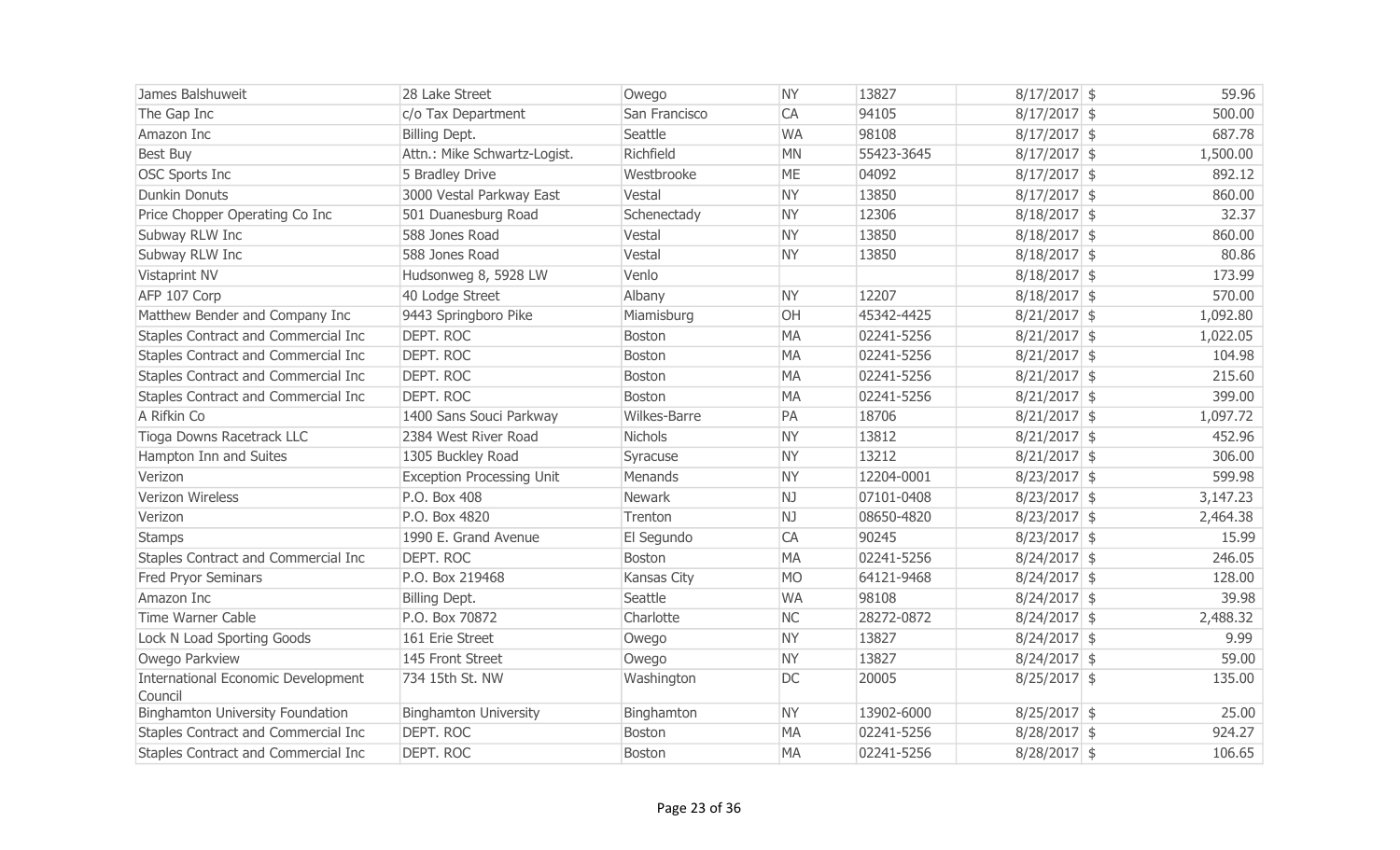| <b>Staples Contract and Commercial Inc</b> | <b>DEPT. ROC</b>             | <b>Boston</b>      | <b>MA</b> | 02241-5256 | $8/28/2017$ \$ | 17.93    |
|--------------------------------------------|------------------------------|--------------------|-----------|------------|----------------|----------|
| Amazoncom                                  | 1550 S 48th St.              | <b>Grand Forks</b> | <b>ND</b> | 58201      | $8/28/2017$ \$ | 25.24    |
| Southwest Airlines Co                      | 2702 Love Field Drive        | <b>Dallas</b>      | <b>TX</b> | 75235      | 8/28/2017 \$   | (953.80) |
| <b>Fred Pryor Seminars</b>                 | P.O. Box 219468              | Kansas City        | <b>MO</b> | 64121-9468 | $8/29/2017$ \$ | 79.00    |
| Wal Mart Stores Inc                        | 2405 Vestal Parkway E        | Vestal             | <b>NY</b> | 13850      | $8/29/2017$ \$ | 385.80   |
| Wal Mart Stores Inc                        | 2405 Vestal Parkway E        | Vestal             | <b>NY</b> | 13850      | $8/29/2017$ \$ | 423.94   |
| <b>NYS Association of Counties</b>         | 111 Pine Street              | Albany             | <b>NY</b> | 12207      | $8/30/2017$ \$ | 195.00   |
| Sample Media Group LLC                     | 201 N. Lehigh Ave.           | Sayre              | PA        | 18840      | $8/30/2017$ \$ | 14.13    |
| Thomson Reuters West Payment Center        | P.O. Box 6292                | Carol Stream       | IL        | 60197-6292 | $8/30/2017$ \$ | 302.00   |
| Amazoncom                                  | 1550 S 48th St.              | <b>Grand Forks</b> | <b>ND</b> | 58201      | $8/30/2017$ \$ | 39.99    |
| Staples Contract and Commercial Inc        | <b>DEPT. ROC</b>             | <b>Boston</b>      | <b>MA</b> | 02241-5256 | $8/31/2017$ \$ | 254.98   |
| Staples Contract and Commercial Inc        | <b>DEPT, ROC</b>             | Boston             | <b>MA</b> | 02241-5256 | $8/31/2017$ \$ | 163.62   |
| Home Central                               | 151 Central Avenue           | Owego              | <b>NY</b> | 13827      | $8/31/2017$ \$ | 81.70    |
| Lowes                                      | P.O. Box 530954              | Atlanta            | GA        | 30353-0954 | $8/31/2017$ \$ | 5,600.08 |
| Canon USA Inc                              | C/O Canon Financial Services | Chicago            | IL        | 60693-0149 | $8/31/2017$ \$ | 3,322.96 |
| Verizon Wireless                           | P.O. Box 408                 | Newark             | NJ        | 07101-0408 | $8/31/2017$ \$ | 89.41    |
| Vistaprint NV                              | Hudsonweg 8, 5928 LW         | Venlo              |           |            | $8/31/2017$ \$ | 211.59   |
| Design Print Banner LLC                    | 1625 Lakes Pkwy Suite D      | Lawrenceville      | <b>GA</b> | 30043      | $8/31/2017$ \$ | 188.95   |
| Staples Contract and Commercial Inc        | DEPT. ROC                    | <b>Boston</b>      | <b>MA</b> | 02241-5256 | $9/1/2017$ \$  | (172.80) |
| Staples Contract and Commercial Inc        | DEPT. ROC                    | <b>Boston</b>      | <b>MA</b> | 02241-5256 | $9/1/2017$ \$  | 69.53    |
| Farrell Auto Supply Inc                    | <b>PO Box 106</b>            | Owego              | <b>NY</b> | 13827      | $9/1/2017$ \$  | 33.22    |
| Staples Contract and Commercial Inc        | <b>DEPT. ROC</b>             | Boston             | <b>MA</b> | 02241-5256 | $9/4/2017$ \$  | 124.72   |
| Staples Contract and Commercial Inc        | <b>DEPT. ROC</b>             | <b>Boston</b>      | <b>MA</b> | 02241-5256 | $9/4/2017$ \$  | 2.49     |
| Staples Contract and Commercial Inc        | DEPT. ROC                    | Boston             | <b>MA</b> | 02241-5256 | $9/4/2017$ \$  | 208.22   |
| Scott Smith and Son                        | 8 Delphine Street            | Owego              | <b>NY</b> | 13827      | $9/4/2017$ \$  | 155.21   |
| Seton Name Plate Company                   | P.O. Box 819                 | <b>Branford</b>    | <b>CT</b> | 06405-0819 | $9/4/2017$ \$  | 327.20   |
| 123Signup Association Management           | 2480 North First Street      | San Jose           | CA        | 95131      | $9/4/2017$ \$  | 200.00   |
| Solutions Inc                              |                              |                    |           |            |                |          |
| Harbor Freight Tools USA Inc               | 26541 Agoura Road            | Calabasas          | <b>CA</b> | 91302      | $9/4/2017$ \$  | 47.13    |
| Paypal Inc                                 | 2211 North First Street      | San Jose           | <b>CA</b> | 95131      | $9/4/2017$ \$  | 225.00   |
| Indeed Inc                                 | 177 Broad Street             | Stamford           | <b>CT</b> | 06901      | $9/4/2017$ \$  | 233.67   |
| Matthew Bender and Company Inc             | 9443 Springboro Pike         | Miamisburg         | <b>OH</b> | 45342-4425 | $9/6/2017$ \$  | 1,092.80 |
| Staples Contract and Commercial Inc        | DEPT, ROC                    | <b>Boston</b>      | MA        | 02241-5256 | $9/7/2017$ \$  | 51.43    |
| <b>US Postal Service</b>                   | 6 Lake Street                | Owego              | <b>NY</b> | 13827      | $9/7/2017$ \$  | 23.85    |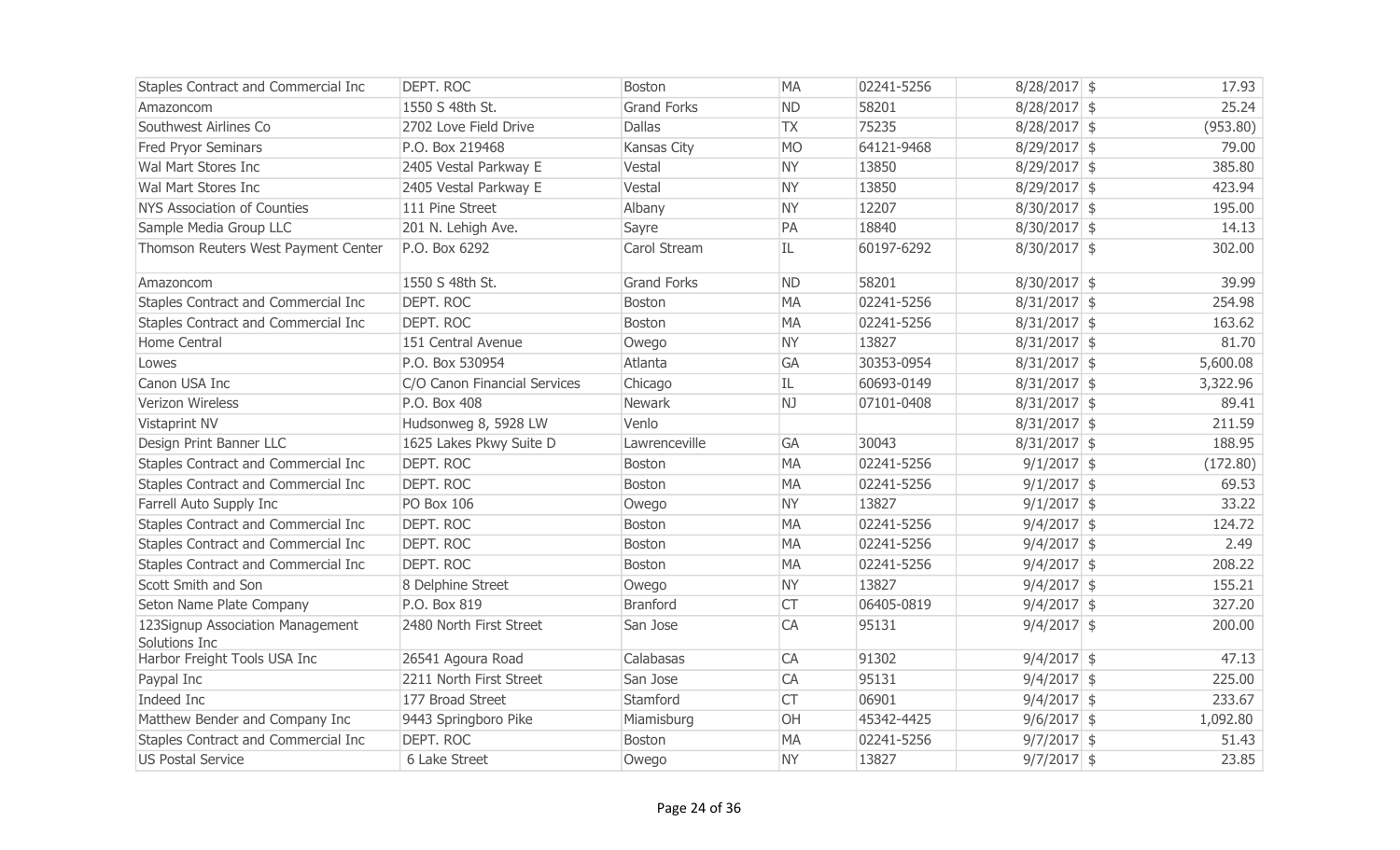| American Planning Association                      | P.O. Box 4291                | Carol Stream   | IL        | 60197-4291 | $9/7/2017$ \$  | 85.00      |
|----------------------------------------------------|------------------------------|----------------|-----------|------------|----------------|------------|
| Paypal Inc                                         | 2211 North First Street      | San Jose       | CA        | 95131      | $9/7/2017$ \$  | 30.00      |
| Discount Office Items Inc                          | 302 Industrial Dr.           | Columbus       | WI        | 53925      | $9/7/2017$ \$  | 135.46     |
| Staples Contract and Commercial Inc                | <b>DEPT. ROC</b>             | Boston         | <b>MA</b> | 02241-5256 | $9/8/2017$ \$  | 225.92     |
| Staples Contract and Commercial Inc                | <b>DEPT. ROC</b>             | <b>Boston</b>  | <b>MA</b> | 02241-5256 | $9/8/2017$ \$  | 187.04     |
| Apple Inc                                          | 1 Infinite Loop              | Cupertino      | CA        | 95014      | $9/8/2017$ \$  | 99.99      |
| <b>AC Moore Inc</b>                                | 130 AC Moore Drive           | <b>Berlin</b>  | NJ        | 08009      | $9/8/2017$ \$  | 23.76      |
| Greyhound Lines Inc                                | 350 North St. Paul Street    | <b>Dallas</b>  | <b>TX</b> | 75201      | $9/8/2017$ \$  | 151.50     |
| Mental Health Association in New York<br>State Inc | 194 Washington Avenue        | Albany         | <b>NY</b> | 12210      | $9/8/2017$ \$  | 50.00      |
| Corning Area Chamber of Commerce                   | 1 West Market St., Suite 202 | Corning        | <b>NY</b> | 14830      | $9/8/2017$ \$  | 180.00     |
| Staples Contract and Commercial Inc                | DEPT. ROC                    | <b>Boston</b>  | <b>MA</b> | 02241-5256 | $9/11/2017$ \$ | 101.19     |
| Guthrie Clinic Ltd                                 | Guthrie Square               | Sayre          | PA        | 18840      | $9/11/2017$ \$ | 63.69      |
| Deluxe Business Checks and Solutions               | P.O. Box 742572              | Cincinnati     | OH        | 45274-2572 | $9/11/2017$ \$ | 137.85     |
| Apple Inc                                          | 1 Infinite Loop              | Cupertino      | CA        | 95014      | $9/11/2017$ \$ | (99.99)    |
| Hampton Inn and Suites                             | 1305 Buckley Road            | Syracuse       | <b>NY</b> | 13212      | $9/11/2017$ \$ | 182.00     |
| Amazon Inc                                         | Billing Dept.                | Seattle        | <b>WA</b> | 98108      | $9/12/2017$ \$ | 27.60      |
| Signs Com Inc                                      | 1550 South Gladiola Street   | Salt Lake City | UT        | 84104      | $9/12/2017$ \$ | 104.39     |
| Staples Contract and Commercial Inc                | DEPT. ROC                    | <b>Boston</b>  | <b>MA</b> | 02241-5256 | $9/13/2017$ \$ | 227.22     |
| <b>Dunkin Donuts</b>                               | 3000 Vestal Parkway East     | Vestal         | <b>NY</b> | 13850      | $9/13/2017$ \$ | 47.96      |
| <b>MDS MT LLC</b>                                  | 100 E Onondaga St            | Syracuse       | <b>NY</b> | 13202-2618 | $9/13/2017$ \$ | 678.00     |
| Staples Contract and Commercial Inc                | <b>DEPT, ROC</b>             | Boston         | <b>MA</b> | 02241-5256 | $9/14/2017$ \$ | 600.98     |
| Best Buy                                           | Attn.: Mike Schwartz-Logist. | Richfield      | <b>MN</b> | 55423-3645 | $9/14/2017$ \$ | (1,069.99) |
| Price Chopper Operating Co Inc                     | 501 Duanesburg Road          | Schenectady    | <b>NY</b> | 12306      | $9/14/2017$ \$ | 32.54      |
| Crowne Plaza Resort and Golf Club                  | 101 Olympic Drive            | Lake Placid    | <b>NY</b> | 12946      | $9/14/2017$ \$ | 122.00     |
| V and J United Enterprises                         | 6399 West Brown Deer Rd      | Milwaukee      | WI        | 53223      | $9/14/2017$ \$ | 59.92      |
| Staples Contract and Commercial Inc                | DEPT. ROC                    | Boston         | <b>MA</b> | 02241-5256 | $9/15/2017$ \$ | 343.33     |
| Paypal Inc                                         | 2211 North First Street      | San Jose       | CA        | 95131      | $9/15/2017$ \$ | 280.00     |
| Corning Area Chamber of Commerce                   | 1 West Market St., Suite 202 | Corning        | <b>NY</b> | 14830      | $9/15/2017$ \$ | (60.00)    |
| Staples Contract and Commercial Inc                | <b>DEPT. ROC</b>             | Boston         | <b>MA</b> | 02241-5256 | $9/18/2017$ \$ | 29.37      |
| Staples Contract and Commercial Inc                | DEPT. ROC                    | <b>Boston</b>  | <b>MA</b> | 02241-5256 | $9/18/2017$ \$ | 24.39      |
| Staples Contract and Commercial Inc                | DEPT. ROC                    | <b>Boston</b>  | <b>MA</b> | 02241-5256 | $9/18/2017$ \$ | 63.82      |
| Staples Contract and Commercial Inc                | <b>DEPT, ROC</b>             | <b>Boston</b>  | <b>MA</b> | 02241-5256 | $9/18/2017$ \$ | 116.60     |
| Home Central                                       | 151 Central Avenue           | Owego          | <b>NY</b> | 13827      | $9/18/2017$ \$ | 199.94     |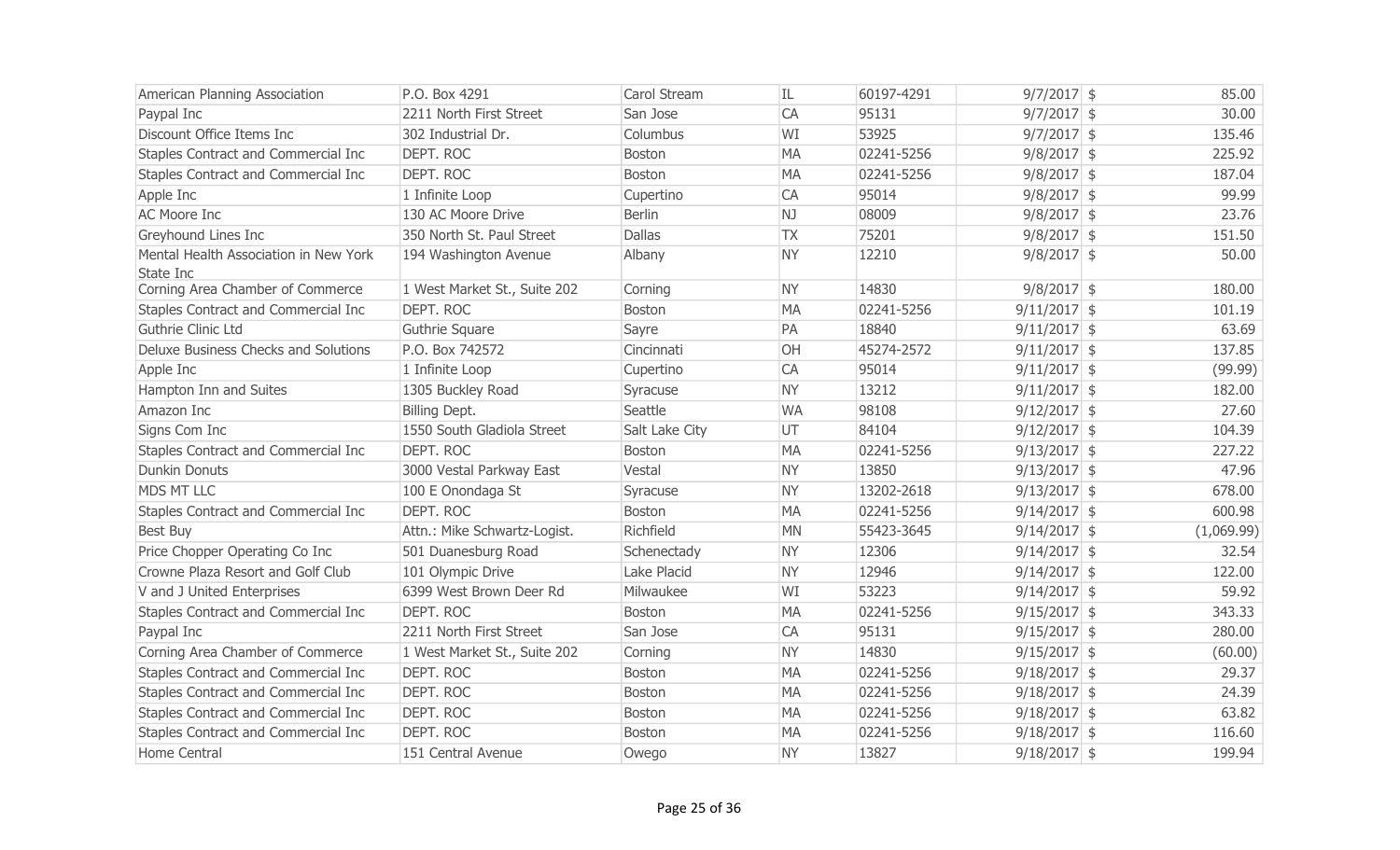| United Medical Associates PC        | 346 Grand Avenue         | Johnson City       | <b>NY</b> | 13790      | $9/18/2017$ \$ | 11.82   |
|-------------------------------------|--------------------------|--------------------|-----------|------------|----------------|---------|
| Amazoncom                           | 1550 S 48th St.          | <b>Grand Forks</b> | <b>ND</b> | 58201      | $9/18/2017$ \$ | 16.05   |
| Amazon Inc                          | Billing Dept.            | Seattle            | <b>WA</b> | 98108      | $9/18/2017$ \$ | (2.04)  |
| Facebook Inc                        | 1601 Willow Road         | Menlo Park         | CA        | 94025      | $9/18/2017$ \$ | 10.00   |
| <b>MDS MT LLC</b>                   | 100 E Onondaga St        | Syracuse           | <b>NY</b> | 13202-2618 | $9/18/2017$ \$ | 382.96  |
| <b>AAA Park Marriott Syc Dwtn</b>   | 110 Harrison Place       | Syracuse           | <b>NY</b> | 13210      | $9/18/2017$ \$ | 10.00   |
| <b>AAA Park Marriott Syc Dwtn</b>   | 110 Harrison Place       | Syracuse           | <b>NY</b> | 13210      | $9/18/2017$ \$ | 5.00    |
| <b>US Postal Service</b>            | 6 Lake Street            | Owego              | <b>NY</b> | 13827      | $9/18/2017$ \$ | 300.25  |
| Amazoncom                           | 1550 S 48th St.          | <b>Grand Forks</b> | <b>ND</b> | 58201      | $9/19/2017$ \$ | 25.30   |
| Amazon Inc                          | Billing Dept.            | Seattle            | <b>WA</b> | 98108      | $9/19/2017$ \$ | 199.99  |
| <b>NFPA</b>                         | P.O. Box 9689            | Manchester         | <b>NH</b> | 03108-9689 | $9/19/2017$ \$ | 109.45  |
| Cobex Recorders Inc                 | 6601 Lyons Rd. F7        | Coconut Creek      | FL.       | 33073      | $9/19/2017$ \$ | 254.00  |
| <b>CVS Pharmacy</b>                 | 39 Park Street           | Owego              | <b>NY</b> | 13827      | 9/20/2017 \$   | 9.58    |
| <b>Dunkin Donuts</b>                | 3000 Vestal Parkway East | Vestal             | <b>NY</b> | 13850      | $9/20/2017$ \$ | 102.72  |
| Staples Contract and Commercial Inc | <b>DEPT. ROC</b>         | Boston             | <b>MA</b> | 02241-5256 | $9/21/2017$ \$ | 56.37   |
| Staples Contract and Commercial Inc | <b>DEPT. ROC</b>         | Boston             | <b>MA</b> | 02241-5256 | $9/21/2017$ \$ | 36.91   |
| The Family and Childrens Society    | 355 Riverside Drive      | Johnson City       | <b>NY</b> | 13790      | $9/21/2017$ \$ | 12.00   |
| Amazoncom                           | 1550 S 48th St.          | <b>Grand Forks</b> | <b>ND</b> | 58201      | $9/21/2017$ \$ | 44.96   |
| <b>MDS MT LLC</b>                   | 100 E Onondaga St        | Syracuse           | <b>NY</b> | 13202-2618 | $9/21/2017$ \$ | (16.96) |
| Coach USA Inc                       | 349 First Street         | Elizabeth          | NJ        | 07206      | $9/21/2017$ \$ | (84.00) |
| Coach USA Inc                       | 349 First Street         | Elizabeth          | NJ.       | 07206      | $9/21/2017$ \$ | (84.00) |
| Getgo Inc                           | 320 Summer Street        | Boston             | <b>MA</b> | 02210      | $9/21/2017$ \$ | 468.00  |
| Staples Contract and Commercial Inc | DEPT. ROC                | Boston             | <b>MA</b> | 02241-5256 | $9/22/2017$ \$ | 994.51  |
| Price Chopper Operating Co Inc      | 501 Duanesburg Road      | Schenectady        | <b>NY</b> | 12306      | $9/22/2017$ \$ | 39.55   |
| Verisma Systems Inc                 | P.O. Box 556             | Pueblo             | <b>CO</b> | 81002      | $9/22/2017$ \$ | 38.32   |
| Kingston Motel Coproration          | 503 Washington Avenue    | Kingston           | <b>NY</b> | 12401      | $9/22/2017$ \$ | 234.00  |
| Staples Contract and Commercial Inc | DEPT. ROC                | Boston             | <b>MA</b> | 02241-5256 | $9/25/2017$ \$ | 438.35  |
| Amazoncom                           | 1550 S 48th St.          | <b>Grand Forks</b> | <b>ND</b> | 58201      | $9/25/2017$ \$ | (1.87)  |
| <b>NYS GIS Association Inc</b>      | P.O. Box 17              | Cohoes             | <b>NY</b> | 12047      | $9/25/2017$ \$ | 195.00  |
| <b>Stamps</b>                       | 1990 E. Grand Avenue     | El Segundo         | CA        | 90245      | $9/25/2017$ \$ | 15.99   |
| Hanah Country Inn Management        | 576 W Hubbell Hill Rd    | Margaretville      | <b>NY</b> | 12455      | $9/25/2017$ \$ | 130.00  |
| Corporation                         |                          |                    |           |            |                |         |
| 4imprint Inc                        | 101 Commerce Street      | Oshkosh            | WI        | 54901      | $9/26/2017$ \$ | 595.61  |
| Staples Contract and Commercial Inc | DEPT. ROC                | Boston             | <b>MA</b> | 02241-5256 | $9/27/2017$ \$ | 25.90   |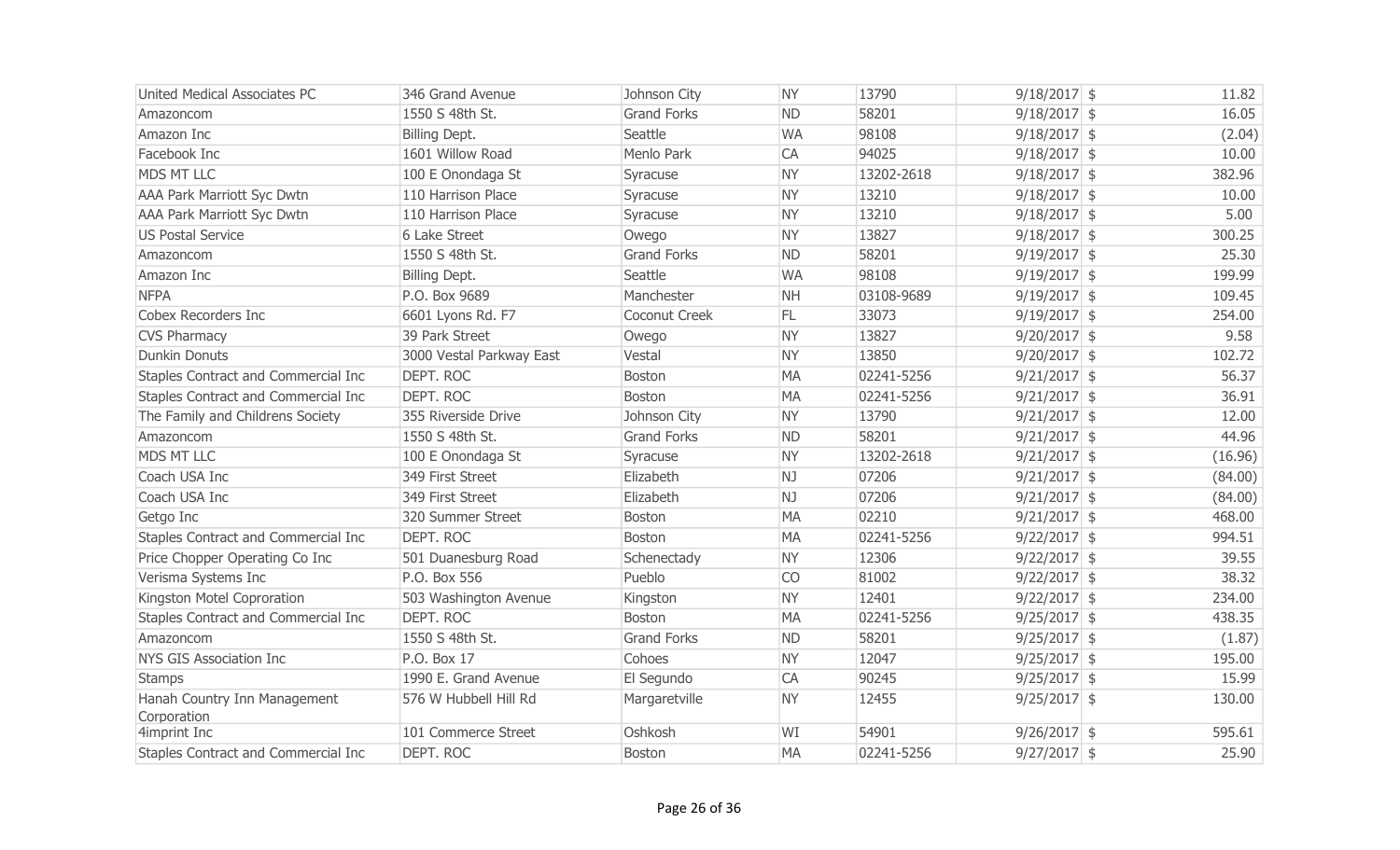| Staples Contract and Commercial Inc  | DEPT. ROC                        | Boston               | <b>MA</b> | 02241-5256 | $9/27/2017$ \$ | 28.43    |
|--------------------------------------|----------------------------------|----------------------|-----------|------------|----------------|----------|
| Staples Contract and Commercial Inc  | <b>DEPT, ROC</b>                 | Boston               | <b>MA</b> | 02241-5256 | $9/27/2017$ \$ | 171.53   |
| <b>VC Hospitality LLC</b>            | 1860 Baltimore Pike              | Gettysburg           | PA        | 17325      | $9/27/2017$ \$ | 328.95   |
| Exxon Express Pay                    | 535 York Street                  | Gettysburg           | PA        | 17328-2010 | $9/27/2017$ \$ | 26.34    |
| Staples Contract and Commercial Inc  | DEPT. ROC                        | Boston               | <b>MA</b> | 02241-5256 | $9/28/2017$ \$ | 32.97    |
| Sample Media Group LLC               | 201 N. Lehigh Ave.               | Sayre                | PA        | 18840      | $9/28/2017$ \$ | 14.13    |
| Looseleaf Law Publications Inc       | Box 650042                       | <b>Fresh Meadows</b> | <b>NY</b> | 11365      | $9/28/2017$ \$ | 23.71    |
| Guthrie Clinic Ltd                   | Guthrie Square                   | Sayre                | PA        | 18840      | $9/29/2017$ \$ | 4,803.21 |
| New York Safety Program Inc          | 8302 5th Avenue                  | Brooklyn             | <b>NY</b> | 11209-4511 | $9/29/2017$ \$ | 280.00   |
| Looseleaf Law Publications Inc       | Box 650042                       | Fresh Meadows        | <b>NY</b> | 11365      | $9/29/2017$ \$ | (1.76)   |
| <b>Environmental Education Assoc</b> | 346 Austin Street                | <b>Buffalo</b>       | <b>NY</b> | 14207      | $9/29/2017$ \$ | 155.00   |
| Owego Pharmacy Inc                   | 1135 State Route 17C             | Owego                | <b>NY</b> | 13827      | $9/29/2017$ \$ | 500.00   |
| Staples Contract and Commercial Inc  | <b>DEPT. ROC</b>                 | Boston               | <b>MA</b> | 02241-5256 | $10/2/2017$ \$ | 508.51   |
| Staples Contract and Commercial Inc  | <b>DEPT. ROC</b>                 | Boston               | <b>MA</b> | 02241-5256 | $10/2/2017$ \$ | 69.98    |
| <b>US Postal Service</b>             | 6 Lake Street                    | Owego                | <b>NY</b> | 13827      | $10/2/2017$ \$ | 8.40     |
| Genesee Grande Hotel                 | 1060 E Genesee Street            | Syracuse             | <b>NY</b> | 13210      | $10/2/2017$ \$ | 587.33   |
| Vistaprint NV                        | Hudsonweg 8, 5928 LW             | Venlo                |           |            | $10/2/2017$ \$ | 180.99   |
| <b>Cornell University</b>            | Div of Financial Affairs         | Ithaca               | <b>NY</b> | 14851-0022 | $10/3/2017$ \$ | 45.00    |
| Canon USA Inc                        | C/O Canon Financial Services     | Chicago              | IL.       | 60693-0149 | $10/3/2017$ \$ | 3,035.88 |
| Matthew Bender and Company Inc       | 9443 Springboro Pike             | Miamisburg           | OH        | 45342-4425 | $10/4/2017$ \$ | 1,092.80 |
| Staples Contract and Commercial Inc  | DEPT. ROC                        | <b>Boston</b>        | <b>MA</b> | 02241-5256 | $10/4/2017$ \$ | 202.00   |
| Sample Media Group LLC               | 201 N. Lehigh Ave.               | Sayre                | PA        | 18840      | $10/4/2017$ \$ | 10.53    |
| Scott Smith and Son                  | 8 Delphine Street                | Owego                | <b>NY</b> | 13827      | $10/4/2017$ \$ | 161.41   |
| Verizon                              | <b>Exception Processing Unit</b> | Menands              | <b>NY</b> | 12204-0001 | $10/4/2017$ \$ | 590.68   |
| Wal Mart Stores Inc                  | 2405 Vestal Parkway E            | Vestal               | <b>NY</b> | 13850      | $10/4/2017$ \$ | 75.32    |
| Verizon Wireless                     | P.O. Box 408                     | Newark               | NJ        | 07101-0408 | $10/4/2017$ \$ | 6,828.95 |
| Prevent Child Abuse New York         | 33 Elk St. 2nd Floor             | Albany               | <b>NY</b> | 12207      | $10/4/2017$ \$ | 50.00    |
| Paypal Inc                           | 2211 North First Street          | San Jose             | <b>CA</b> | 95131      | $10/4/2017$ \$ | 30.00    |
| Creekside Internet Holdings LP       | 111961 FM 344 W                  | <b>Bullard</b>       | <b>TX</b> | 75757      | $10/4/2017$ \$ | 65.89    |
| <b>Time Warner Cable</b>             | PO Box 70872                     | Charlotte            | <b>NC</b> | 28272-0872 | $10/5/2017$ \$ | 2,488.89 |
| <b>Cornell University</b>            | Div of Financial Affairs         | Ithaca               | <b>NY</b> | 14851-0022 | $10/5/2017$ \$ | 165.00   |
| <b>GE Capital</b>                    | P.O. Box 6423333                 | Pittsburgh           | PA        | 15264-2333 | $10/5/2017$ \$ | 19.83    |
| Facebook Inc                         | 1601 Willow Road                 | Menlo Park           | <b>CA</b> | 94025      | $10/5/2017$ \$ | 0.53     |
| Apple Inc                            | 1 Infinite Loop                  | Cupertino            | <b>CA</b> | 95014      | $10/5/2017$ \$ | (0.80)   |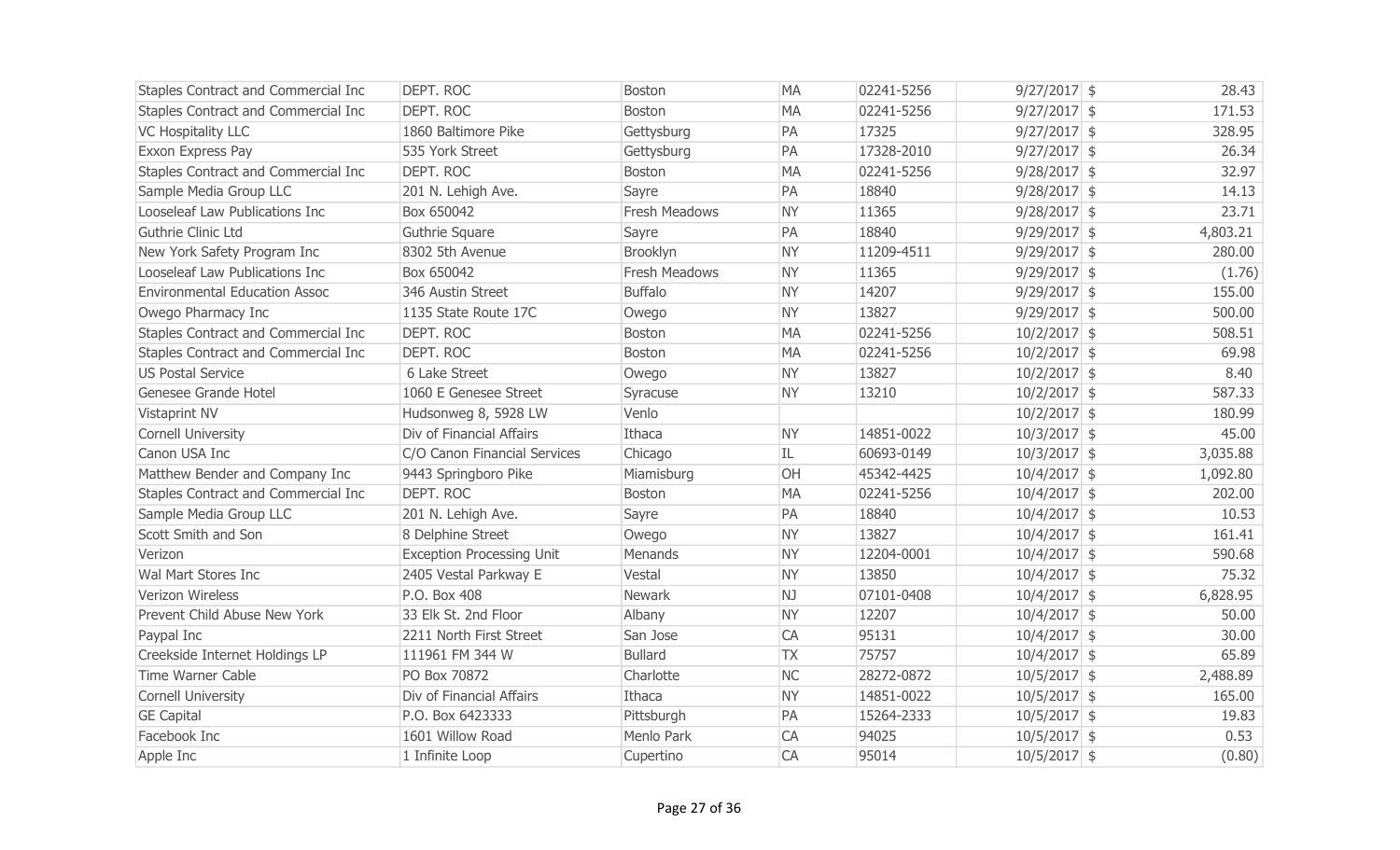| CDW Government Inc                    | 75 Remittance Drive       | Chicago            | IL        | 60675-1515 | $10/6/2017$ \$  | 37.52    |
|---------------------------------------|---------------------------|--------------------|-----------|------------|-----------------|----------|
| Staples Contract and Commercial Inc   | <b>DEPT. ROC</b>          | <b>Boston</b>      | <b>MA</b> | 02241-5256 | $10/9/2017$ \$  | (51.72)  |
| Staples Contract and Commercial Inc   | <b>DEPT. ROC</b>          | Boston             | <b>MA</b> | 02241-5256 | $10/9/2017$ \$  | 82.70    |
| Staples Contract and Commercial Inc   | <b>DEPT. ROC</b>          | <b>Boston</b>      | <b>MA</b> | 02241-5256 | $10/9/2017$ \$  | 141.41   |
| Staples Contract and Commercial Inc   | DEPT. ROC                 | <b>Boston</b>      | <b>MA</b> | 02241-5256 | $10/9/2017$ \$  | 43.68    |
| Scott Smith and Son                   | 8 Delphine Street         | Owego              | <b>NY</b> | 13827      | $10/9/2017$ \$  | 4.26     |
| Clarion Hotel Century House           | 997 New Loudon Rd.        | Latham             | <b>NY</b> | 12110      | $10/9/2017$ \$  | 116.00   |
| 205 Wolf Holdings LLC                 | 205 Wolf Road             | Albany             | <b>NY</b> | 12205      | $10/9/2017$ \$  | 230.00   |
| <b>CVS Pharmacy</b>                   | 39 Park Street            | Owego              | <b>NY</b> | 13827      | $10/11/2017$ \$ | 104.85   |
| Vistaprint NV                         | Hudsonweg 8, 5928 LW      | Venlo              |           |            | $10/11/2017$ \$ | 47.45    |
| <b>Cellular Connection</b>            | 941 State Route 17C       | Owego              | <b>NY</b> | 13827      | $10/12/2017$ \$ | 9.97     |
| Fuddy Duddy's                         | 27 Lake Street            | Owego              | <b>NY</b> | 13827      | $10/12/2017$ \$ | 45.00    |
| Staples Contract and Commercial Inc   | DEPT. ROC                 | <b>Boston</b>      | <b>MA</b> | 02241-5256 | $10/13/2017$ \$ | 296.46   |
| Scott Smith and Son                   | 8 Delphine Street         | Owego              | <b>NY</b> | 13827      | $10/13/2017$ \$ | 14.31    |
| <b>Dunkin Donuts</b>                  | 3000 Vestal Parkway East  | Vestal             | <b>NY</b> | 13850      | $10/13/2017$ \$ | 25.68    |
| Amazoncom                             | 1550 S 48th St.           | <b>Grand Forks</b> | <b>ND</b> | 58201      | $10/16/2017$ \$ | 298.59   |
| <b>NYS Thruway Authority</b>          | P.O. Box 15185            | Albany             | <b>NY</b> | 12212-5185 | $10/16/2017$ \$ | 50.00    |
| Springhill Suites By Marriott         | 8 California Avenue       | Colonie            | <b>NY</b> | 12205      | $10/16/2017$ \$ | 230.00   |
| <b>NYS Bar Association</b>            | One Elk Street            | Albany             | <b>NY</b> | 12207      | $10/17/2017$ \$ | 275.00   |
| <b>BrainWeaver LLC</b>                | 5114 Balcones Woods Dr    | Austin             | <b>TX</b> | 78759      | $10/17/2017$ \$ | 249.90   |
| Staples Contract and Commercial Inc   | DEPT. ROC                 | <b>Boston</b>      | <b>MA</b> | 02241-5256 | $10/18/2017$ \$ | 54.71    |
| John D Hitchings                      | 88 North Avenue           | Owego              | <b>NY</b> | 13827      | $10/18/2017$ \$ | 18.96    |
| Marios Pizza                          | 51 Fox Street             | Owego              | <b>NY</b> | 13827      | $10/19/2017$ \$ | 28.08    |
| <b>NPELRA</b>                         | 1012 South Coast Highway  | Oceanside          | CA        | 92054      | $10/19/2017$ \$ | 215.00   |
| Lowes                                 | P.O. Box 530954           | Atlanta            | <b>GA</b> | 30353-0954 | $10/19/2017$ \$ | (0.31)   |
| Evenflo Co Inc                        | P.O. Box 392497           | Pittsburgh         | PA        | 15251-9497 | $10/19/2017$ \$ | 4,297.64 |
| Richfield Syracuse Hotel Partners LLC | 701 East Genesee Street   | Syracuse           | <b>NY</b> | 13210      | $10/19/2017$ \$ | 348.27   |
| Compass Micro Inc                     | 11818 SE Mill Plain Blvd  | Vancouver          | <b>WA</b> | 98684      | $10/19/2017$ \$ | 25.30    |
| Staples Contract and Commercial Inc   | DEPT. ROC                 | <b>Boston</b>      | <b>MA</b> | 02241-5256 | $10/20/2017$ \$ | 202.62   |
| Staples Contract and Commercial Inc   | DEPT. ROC                 | <b>Boston</b>      | <b>MA</b> | 02241-5256 | $10/20/2017$ \$ | 311.85   |
| Tioga Co Chamber of Commerce          | 80 North Avenue           | Owego              | <b>NY</b> | 13827      | $10/20/2017$ \$ | 80.00    |
| Price Chopper Operating Co Inc        | 501 Duanesburg Road       | Schenectady        | <b>NY</b> | 12306      | $10/20/2017$ \$ | 27.98    |
| Greyhound Lines Inc                   | 350 North St. Paul Street | <b>Dallas</b>      | <b>TX</b> | 75201      | $10/20/2017$ \$ | 214.00   |
| Grimaldis Luna Park                   | 6430 Yorktown Circle      | East Syracuse      | <b>NY</b> | 13205      | $10/20/2017$ \$ | 52.00    |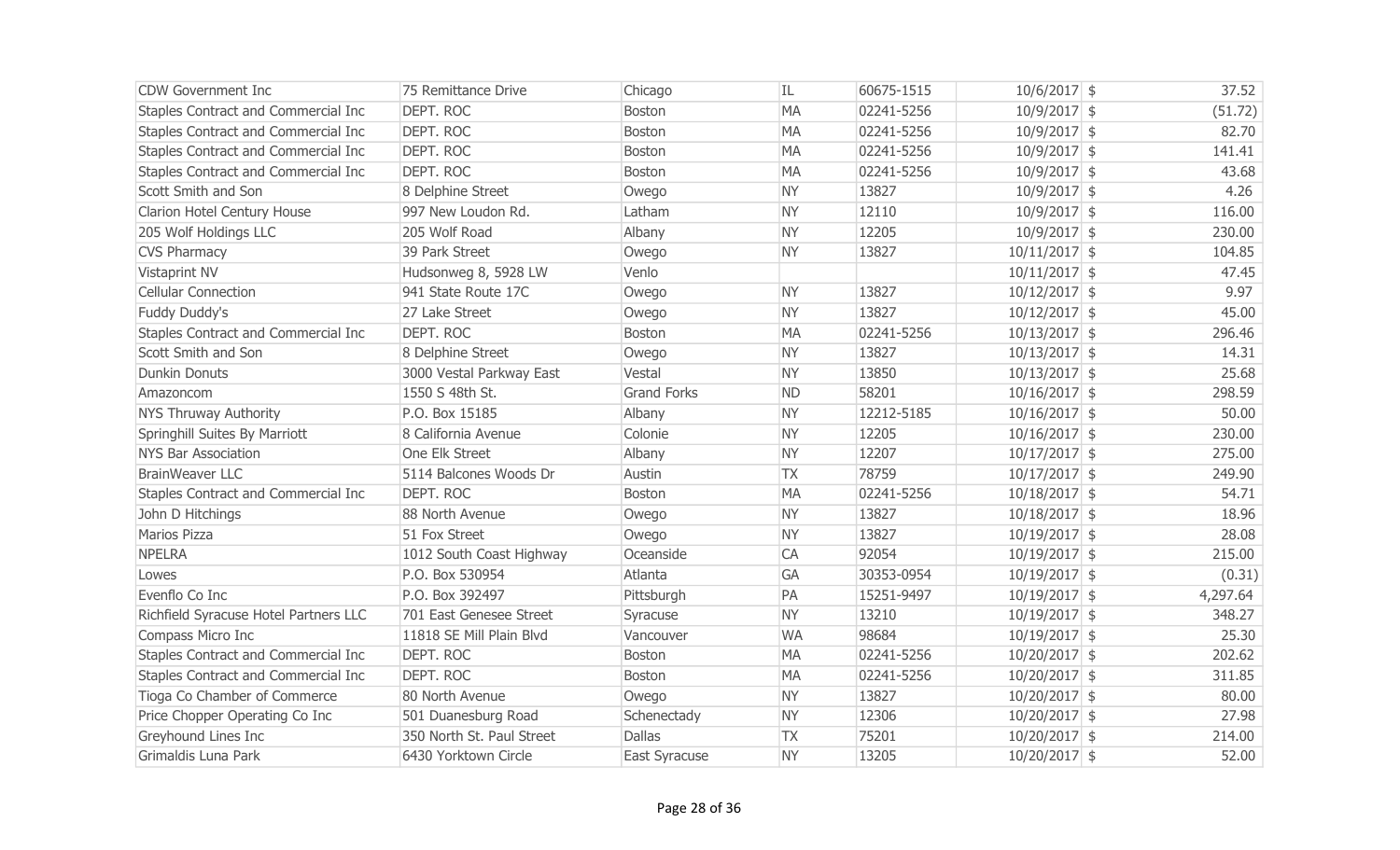| Staples Contract and Commercial Inc   | DEPT. ROC                    | <b>Boston</b>      | <b>MA</b> | 02241-5256 | $10/23/2017$ \$ | 396.96   |
|---------------------------------------|------------------------------|--------------------|-----------|------------|-----------------|----------|
| Williams Business Machines LLC        | 135 Ridge Road               | Vestal             | <b>NY</b> | 13850      | $10/23/2017$ \$ | 164.00   |
| <b>US Postal Service</b>              | 6 Lake Street                | Owego              | <b>NY</b> | 13827      | $10/23/2017$ \$ | 6.65     |
| New York Safety Program Inc           | 8302 5th Avenue              | Brooklyn           | <b>NY</b> | 11209-4511 | $10/23/2017$ \$ | 462.00   |
| <b>Tractor Supply Company</b>         | P.O. Box 9020                | Des Moines         | IA        | 50368-9020 | $10/23/2017$ \$ | 79.99    |
| Crowne Plaza Resort and Golf Club     | 101 Olympic Drive            | Lake Placid        | <b>NY</b> | 12946      | $10/23/2017$ \$ | 378.00   |
| Richfield Syracuse Hotel Partners LLC | 701 East Genesee Street      | Syracuse           | <b>NY</b> | 13210      | $10/23/2017$ \$ | 142.22   |
| Mid State Development Corp            | P.O. Box 860                 | Vernon             | <b>NY</b> | 13476      | $10/23/2017$ \$ | 158.00   |
| <b>Stamps</b>                         | 1990 E. Grand Avenue         | El Segundo         | CA        | 90245      | $10/23/2017$ \$ | 15.99    |
| <b>Tramz Hotels</b>                   | 776 Mountain Boulevard       | Watchung           | NJ        | 07069      | $10/23/2017$ \$ | 138.00   |
| Marriott Hotel Westchester Tarrytown  | 670 White Plains Road        | Tarrytown          | <b>NY</b> | 10591      | $10/23/2017$ \$ | 146.00   |
| Lourdes Memorial Hospital             | 169 Riverside Drive          | Binghamton         | <b>NY</b> | 13905      | $10/24/2017$ \$ | 569.00   |
| Staples Contract and Commercial Inc   | DEPT. ROC                    | <b>Boston</b>      | <b>MA</b> | 02241-5256 | $10/25/2017$ \$ | 6.64     |
| Staples Contract and Commercial Inc   | DEPT. ROC                    | <b>Boston</b>      | <b>MA</b> | 02241-5256 | $10/25/2017$ \$ | 34.22    |
| Amazoncom                             | 1550 S 48th St.              | <b>Grand Forks</b> | <b>ND</b> | 58201      | $10/25/2017$ \$ | 70.99    |
| <b>CDW Government Inc</b>             | 75 Remittance Drive          | Chicago            | IL        | 60675-1515 | $10/25/2017$ \$ | 247.12   |
| Facebook Inc                          | 1601 Willow Road             | Menlo Park         | CA        | 94025      | $10/25/2017$ \$ | 10.00    |
| Price Chopper Operating Co Inc        | 501 Duanesburg Road          | Schenectady        | <b>NY</b> | 12306      | $10/25/2017$ \$ | 100.00   |
| Owego Pennysaver Press Inc            | 116 Main Street              | Towanda            | PA        | 18848      | $10/26/2017$ \$ | 206.00   |
| First Colonie Company                 | 660 Albany Shaker Road       | Albany             | <b>NY</b> | 12211      | $10/26/2017$ \$ | 132.24   |
| Staples Contract and Commercial Inc   | DEPT. ROC                    | <b>Boston</b>      | <b>MA</b> | 02241-5256 | $10/27/2017$ \$ | 268.62   |
| Home Central                          | 151 Central Avenue           | Owego              | <b>NY</b> | 13827      | $10/27/2017$ \$ | 103.17   |
| First Colonie Company                 | 660 Albany Shaker Road       | Albany             | <b>NY</b> | 12211      | $10/27/2017$ \$ | (16.24)  |
| <b>Cornell University</b>             | Div of Financial Affairs     | Ithaca             | <b>NY</b> | 14851-0022 | $10/27/2017$ \$ | 50.00    |
| Amazoncom                             | 1550 S 48th St.              | <b>Grand Forks</b> | <b>ND</b> | 58201      | $10/27/2017$ \$ | 31.37    |
| Amazoncom                             | 1550 S 48th St.              | <b>Grand Forks</b> | <b>ND</b> | 58201      | $10/27/2017$ \$ | 136.88   |
| Staples Contract and Commercial Inc   | <b>DEPT. ROC</b>             | <b>Boston</b>      | <b>MA</b> | 02241-5256 | $10/30/2017$ \$ | 688.23   |
| Staples Contract and Commercial Inc   | DEPT. ROC                    | <b>Boston</b>      | <b>MA</b> | 02241-5256 | $10/30/2017$ \$ | 96.58    |
| Staples Contract and Commercial Inc   | DEPT. ROC                    | Boston             | MA        | 02241-5256 | $10/30/2017$ \$ | 194.14   |
| Staples Contract and Commercial Inc   | <b>DEPT. ROC</b>             | <b>Boston</b>      | <b>MA</b> | 02241-5256 | $10/30/2017$ \$ | 71.96    |
| Home Central                          | 151 Central Avenue           | Owego              | <b>NY</b> | 13827      | $10/30/2017$ \$ | (4.20)   |
| Canon USA Inc                         | C/O Canon Financial Services | Chicago            | IL.       | 60693-0149 | $10/30/2017$ \$ | 3,268.82 |
| Verizon Wireless                      | P.O. Box 408                 | Newark             | NJ        | 07101-0408 | $10/30/2017$ \$ | 1,881.70 |
| <b>Time Warner Cable</b>              | P.O. Box 70872               | Charlotte          | <b>NC</b> | 28272-0872 | $10/30/2017$ \$ | 5,044.38 |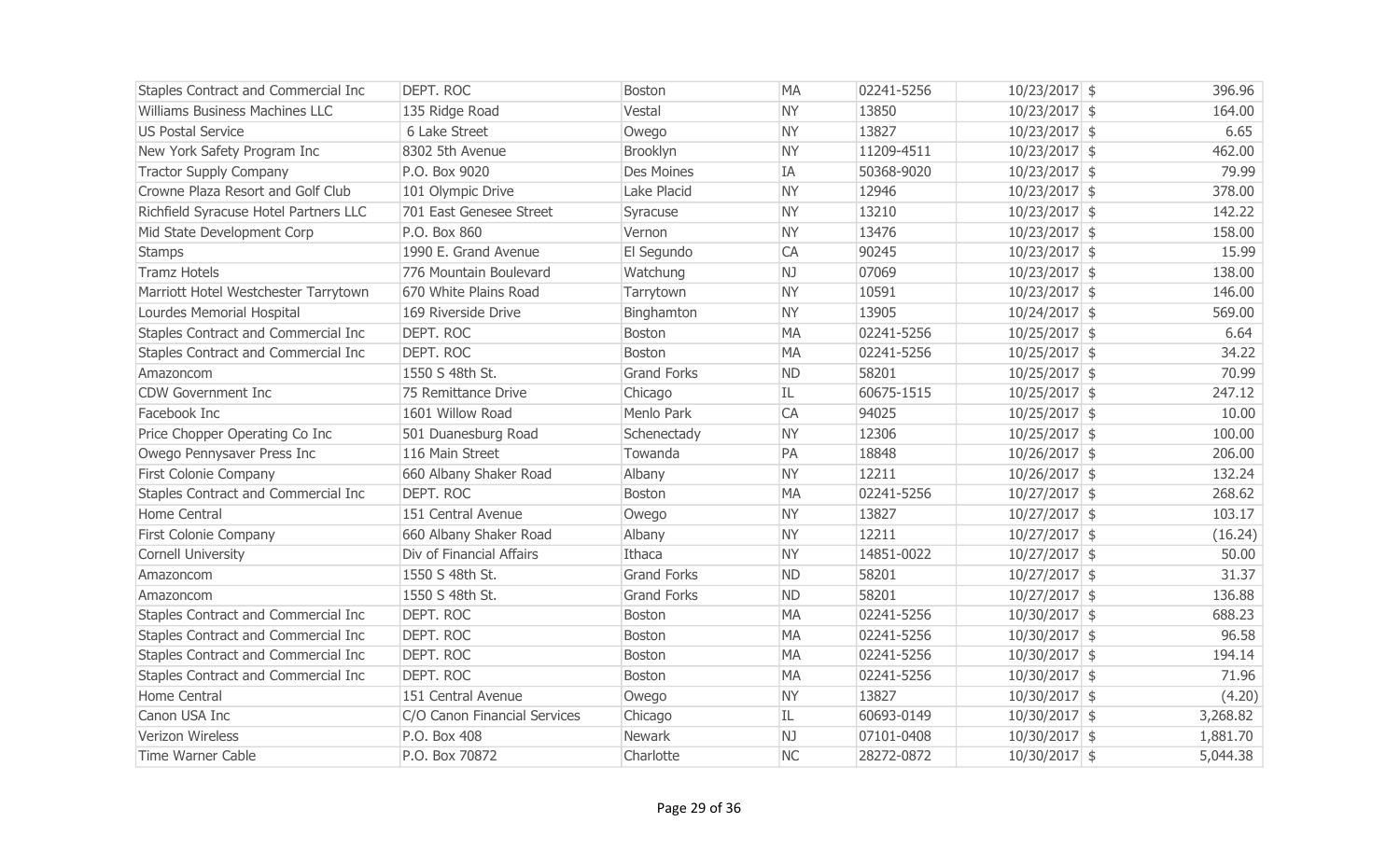| Hanger Prosthetics and Orthotics East Inc 65 Pennsylvania Ave. |                                  | Binghamton         | <b>NY</b> | 13903-1608 | $10/30/2017$ \$ | 1,009.08 |
|----------------------------------------------------------------|----------------------------------|--------------------|-----------|------------|-----------------|----------|
| Verizon                                                        | <b>Exception Processing Unit</b> | Menands            | <b>NY</b> | 12204-0001 | $10/31/2017$ \$ | 598.06   |
| Verizon                                                        | P.O. Box 4820                    | Trenton            | NJ        | 08650-4820 | $10/31/2017$ \$ | 1,249.61 |
| Redwood Toxicology Lab Inc                                     | P.O. Box 5680                    | Santa Rosa         | CA        | 95402      | $10/31/2017$ \$ | 156.25   |
| Vistaprint NV                                                  | Hudsonweg 8, 5928 LW             | Venlo              |           |            | $10/31/2017$ \$ | 127.99   |
| Sample Media Group LLC                                         | 201 N. Lehigh Ave.               | Sayre              | PA        | 18840      | $11/1/2017$ \$  | 10.89    |
| <b>US Postal Service</b>                                       | 6 Lake Street                    | Owego              | <b>NY</b> | 13827      | $11/1/2017$ \$  | 23.75    |
| Amazoncom                                                      | 1550 S 48th St.                  | <b>Grand Forks</b> | <b>ND</b> | 58201      | $11/1/2017$ \$  | (2.55)   |
| Print Elect Smart Printing Solutn                              | 1719 Red Robin Lane              | New Bern           | <b>NC</b> | 28562      | $11/1/2017$ \$  | 82.73    |
| Staples Contract and Commercial Inc                            | DEPT. ROC                        | Boston             | <b>MA</b> | 02241-5256 | $11/2/2017$ \$  | 75.43    |
| Staples Contract and Commercial Inc                            | <b>DEPT. ROC</b>                 | <b>Boston</b>      | <b>MA</b> | 02241-5256 | $11/3/2017$ \$  | 26.83    |
| Scott Smith and Son                                            | 8 Delphine Street                | Owego              | <b>NY</b> | 13827      | $11/3/2017$ \$  | 83.45    |
| Albany Law School                                              | Institute of Legal Studies       | Albany             | <b>NY</b> | 12208      | $11/3/2017$ \$  | 100.00   |
| Matthew Bender and Company Inc                                 | 9443 Springboro Pike             | Miamisburg         | <b>OH</b> | 45342-4425 | $11/6/2017$ \$  | 1,092.80 |
| Staples Contract and Commercial Inc                            | DEPT. ROC                        | <b>Boston</b>      | <b>MA</b> | 02241-5256 | $11/6/2017$ \$  | 153.83   |
| Staples Contract and Commercial Inc                            | DEPT. ROC                        | <b>Boston</b>      | <b>MA</b> | 02241-5256 | $11/6/2017$ \$  | 177.07   |
| Dolgencorp LLC                                                 | 100 Mission Ridge                | Goodlettsville     | <b>TN</b> | 37072      | $11/6/2017$ \$  | 80.47    |
| Paypal Inc                                                     | 2211 North First Street          | San Jose           | <b>CA</b> | 95131      | $11/6/2017$ \$  | 30.00    |
| Sample Media MSK Inc                                           | 116 Main Street                  | Towanda            | PA        | 18848      | $11/6/2017$ \$  | 50.00    |
| Vistaprint NV                                                  | Hudsonweg 8, 5928 LW             | Venlo              |           |            | $11/7/2017$ \$  | 236.45   |
| Staples Contract and Commercial Inc                            | DEPT. ROC                        | <b>Boston</b>      | <b>MA</b> | 02241-5256 | $11/8/2017$ \$  | 107.94   |
| Staples Contract and Commercial Inc                            | DEPT, ROC                        | Boston             | <b>MA</b> | 02241-5256 | $11/8/2017$ \$  | 20.01    |
| Sample Media Group LLC                                         | 201 N. Lehigh Ave.               | Sayre              | PA        | 18840      | $11/8/2017$ \$  | 22.63    |
| <b>Fred Pryor Seminars</b>                                     | P.O. Box 219468                  | <b>Kansas City</b> | <b>MO</b> | 64121-9468 | $11/8/2017$ \$  | 298.00   |
| Price Chopper Operating Co Inc                                 | 501 Duanesburg Road              | Schenectady        | <b>NY</b> | 12306      | $11/8/2017$ \$  | 16.36    |
| <b>Fast Access Security Corp</b>                               | 6929 NW 52nd Street              | Miami              | FL.       | 33166      | $11/8/2017$ \$  | 249.45   |
| Staples Contract and Commercial Inc                            | <b>DEPT. ROC</b>                 | <b>Boston</b>      | <b>MA</b> | 02241-5256 | $11/9/2017$ \$  | 69.98    |
| Staples Contract and Commercial Inc                            | DEPT. ROC                        | Boston             | <b>MA</b> | 02241-5256 | $11/9/2017$ \$  | 58.25    |
| Staples Contract and Commercial Inc                            | <b>DEPT. ROC</b>                 | Boston             | <b>MA</b> | 02241-5256 | $11/9/2017$ \$  | 22.45    |
| Staples Contract and Commercial Inc                            | DEPT. ROC                        | <b>Boston</b>      | <b>MA</b> | 02241-5256 | $11/9/2017$ \$  | 78.70    |
| Amazoncom                                                      | 1550 S 48th St.                  | <b>Grand Forks</b> | <b>ND</b> | 58201      | $11/9/2017$ \$  | 38.75    |
| Amazoncom                                                      | 1550 S 48th St.                  | <b>Grand Forks</b> | <b>ND</b> | 58201      | $11/9/2017$ \$  | 20.06    |
| Carrot Top Industries                                          | 328 Elizabeth Brady Road         | Hillsborough       | <b>NC</b> | 27278      | $11/9/2017$ \$  | 243.41   |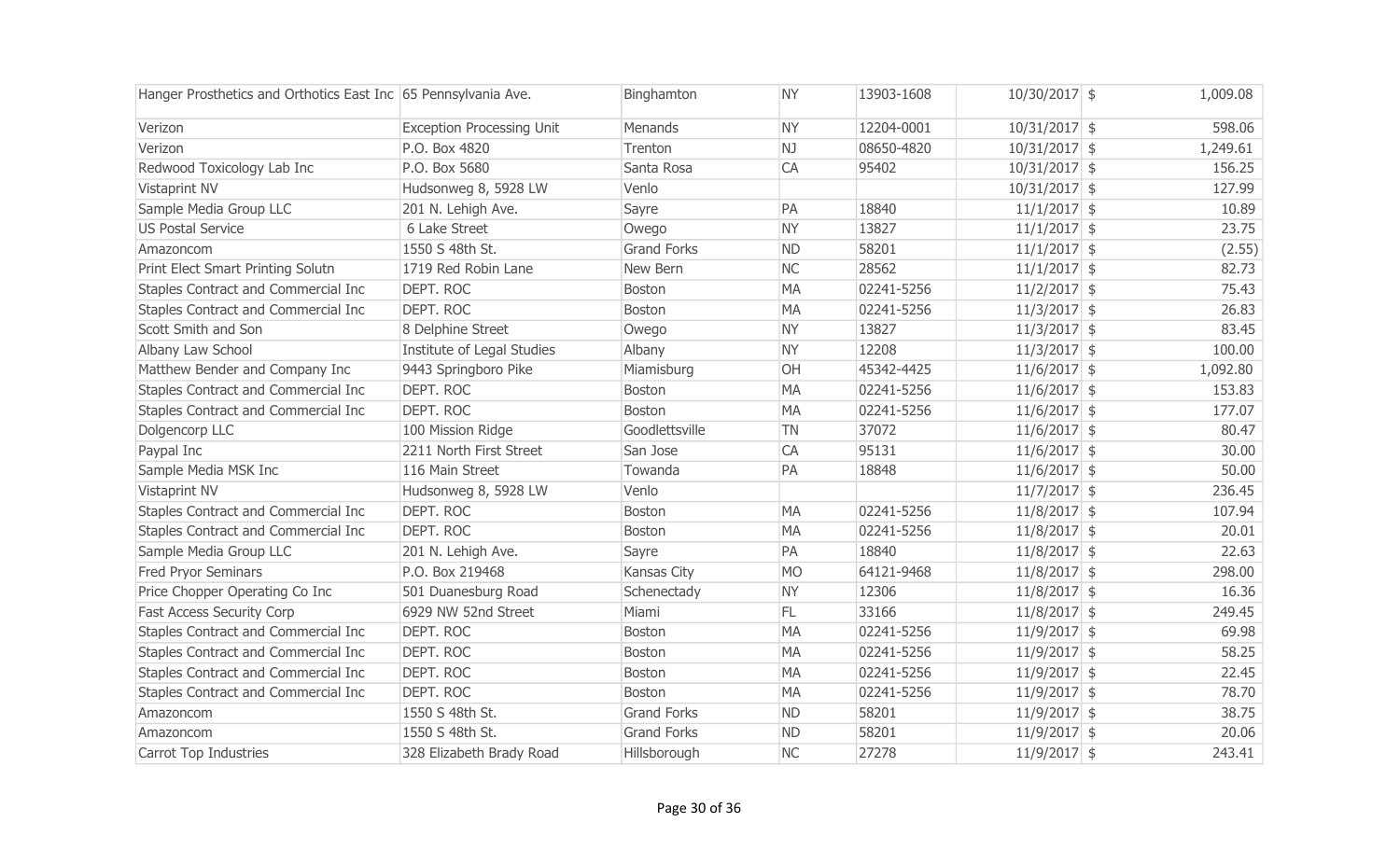| Staples Contract and Commercial Inc | <b>DEPT. ROC</b>             | <b>Boston</b> | <b>MA</b> | 02241-5256 | $11/10/2017$ \$ | 661.07   |
|-------------------------------------|------------------------------|---------------|-----------|------------|-----------------|----------|
| Staples Contract and Commercial Inc | <b>DEPT. ROC</b>             | <b>Boston</b> | <b>MA</b> | 02241-5256 | $11/10/2017$ \$ | 22.81    |
| Scott Smith and Son                 | 8 Delphine Street            | Owego         | <b>NY</b> | 13827      | $11/10/2017$ \$ | 25.93    |
| Scott Smith and Son                 | 8 Delphine Street            | Owego         | <b>NY</b> | 13827      | $11/10/2017$ \$ | 9.41     |
| Staples Contract and Commercial Inc | <b>DEPT. ROC</b>             | <b>Boston</b> | <b>MA</b> | 02241-5256 | $11/13/2017$ \$ | 45.29    |
| Staples Contract and Commercial Inc | <b>DEPT. ROC</b>             | <b>Boston</b> | <b>MA</b> | 02241-5256 | $11/13/2017$ \$ | 267.18   |
| Scott Smith and Son                 | 8 Delphine Street            | Owego         | <b>NY</b> | 13827      | $11/13/2017$ \$ | 17.86    |
| NYS Office of General Services      | Attn Cashier                 | Albany        | <b>NY</b> | 12220-0117 | $11/13/2017$ \$ | 375.00   |
| Clarion Hotel Century House         | 997 New Loudon Rd.           | Latham        | <b>NY</b> | 12110      | $11/13/2017$ \$ | 98.00    |
| Facebook Inc                        | 1601 Willow Road             | Menlo Park    | CA        | 94025      | $11/14/2017$ \$ | 15.00    |
| Staples Contract and Commercial Inc | DEPT. ROC                    | <b>Boston</b> | <b>MA</b> | 02241-5256 | $11/15/2017$ \$ | 264.29   |
| Tompkins Community Hospital Inc     | 101 Dates Drive              | Ithaca        | <b>NY</b> | 14850-1383 | $11/15/2017$ \$ | 125.00   |
| <b>US Postal Service</b>            | 6 Lake Street                | Owego         | NY.       | 13827      | $11/15/2017$ \$ | 62.00    |
| <b>US Postal Service</b>            | 6 Lake Street                | Owego         | <b>NY</b> | 13827      | $11/15/2017$ \$ | 6.65     |
| <b>Dunkin Donuts</b>                | 3000 Vestal Parkway East     | Vestal        | <b>NY</b> | 13850      | $11/15/2017$ \$ | 25.68    |
| Staples Contract and Commercial Inc | DEPT. ROC                    | Boston        | <b>MA</b> | 02241-5256 | $11/16/2017$ \$ | 197.72   |
| <b>US Postal Service</b>            | 6 Lake Street                | Owego         | <b>NY</b> | 13827      | $11/16/2017$ \$ | 9.80     |
| Reneotech Inc                       | 8400 River Road              | North Bergen  | NJ        | 07047      | $11/16/2017$ \$ | 1,960.10 |
| Staples Contract and Commercial Inc | DEPT. ROC                    | <b>Boston</b> | <b>MA</b> | 02241-5256 | $11/17/2017$ \$ | 454.70   |
| Price Chopper Operating Co Inc      | 501 Duanesburg Road          | Schenectady   | <b>NY</b> | 12306      | $11/17/2017$ \$ | 35.76    |
| Staples Contract and Commercial Inc | <b>DEPT. ROC</b>             | <b>Boston</b> | <b>MA</b> | 02241-5256 | $11/20/2017$ \$ | 659.88   |
| Staples Contract and Commercial Inc | <b>DEPT. ROC</b>             | <b>Boston</b> | <b>MA</b> | 02241-5256 | $11/20/2017$ \$ | 69.98    |
| Staples Contract and Commercial Inc | DEPT. ROC                    | <b>Boston</b> | <b>MA</b> | 02241-5256 | $11/20/2017$ \$ | 74.66    |
| Staples Contract and Commercial Inc | DEPT. ROC                    | <b>Boston</b> | <b>MA</b> | 02241-5256 | $11/20/2017$ \$ | 73.24    |
| James Ross                          | 1551 Upper North Ave.        | Owego         | <b>NY</b> | 13827      | $11/20/2017$ \$ | 66.85    |
| Subway RLW Inc                      | 588 Jones Road               | Vestal        | <b>NY</b> | 13850      | $11/20/2017$ \$ | 118.12   |
| Wegmans Food Markets Inc            | 1500 Brooks Ave.             | Rochester     | <b>NY</b> | 14603-0844 | $11/20/2017$ \$ | 84.40    |
| Mercedes Medical LLC                | 7590 Commerce Ct             | Sarasota      | FL.       | 34243      | $11/20/2017$ \$ | 739.45   |
| <b>CDW Government Inc</b>           | 75 Remittance Drive          | Chicago       | IL        | 60675-1515 | $11/21/2017$ \$ | 83.13    |
| Amazon Inc                          | Billing Dept.                | Seattle       | <b>WA</b> | 98108      | $11/21/2017$ \$ | 1,061.77 |
| <b>Reservation Counter LLC</b>      | 2961 W Maple Loop Drive #300 | Lehi          | UT        | 84043      | $11/21/2017$ \$ | 124.39   |
| Staples Contract and Commercial Inc | <b>DEPT. ROC</b>             | <b>Boston</b> | <b>MA</b> | 02241-5256 | $11/22/2017$ \$ | 719.61   |
| Wal Mart Stores Inc                 | 2405 Vestal Parkway E        | Vestal        | <b>NY</b> | 13850      | $11/22/2017$ \$ | 121.62   |
| <b>CDW Government Inc</b>           | 75 Remittance Drive          | Chicago       | IL        | 60675-1515 | $11/22/2017$ \$ | 448.44   |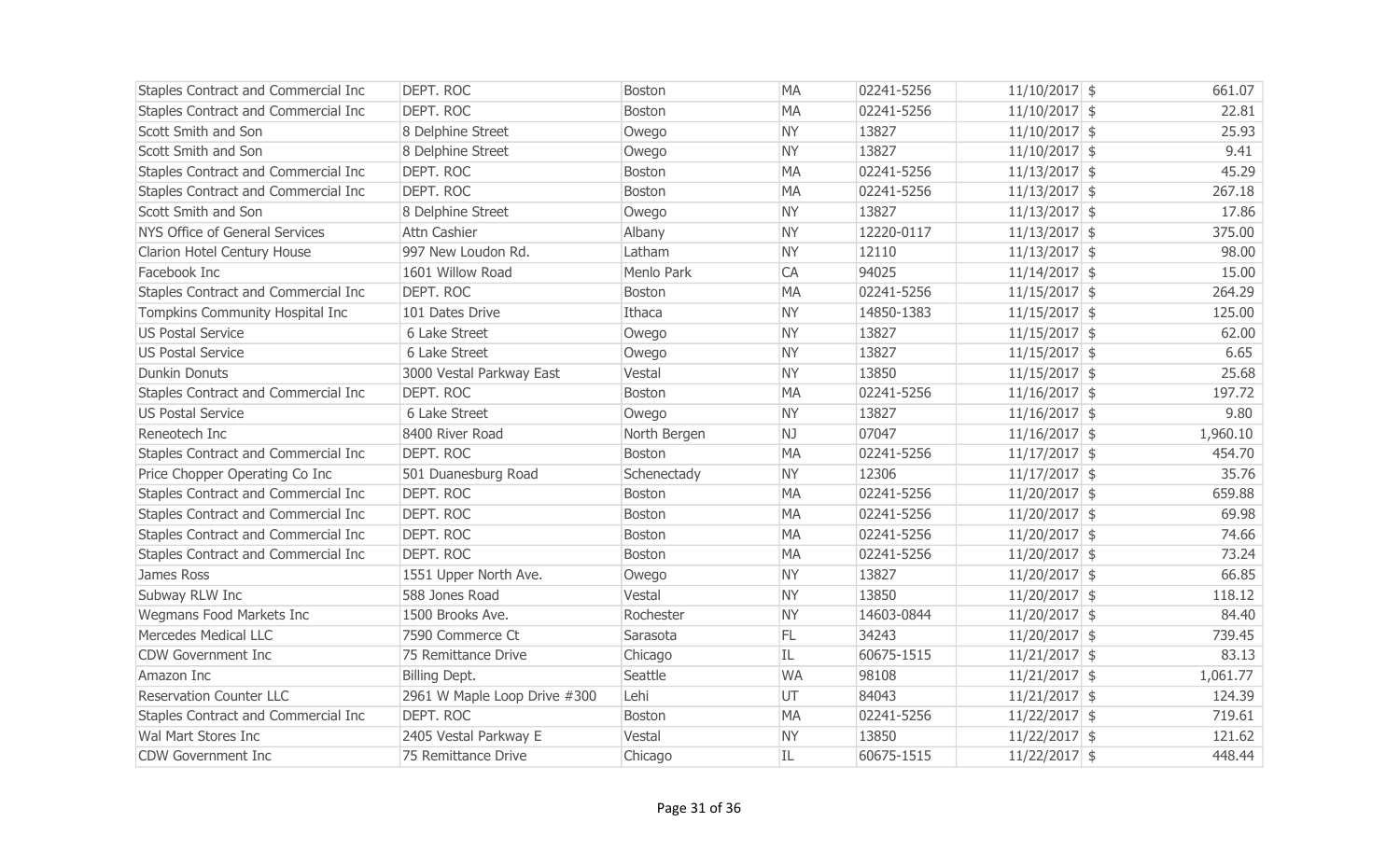| Amazon Inc                             | Billing Dept.                    | Seattle          | <b>WA</b> | 98108      | $11/22/2017$ \$ | (39.90)  |
|----------------------------------------|----------------------------------|------------------|-----------|------------|-----------------|----------|
| <b>Reservation Counter LLC</b>         | 2961 W Maple Loop Drive #300     | Lehi             | UT        | 84043      | $11/22/2017$ \$ | (116.40) |
| <b>Stamps</b>                          | 1990 E. Grand Avenue             | El Segundo       | CA        | 90245      | $11/24/2017$ \$ | 15.99    |
| DW Imaging Inc                         | 216 Main Street                  | Vestal           | <b>NY</b> | 13850      | $11/24/2017$ \$ | 125.00   |
| <b>Reservation Counter LLC</b>         | 2961 W Maple Loop Drive #300     | Lehi             | UT        | 84043      | $11/24/2017$ \$ | (7.99)   |
| Staples Contract and Commercial Inc    | DEPT. ROC                        | <b>Boston</b>    | <b>MA</b> | 02241-5256 | $11/27/2017$ \$ | 40.77    |
| Fedex Kinkos Office and Print Services | P.O. Box 672085                  | <b>Dallas</b>    | <b>TX</b> | 75267-2085 | $11/27/2017$ \$ | 51.75    |
| DW Imaging Inc                         | 216 Main Street                  | Vestal           | <b>NY</b> | 13850      | $11/27/2017$ \$ | 32.00    |
| 4imprint Inc                           | 101 Commerce Street              | Oshkosh          | WI        | 54901      | $11/28/2017$ \$ | 641.54   |
| Staples Contract and Commercial Inc    | DEPT. ROC                        | <b>Boston</b>    | <b>MA</b> | 02241-5256 | $11/29/2017$ \$ | 24.42    |
| James Balshuweit                       | 28 Lake Street                   | Owego            | <b>NY</b> | 13827      | $11/29/2017$ \$ | 59.96    |
| Canon USA Inc                          | C/O Canon Financial Services     | Chicago          | IL        | 60693-0149 | $11/29/2017$ \$ | 3,712.48 |
| Vistaprint NV                          | Hudsonweg 8, 5928 LW             | Venlo            |           |            | $11/29/2017$ \$ | 5.00     |
| Staples Contract and Commercial Inc    | DEPT. ROC                        | <b>Boston</b>    | <b>MA</b> | 02241-5256 | $11/30/2017$ \$ | 37.74    |
| Scott Smith and Son                    | 8 Delphine Street                | Owego            | <b>NY</b> | 13827      | $11/30/2017$ \$ | 65.74    |
| Verizon                                | <b>Exception Processing Unit</b> | Menands          | <b>NY</b> | 12204-0001 | $11/30/2017$ \$ | 594.53   |
| Verizon Wireless                       | P.O. Box 408                     | Newark           | NJ        | 07101-0408 | $11/30/2017$ \$ | 2,936.99 |
| Verizon                                | P.O. Box 4820                    | Trenton          | NJ.       | 08650-4820 | $11/30/2017$ \$ | 1,244.90 |
| Owego Pharmacy Inc                     | 1135 State Route 17C             | Owego            | <b>NY</b> | 13827      | $11/30/2017$ \$ | 288.95   |
| <b>Stamps</b>                          | 1990 E. Grand Avenue             | El Segundo       | CA        | 90245      | $11/30/2017$ \$ | 100.00   |
| Vistaprint NV                          | Hudsonweg 8, 5928 LW             | Venlo            |           |            | $11/30/2017$ \$ | 55.81    |
| Newegg Inc                             | 9997 Rose Hills Road             | Whittier         | CA        | 90601      | $11/30/2017$ \$ | 212.00   |
| Staples Contract and Commercial Inc    | DEPT. ROC                        | <b>Boston</b>    | <b>MA</b> | 02241-5256 | $12/1/2017$ \$  | 459.58   |
| Staples Contract and Commercial Inc    | DEPT. ROC                        | Boston           | <b>MA</b> | 02241-5256 | $12/1/2017$ \$  | 225.77   |
| Staples Contract and Commercial Inc    | <b>DEPT. ROC</b>                 | <b>Boston</b>    | <b>MA</b> | 02241-5256 | $12/1/2017$ \$  | 20.79    |
| Staples Contract and Commercial Inc    | DEPT. ROC                        | <b>Boston</b>    | <b>MA</b> | 02241-5256 | $12/1/2017$ \$  | 24.93    |
| The Saratoga Hilton                    | 534 Broadway                     | Saratoga Springs | <b>NY</b> | 12866      | $12/1/2017$ \$  | 191.10   |
| Facebook Inc                           | 1601 Willow Road                 | Menlo Park       | CA        | 94025      | $12/1/2017$ \$  | 20.00    |
| Time Warner Cable                      | P.O. Box 70872                   | Charlotte        | <b>NC</b> | 28272-0872 | $12/1/2017$ \$  | 2,492.31 |
| Red Roof Inn                           | 188 Wolf Road                    | Albany           | <b>NY</b> | 12205      | $12/4/2017$ \$  | 62.99    |
| Springhill Suites By Marriott          | 8 California Avenue              | Colonie          | <b>NY</b> | 12205      | $12/4/2017$ \$  | 345.00   |
| Lourdes Memorial Hospital              | 169 Riverside Drive              | Binghamton       | <b>NY</b> | 13905      | $12/5/2017$ \$  | 127.00   |
| All Star Sports                        | 4 Delphine St.                   | Owego            | <b>NY</b> | 13827      | $12/5/2017$ \$  | 30.00    |
| 4imprint Inc                           | 101 Commerce Street              | Oshkosh          | WI        | 54901      | $12/5/2017$ \$  | 1,121.41 |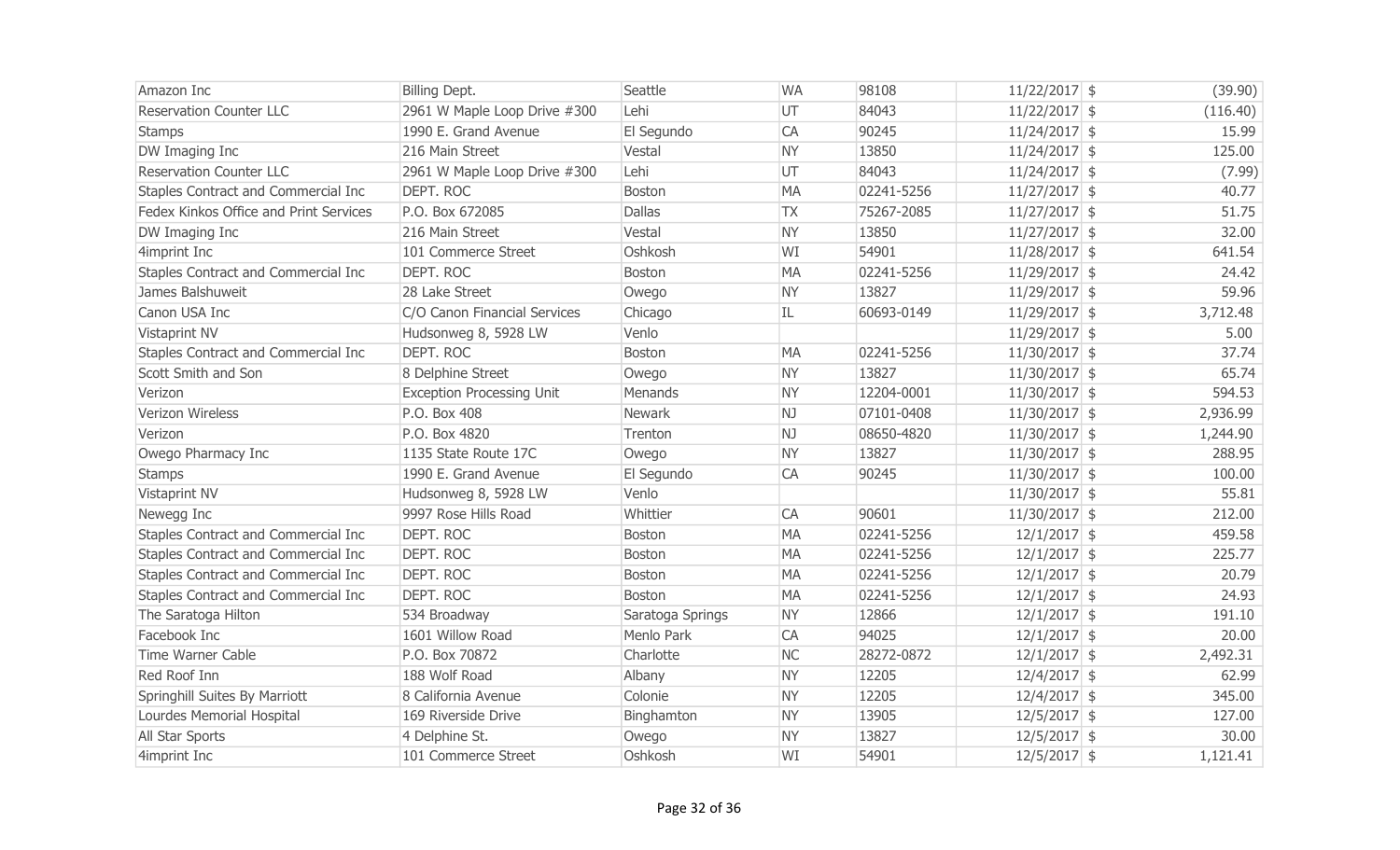| Staples Contract and Commercial Inc                  | <b>DEPT. ROC</b>        | Boston             | <b>MA</b> | 02241-5256 | $12/6/2017$ \$  |          | 98.40  |
|------------------------------------------------------|-------------------------|--------------------|-----------|------------|-----------------|----------|--------|
| Staples Contract and Commercial Inc                  | <b>DEPT. ROC</b>        | <b>Boston</b>      | <b>MA</b> | 02241-5256 | $12/6/2017$ \$  |          | 154.96 |
| Staples Contract and Commercial Inc                  | <b>DEPT, ROC</b>        | <b>Boston</b>      | <b>MA</b> | 02241-5256 | $12/6/2017$ \$  |          | 179.12 |
| Staples Contract and Commercial Inc                  | <b>DEPT. ROC</b>        | Boston             | <b>MA</b> | 02241-5256 | $12/6/2017$ \$  |          | 178.06 |
| Home Central                                         | 151 Central Avenue      | Owego              | <b>NY</b> | 13827      | $12/6/2017$ \$  |          | 1.06   |
| Home Central                                         | 151 Central Avenue      | Owego              | <b>NY</b> | 13827      | $12/6/2017$ \$  |          | 109.02 |
| Scott Smith and Son                                  | 8 Delphine Street       | Owego              | <b>NY</b> | 13827      | $12/6/2017$ \$  |          | 145.92 |
| Scott Smith and Son                                  | 8 Delphine Street       | Owego              | <b>NY</b> | 13827      | $12/6/2017$ \$  |          | 9.45   |
| Scott Smith and Son                                  | 8 Delphine Street       | Owego              | <b>NY</b> | 13827      | $12/6/2017$ \$  |          | 28.37  |
| Wal Mart Stores Inc                                  | 2405 Vestal Parkway E   | Vestal             | <b>NY</b> | 13850      | $12/6/2017$ \$  |          | 98.07  |
| NYS County Highway Suprintendents                    | 136 Everett Road        | Albany             | <b>NY</b> | 12205      | $12/6/2017$ \$  |          | 175.00 |
| Association                                          |                         |                    |           |            |                 |          |        |
| Amazoncom                                            | 1550 S 48th St.         | <b>Grand Forks</b> | <b>ND</b> | 58201      | $12/6/2017$ \$  |          | 23.45  |
| <b>Tractor Supply Company</b>                        | P.O. Box 9020           | <b>Des Moines</b>  | IA        | 50368-9020 | $12/6/2017$ \$  |          | 251.95 |
| NYS Floodplain and Stormwater Managers P.O. Box 1673 |                         | Albany             | <b>NY</b> | 12201-1673 | $12/6/2017$ \$  |          | 100.00 |
| Assoc                                                |                         |                    |           |            |                 |          |        |
| 4imprint Inc                                         | 101 Commerce Street     | Oshkosh            | WI        | 54901      | $12/6/2017$ \$  |          | 987.73 |
| Paypal Inc                                           | 2211 North First Street | San Jose           | CA        | 95131      | $12/6/2017$ \$  |          | 30.00  |
| Vistaprint NV                                        | Hudsonweg 8, 5928 LW    | Venlo              |           |            | $12/6/2017$ \$  |          | 56.99  |
| Staples Contract and Commercial Inc                  | <b>DEPT. ROC</b>        | <b>Boston</b>      | <b>MA</b> | 02241-5256 | $12/8/2017$ \$  |          | 633.21 |
| Grizzly Industrial Inc                               | 1821 Valencia Street    | Bellingham         | <b>WA</b> | 98226      | $12/8/2017$ \$  |          | 59.49  |
| Red Roof Inn                                         | 188 Wolf Road           | Albany             | NY.       | 12205      | $12/8/2017$ \$  |          | 74.99  |
| Staples Contract and Commercial Inc                  | <b>DEPT. ROC</b>        | <b>Boston</b>      | <b>MA</b> | 02241-5256 | $12/11/2017$ \$ |          | 167.05 |
| Staples Contract and Commercial Inc                  | <b>DEPT. ROC</b>        | Boston             | <b>MA</b> | 02241-5256 | $12/11/2017$ \$ |          | 10.49  |
| Staples Contract and Commercial Inc                  | <b>DEPT. ROC</b>        | Boston             | <b>MA</b> | 02241-5256 | $12/11/2017$ \$ |          | 33.64  |
| Staples Contract and Commercial Inc                  | <b>DEPT. ROC</b>        | Boston             | <b>MA</b> | 02241-5256 | $12/11/2017$ \$ |          | 144.60 |
| <b>CDW Government Inc</b>                            | 75 Remittance Drive     | Chicago            | IL        | 60675-1515 | $12/11/2017$ \$ |          | 96.71  |
| <b>Emergency Medical Products Inc</b>                | 1711 Paramount Ct.      | Waukesha           | WI        | 53186      | $12/11/2017$ \$ |          | 27.58  |
| Home Depot                                           | P.O. Box 9055           | <b>Des Moines</b>  | IA        | 50368-9055 | $12/11/2017$ \$ |          | 84.10  |
| American Legion Dept of NY                           | Attn.: Dan Morea        | Yonkers            | <b>NY</b> | 10701      | $12/11/2017$ \$ |          | 36.00  |
| Price Chopper Operating Co Inc                       | 501 Duanesburg Road     | Schenectady        | <b>NY</b> | 12306      | $12/11/2017$ \$ |          | 43.41  |
| Farrell Auto Supply Inc                              | <b>PO Box 106</b>       | Owego              | <b>NY</b> | 13827      | $12/11/2017$ \$ |          | 41.79  |
| Rivers Edge Owego LLC                                | 1100 State Route 17C    | Owego              | <b>NY</b> | 13827      | $12/11/2017$ \$ |          | 877.00 |
| Venngage Inc                                         | 1140 Dovercourt Road    | Toronto            | ON        | M6H2X9     | $12/11/2017$ \$ |          | 190.00 |
| Matthew Bender and Company Inc                       | 9443 Springboro Pike    | Miamisburg         | OH        | 45342-4425 | $12/12/2017$ \$ | 1,092.80 |        |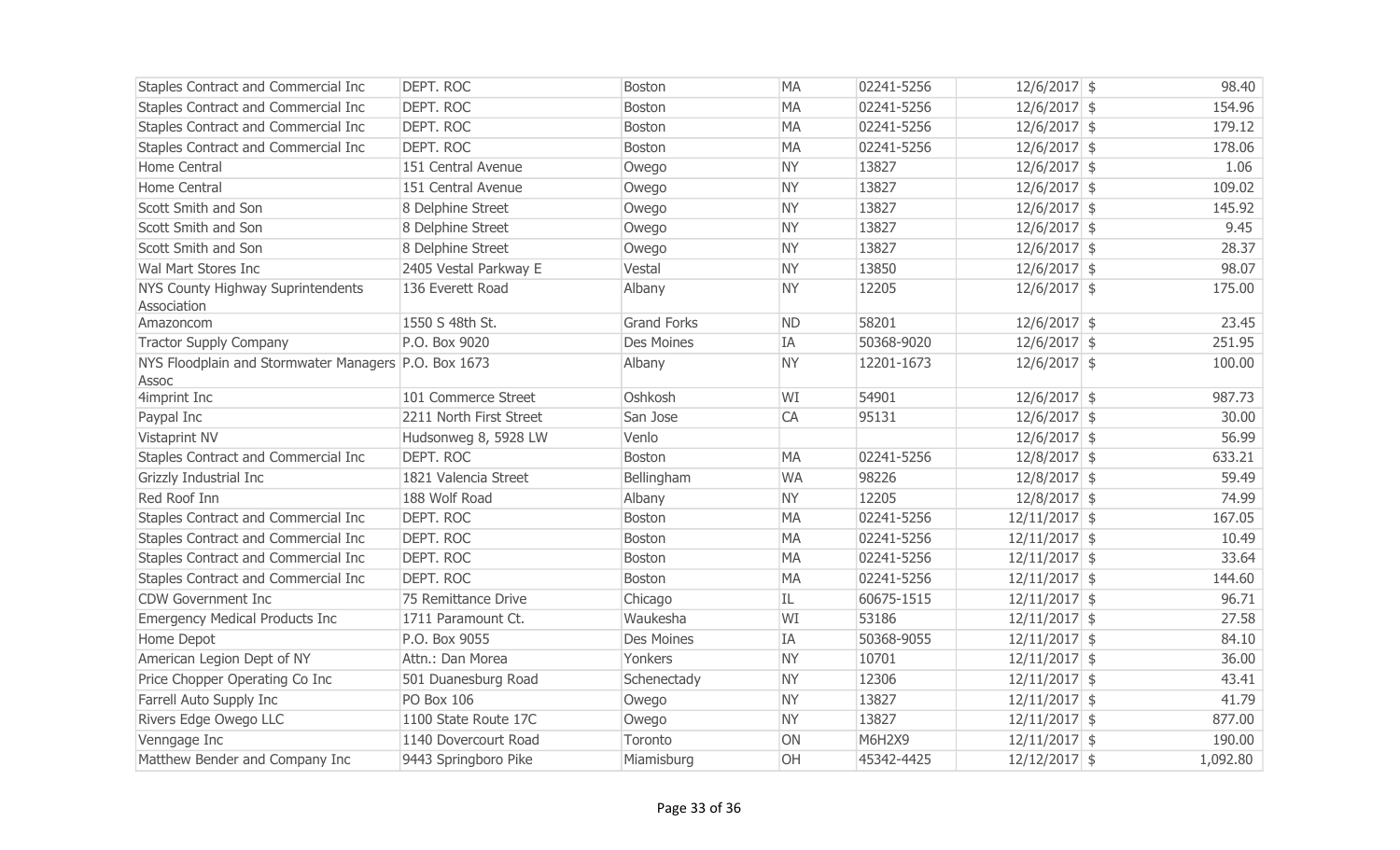| Amazon Inc                              | Billing Dept.                  | Seattle            | <b>WA</b> | 98108      | $12/12/2017$ \$ | 36.58    |
|-----------------------------------------|--------------------------------|--------------------|-----------|------------|-----------------|----------|
| Amazon Inc                              | Billing Dept.                  | Seattle            | <b>WA</b> | 98108      | $12/12/2017$ \$ | 290.82   |
| Go Daddy Software Inc                   | 14455 N Hayden Road            | Scottsdale         | AZ        | 85260      | $12/12/2017$ \$ | 869.97   |
| Staples Contract and Commercial Inc     | DEPT. ROC                      | <b>Boston</b>      | <b>MA</b> | 02241-5256 | $12/13/2017$ \$ | 107.98   |
| Staples Contract and Commercial Inc     | DEPT. ROC                      | Boston             | <b>MA</b> | 02241-5256 | $12/13/2017$ \$ | 365.89   |
| Vistaprint NV                           | Hudsonweg 8, 5928 LW           | Venlo              |           |            | $12/13/2017$ \$ | 50.29    |
| <b>Dunkin Donuts</b>                    | 3000 Vestal Parkway East       | Vestal             | <b>NY</b> | 13850      | $12/13/2017$ \$ | 25.68    |
| Staples Contract and Commercial Inc     | DEPT. ROC                      | Boston             | <b>MA</b> | 02241-5256 | $12/14/2017$ \$ | 283.61   |
| Staples Contract and Commercial Inc     | DEPT. ROC                      | <b>Boston</b>      | <b>MA</b> | 02241-5256 | $12/14/2017$ \$ | 126.58   |
| Staples Contract and Commercial Inc     | DEPT. ROC                      | <b>Boston</b>      | <b>MA</b> | 02241-5256 | $12/14/2017$ \$ | 46.75    |
| Serial Buzz Co                          | 6899 Peachtree Industrial Blvd | Norcross           | GA        | 30092      | $12/14/2017$ \$ | 1,299.50 |
| Amazon Inc                              | Billing Dept.                  | Seattle            | <b>WA</b> | 98108      | $12/15/2017$ \$ | 170.52   |
| Paypal Inc                              | 2211 North First Street        | San Jose           | CA        | 95131      | $12/15/2017$ \$ | 22.42    |
| Staples Contract and Commercial Inc     | DEPT. ROC                      | Boston             | <b>MA</b> | 02241-5256 | $12/18/2017$ \$ | 38.00    |
| Staples Contract and Commercial Inc     | DEPT. ROC                      | <b>Boston</b>      | <b>MA</b> | 02241-5256 | $12/18/2017$ \$ | 15.16    |
| NY Public Welfare Association Inc       | 130 Washington Avenue          | Albany             | <b>NY</b> | 12210      | $12/18/2017$ \$ | 179.00   |
| Amazoncom                               | 1550 S 48th St.                | <b>Grand Forks</b> | <b>ND</b> | 58201      | $12/18/2017$ \$ | 28.50    |
| <b>CDW Government Inc</b>               | 75 Remittance Drive            | Chicago            | IL        | 60675-1515 | $12/18/2017$ \$ | 617.54   |
| Vistaprint NV                           | Hudsonweg 8, 5928 LW           | Venlo              |           |            | $12/18/2017$ \$ | 36.78    |
| DW Imaging Inc                          | 216 Main Street                | Vestal             | <b>NY</b> | 13850      | $12/18/2017$ \$ | 46.00    |
| Owego Parkview                          | 145 Front Street               | Owego              | <b>NY</b> | 13827      | $12/18/2017$ \$ | 156.00   |
| Tolls by Mail Payment Processing Center | PO Box 15183                   | Albany             | <b>NY</b> | 12212-5183 | $12/18/2017$ \$ | 5.00     |
| Sample Media Group LLC                  | 201 N. Lehigh Ave.             | Sayre              | PA        | 18840      | $12/19/2017$ \$ | 12.70    |
| Vistaprint NV                           | Hudsonweg 8, 5928 LW           | Venlo              |           |            | $12/19/2017$ \$ | 125.47   |
| Staples Contract and Commercial Inc     | DEPT. ROC                      | <b>Boston</b>      | <b>MA</b> | 02241-5256 | $12/20/2017$ \$ | (8.00)   |
| Staples Contract and Commercial Inc     | DEPT. ROC                      | <b>Boston</b>      | <b>MA</b> | 02241-5256 | $12/20/2017$ \$ | 22.72    |
| <b>Tractor Supply Company</b>           | P.O. Box 9020                  | Des Moines         | IA        | 50368-9020 | $12/20/2017$ \$ | 429.98   |
| Staples Contract and Commercial Inc     | DEPT. ROC                      | Boston             | <b>MA</b> | 02241-5256 | $12/21/2017$ \$ | 846.78   |
| Staples Contract and Commercial Inc     | <b>DEPT. ROC</b>               | <b>Boston</b>      | <b>MA</b> | 02241-5256 | $12/21/2017$ \$ | 31.12    |
| Staples Contract and Commercial Inc     | DEPT. ROC                      | <b>Boston</b>      | <b>MA</b> | 02241-5256 | $12/21/2017$ \$ | 93.64    |
| Canon USA Inc                           | C/O Canon Financial Services   | Chicago            | IL        | 60693-0149 | $12/21/2017$ \$ | 4,012.66 |
| <b>CDW Government Inc</b>               | 75 Remittance Drive            | Chicago            | IL        | 60675-1515 | $12/21/2017$ \$ | 686.95   |
| Verizon Wireless                        | P.O. Box 408                   | Newark             | NJ        | 07101-0408 | $12/21/2017$ \$ | 519.98   |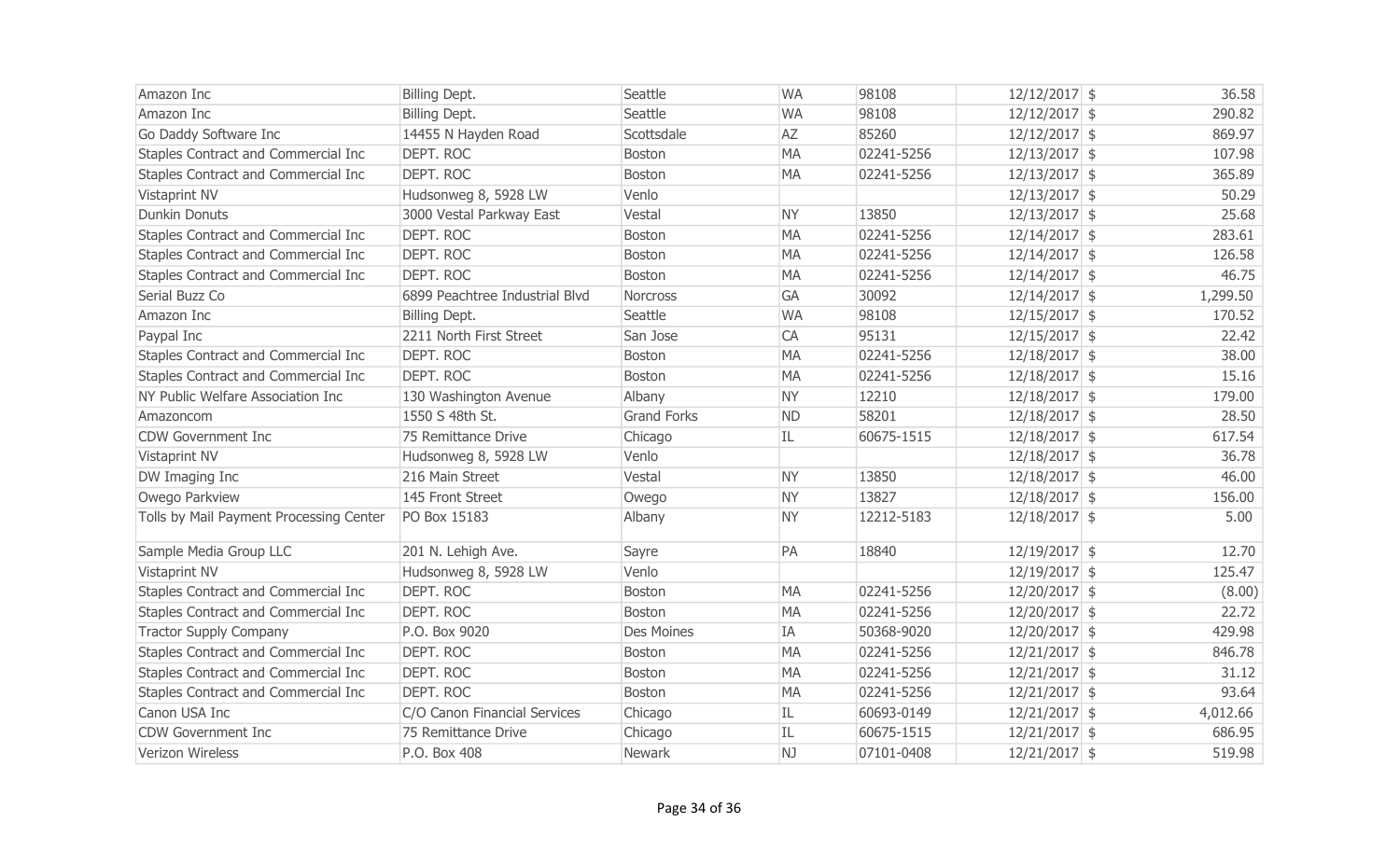| Greyhound Lines Inc                 | 350 North St. Paul Street        | <b>Dallas</b>      | <b>TX</b> | 75201      | $12/21/2017$ \$ | 179.00   |
|-------------------------------------|----------------------------------|--------------------|-----------|------------|-----------------|----------|
| City of Binghamton                  | 38 Hawley Street                 | Binghamton         | <b>NY</b> | 13901      | $12/21/2017$ \$ | 2.50     |
| Staples Contract and Commercial Inc | DEPT. ROC                        | <b>Boston</b>      | <b>MA</b> | 02241-5256 | $12/22/2017$ \$ | 555.27   |
| Staples Contract and Commercial Inc | <b>DEPT. ROC</b>                 | <b>Boston</b>      | <b>MA</b> | 02241-5256 | $12/22/2017$ \$ | 160.27   |
| Staples Contract and Commercial Inc | DEPT. ROC                        | <b>Boston</b>      | <b>MA</b> | 02241-5256 | $12/22/2017$ \$ | 4.58     |
| Verizon                             | <b>Exception Processing Unit</b> | Menands            | <b>NY</b> | 12204-0001 | 12/22/2017 \$   | 596.76   |
| Radisson Hotel                      | 200 Genesee Street               | Utica              | <b>NY</b> | 13502      | $12/22/2017$ \$ | 186.00   |
| Amazoncom                           | 1550 S 48th St.                  | <b>Grand Forks</b> | <b>ND</b> | 58201      | $12/22/2017$ \$ | 100.00   |
| Amazoncom                           | 1550 S 48th St.                  | <b>Grand Forks</b> | <b>ND</b> | 58201      | $12/22/2017$ \$ | 28.83    |
| Verizon Wireless                    | P.O. Box 408                     | Newark             | NJ        | 07101-0408 | $12/22/2017$ \$ | 3,659.22 |
| Verizon                             | P.O. Box 4820                    | Trenton            | NJ        | 08650-4820 | $12/22/2017$ \$ | 1,249.61 |
| James Ross                          | 1551 Upper North Ave.            | Owego              | <b>NY</b> | 13827      | $12/22/2017$ \$ | 37.50    |
| <b>Target Corporation</b>           | 1000 Nicollet Mall-TPN 9471      | Minneapolis        | <b>MN</b> | 55403      | $12/22/2017$ \$ | 226.75   |
| Staples Contract and Commercial Inc | DEPT. ROC                        | <b>Boston</b>      | <b>MA</b> | 02241-5256 | $12/26/2017$ \$ | 108.80   |
| All Star Sports                     | 4 Delphine St.                   | Owego              | <b>NY</b> | 13827      | $12/26/2017$ \$ | 60.00    |
| Amazoncom                           | 1550 S 48th St.                  | <b>Grand Forks</b> | <b>ND</b> | 58201      | $12/26/2017$ \$ | 293.84   |
| <b>CDW Government Inc</b>           | 75 Remittance Drive              | Chicago            | IL        | 60675-1515 | $12/26/2017$ \$ | 87.20    |
| Hach Company                        | 2207 Collection Center Drive     | Chicago            | IL        | 60693      | $12/26/2017$ \$ | 130.07   |
| Michaels Stores Inc                 | 2317 Vestal Parkway East         | Vestal             | <b>NY</b> | 13850      | $12/26/2017$ \$ | 12.97    |
| <b>Stamps</b>                       | 1990 E. Grand Avenue             | El Segundo         | <b>CA</b> | 90245      | $12/26/2017$ \$ | 15.99    |
| <b>Target Corporation</b>           | 1000 Nicollet Mall-TPN 9471      | Minneapolis        | <b>MN</b> | 55403      | $12/26/2017$ \$ | 1,134.25 |
| Home Central                        | 151 Central Avenue               | Owego              | <b>NY</b> | 13827      | $12/27/2017$ \$ | 43.97    |
| <b>CDW Government Inc</b>           | 75 Remittance Drive              | Chicago            | IL        | 60675-1515 | $12/27/2017$ \$ | 1,345.20 |
| Staples Contract and Commercial Inc | DEPT. ROC                        | <b>Boston</b>      | <b>MA</b> | 02241-5256 | 12/28/2017 \$   | 46.07    |
| NY Public Welfare Association Inc   | 130 Washington Avenue            | Albany             | <b>NY</b> | 12210      | 12/28/2017 \$   | 179.00   |
| Lowes                               | P.O. Box 530954                  | Atlanta            | <b>GA</b> | 30353-0954 | 12/28/2017 \$   | 6,528.20 |
| Wal Mart Stores Inc                 | 2405 Vestal Parkway E            | Vestal             | <b>NY</b> | 13850      | 12/28/2017 \$   | 294.44   |
| Amazoncom                           | 1550 S 48th St.                  | <b>Grand Forks</b> | <b>ND</b> | 58201      | 12/28/2017 \$   | 129.90   |
| Amazoncom                           | 1550 S 48th St.                  | <b>Grand Forks</b> | <b>ND</b> | 58201      | 12/28/2017 \$   | (23.76)  |
| <b>CDW Government Inc</b>           | 75 Remittance Drive              | Chicago            | IL        | 60675-1515 | 12/28/2017 \$   | 174.40   |
| <b>Verizon Wireless</b>             | P.O. Box 408                     | Newark             | NJ        | 07101-0408 | 12/28/2017 \$   | 519.98   |
| Evenflo Co Inc                      | P.O. Box 392497                  | Pittsburgh         | PA        | 15251-9497 | 12/28/2017 \$   | 3,550.77 |
| <b>Stamps</b>                       | 1990 E. Grand Avenue             | El Segundo         | <b>CA</b> | 90245      | 12/28/2017 \$   | 300.00   |
| Vistaprint NV                       | Hudsonweg 8, 5928 LW             | Venlo              |           |            | 12/28/2017 \$   | 90.49    |